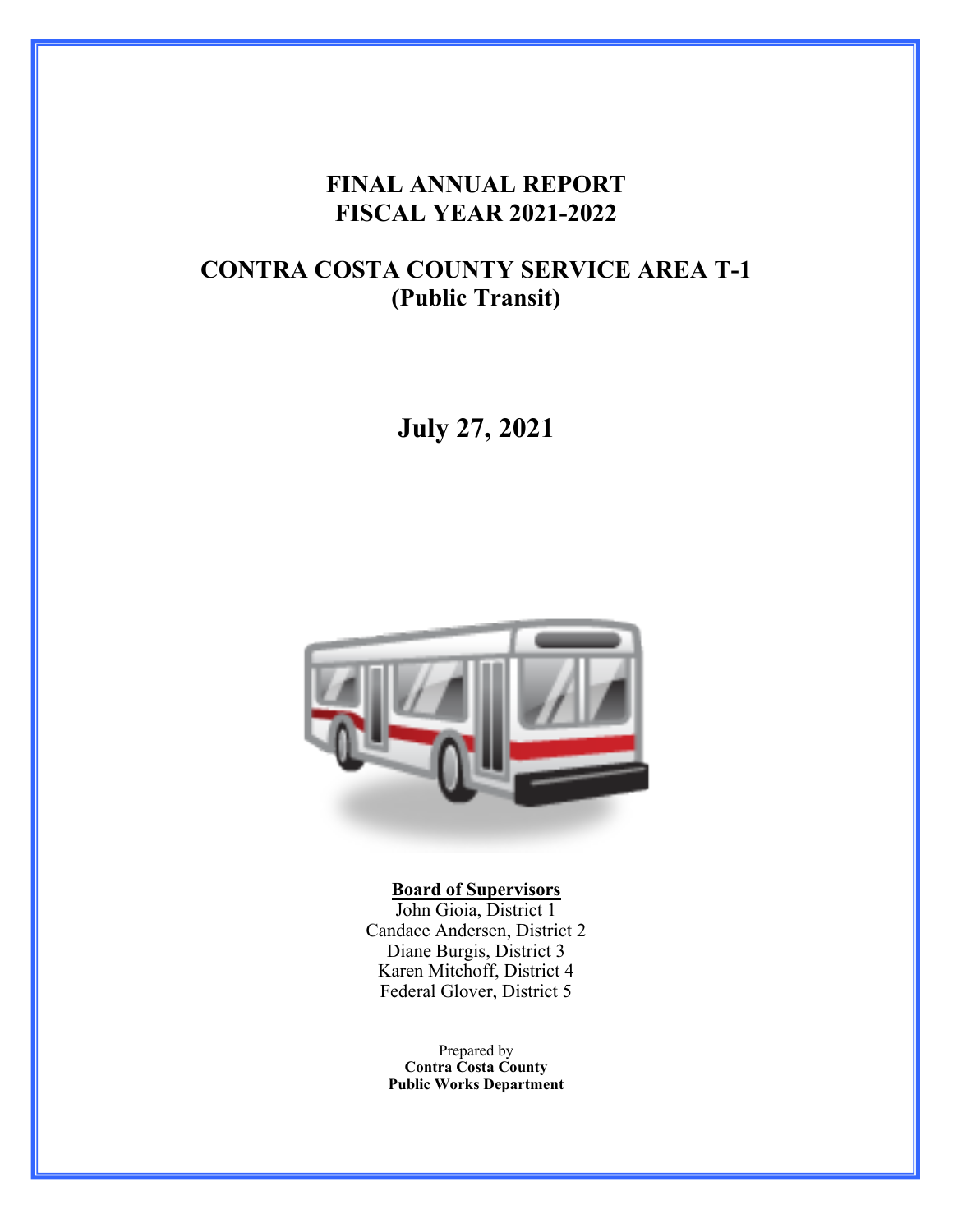### **BACKGROUND INFORMATION**

In 2008 a development project commonly known as the Integrated Project ("Project") was permitted in the unincorporated area of Contra Costa County, just east of the Town of Danville. The project is also known as Alamo Creek/Intervening Properties Development and constitutes approximately 767 acres located south of Camino Tassajara between Hansen Lane and Finley Road.

Wilbur Smith Associates (WSA) completed a Transit Improvements Study of the Project in March 2005. The study acknowledged that a limited market for transit services and consequently a limited transit service is offered in the study area. The study concluded that a latent demand for transit could be satisfied if a regular commuter service were provided. Given the size of the Integrated Project and the workplace destination and commuting behavior of the adjacent census tracts as outlined by a census-based demographic analysis, a weekday rush-hour commuter service would provide the greatest benefit of transit services under consideration. Specifically, the report recommended that the proposed transit service include the Walnut Creek Bay Area Rapid Transit (BART) station and Bishop Ranch business park as destinations. The desired level of service was based on an analysis of demand performed by WSA. Based on census information and a rider survey performed by BART in 1998, approximately 77 transit trips per day were expected when the project development was completed. The transit trip total was calculated by WSA as follows:

- As presented in the final Environmental Impact Report (EIR) for the Project, 10,048 daily vehicle trips would be generated at the development;
- Assuming an average vehicle occupancy of 1.05 persons per vehicle and a 92.5% vehicle mode share (automobiles constitute 92.5% of transit trips to and from the households), 13,338 person trips would be generated daily by the development;
- Based on census information, 5.37% of commuter trips to and from adjacent census tracts used public transit (716 trips);
- Approximately 97% of public transit trips used rail (assumed to be exclusive to BART; 694 trips);
- Approximately 7% of BART riders at stations nearest to the project (Dublin/Pleasanton, Walnut Creek, Lafayette) used public transit to travel to and from the station (48 trips);
- Approximately 4% of transit-based commuter trips used bus service as the primary means of transportation (29 trips); and
- Total bus demand (77 trips) includes the sum of transit trips to BART stations (48 trips) and bus trips to work (29 trips).

On June 14, 2005, the Board of Supervisors approved Resolution No. 2005/357 which recommended to Local Agency Formation Commission of Contra Costa County (LAFCO) the formation of County Service Area (CSA) T-1, Public Transit in the Danville Area.

The services provided by CSA T-1 are:

- 1. Extended public transit services.
- 2. Implementation of Transportation Demand Management programs as discussed in this report and in the Plan for Providing Services for CSA T-1 which is on file with LAFCO.

On September 14, 2005, LAFCO conducted a public hearing and subsequently approved Resolution 05-15 which formed CSA T-1.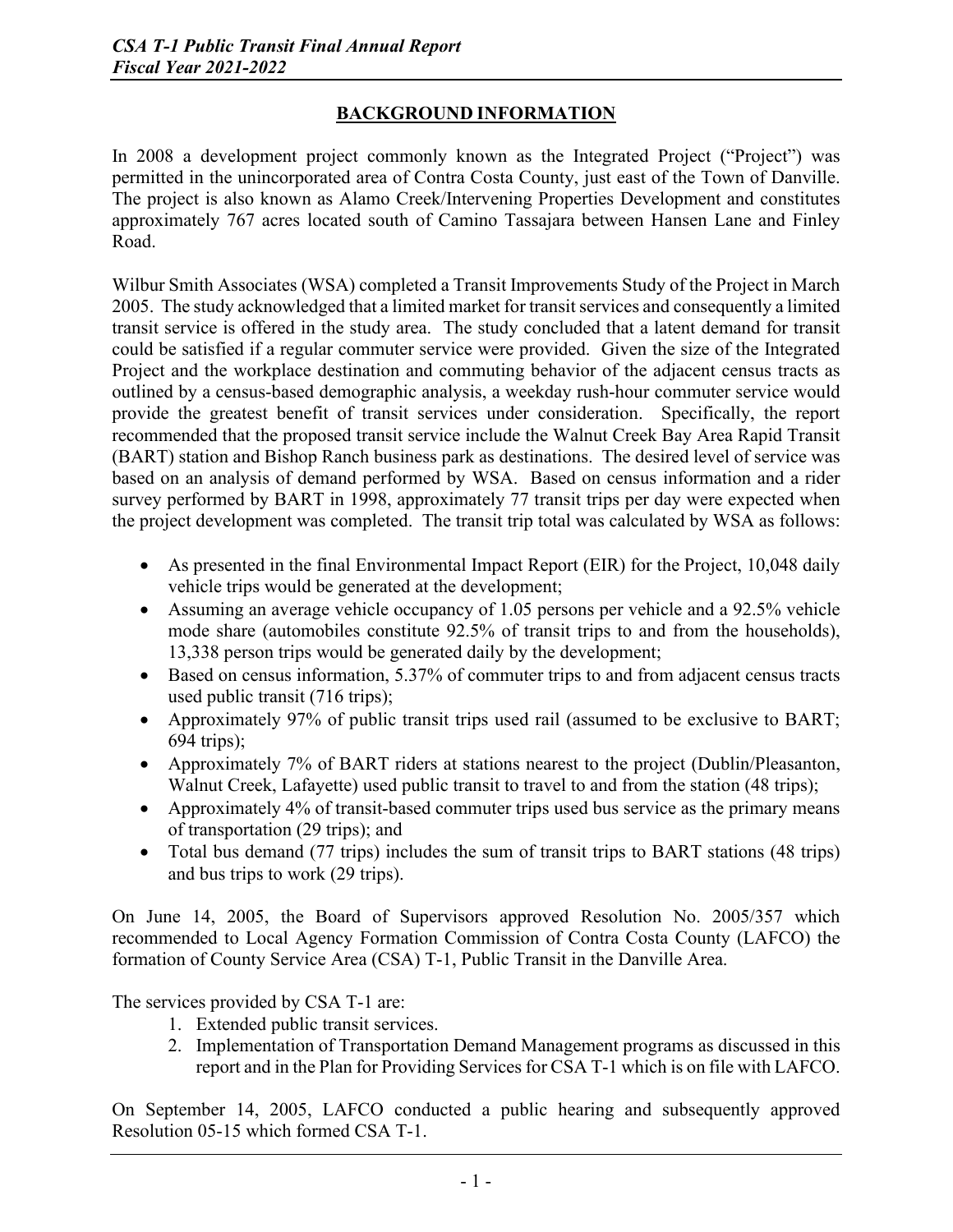On October 18, 2005, Resolution 2005/674 stated that the transit services should be supported by a benefit assessment or service charge on parcels that receive this special and distinct benefit.

On January 17, 2006, the Board of Supervisors conducted a public hearing and subsequently approved Resolution 2006/21 which authorized the annual levy of assessments or service charges on the parcels located within CSA T-1 to fund extended public transit services.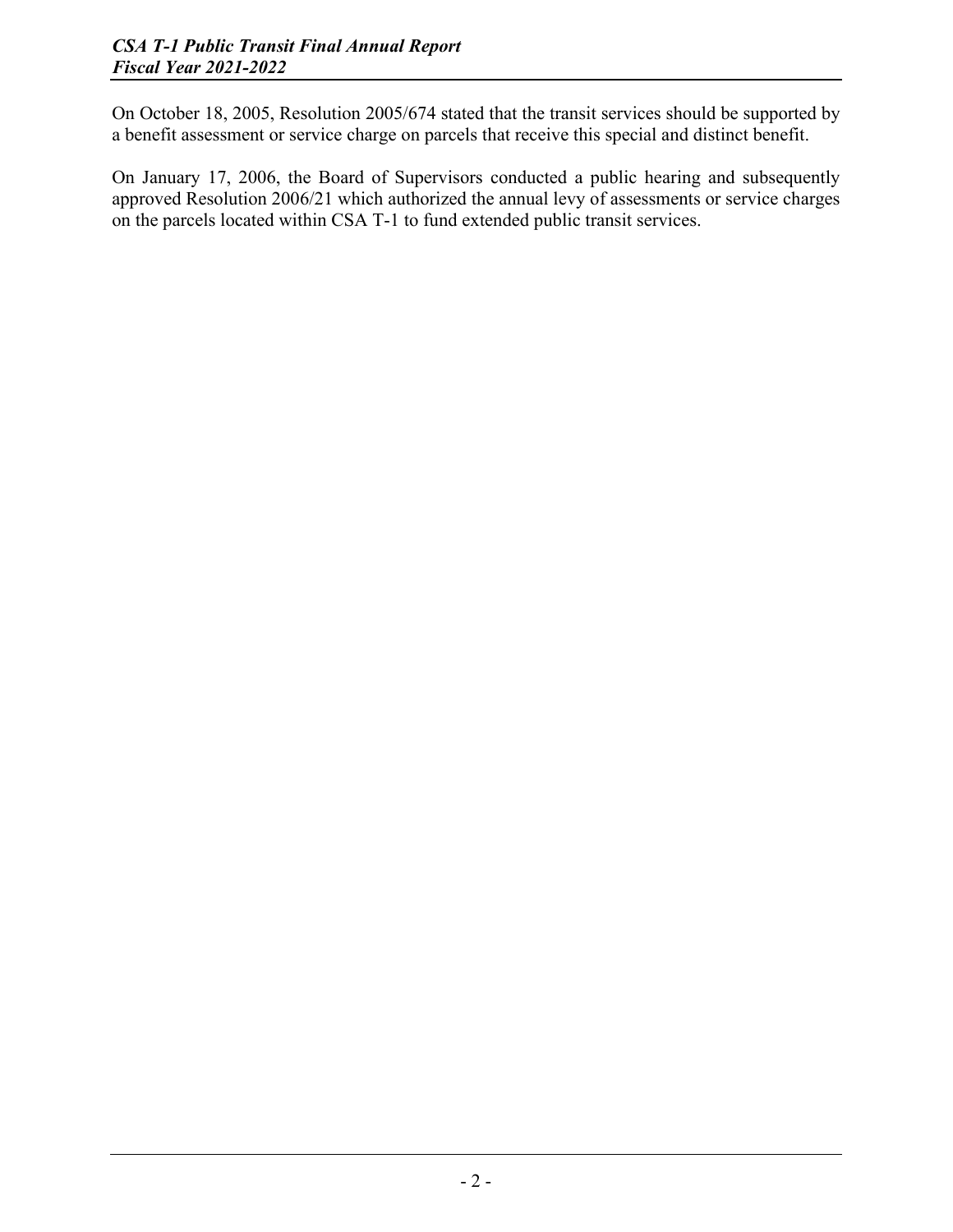### **CURRENT ANNUAL ADMINISTRATION**

Pursuant to County Ordinance Section 1012-2.6, former County Service Area Law (California Government Code Section 25210.77a), and current County Service Area Law (California Government Code Section 24210.3, subd. (d)), the Tentative Annual Report was filed with the Clerk of the Board of Supervisors, public notice has been completed as required, and the Board conducted a Public Hearing and then made a determination on each estimated service charge in the tentative report. Contra Costa Board of Supervisors reviewed the Tentative Annual Report in accordance with Resolution No. 2021/145, on June 8, 2021, and conducted a Public Hearing in connection with the proceedings for CSA T-1.

Upon adoption of the Final Annual Report by the Board of Supervisors, the charges contained herein will be collected on the property tax roll of Contra Costa County in the same manner, by the same persons, at the same time as, and together with the County's property taxes.

#### **Legal Authority**

As required by County Ordinance Section 1012-2.6, former County Service Area Law (California Government Code Section 25210.77a), and current County Service Area Law (California Government Code Section 24210.3, subd. (d)), the Final Annual Report includes the following minimum information as shown in the Service Charge Roll:

- 1. A description of each parcel of real property receiving the miscellaneous extended service;
- 2. The basic service charge;
- 3. The estimated amount of the service charge for each parcel for such year; and
- 4. A parcel list identifying each parcel receiving services that allows parcel owners to find their property on the list and determine the proposed charge.

This annual report also includes an estimate of annual costs and the method of apportionment as additional information to allow the reader to better understand what services are being paid for, what is the total annual cost for the services provided, and how the cost of services is spread to each individual parcel.

#### **Transit Service Implementation**

Two transportation studies were previously conducted to understand potential transit usage and travel patterns in CSA T-1. The transportation studies are Alamo Creek/Intervening Properties Transit Improvement Study by WSA in 2005 and Transit Service Survey and Report for CSA T-1 Transit District by DKS Associates in 2010.

Based on these studies, the following transit service plan is to be implemented in three phases as summarized below:

1. Short – Term (completed in 2012): Community Outreach

The short-term strategy focused on community outreach to educate the residents about existing transportation options in Contra Costa County, and to seek their feedback. The community outreach program involved flyer preparation, flyer distribution, and resident feedback. This outreach effort attempted to identify commuter destinations for potential vanpools, in advance of a vanpool/shuttle transit program.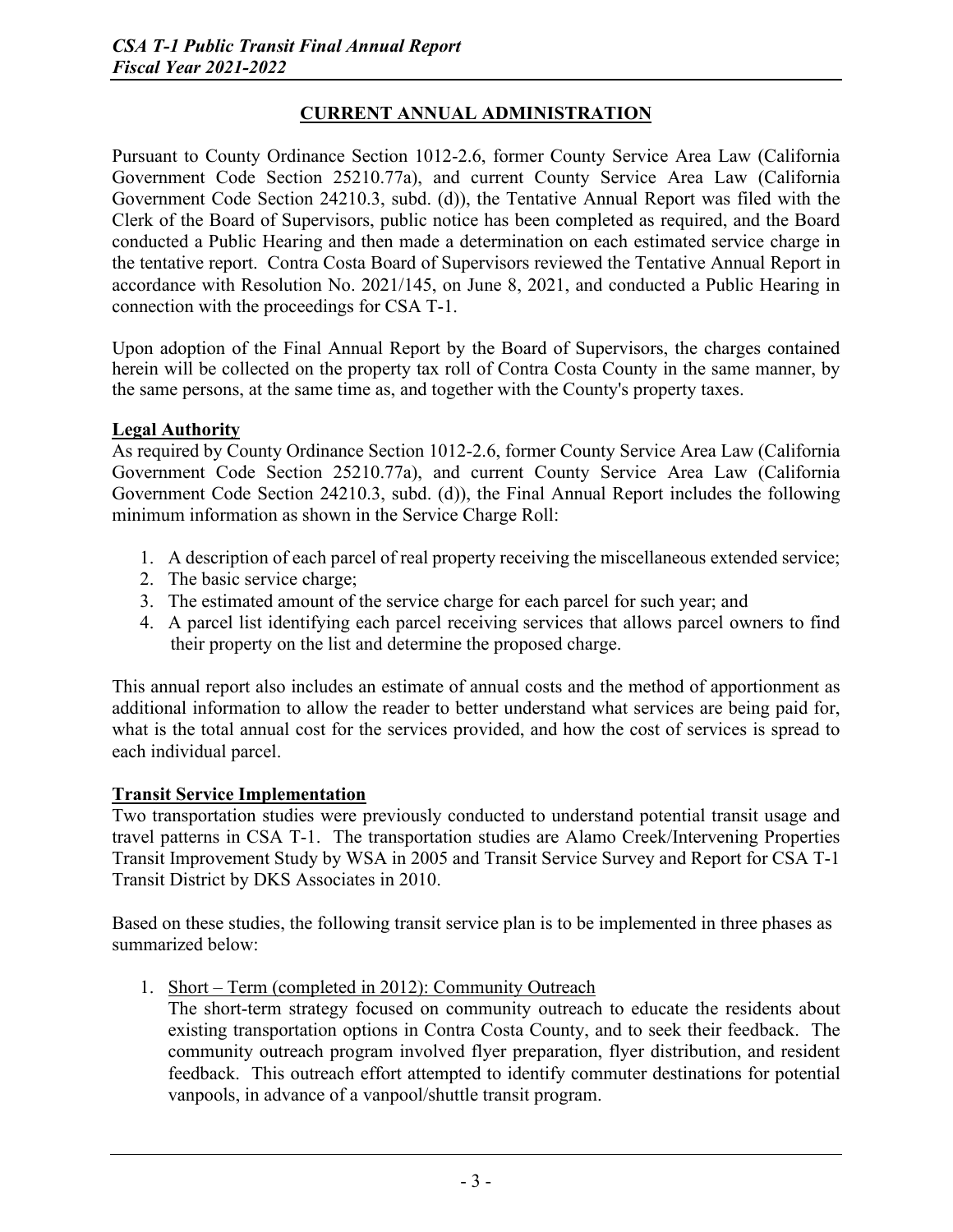#### 2. Mid-Term: Vanpool/Shuttle Transit Program

Based on the feedback provided by the residents, the mid-term strategy would involve a vanpool and/or shuttle service since the market for a full scale fixed route Central Contra Costa Transit Authority (County Connection) bus is not warranted at this time.

CSA T-1's plan is to engage the residents to try public transit and build up the necessary public transit demand for a full-scale fixed bus route. In response to CSA T-1's plan, County Connection agreed to provide a demand response and a flexible shuttle for CSA T-1 residents during the commute hours. The exact routes were to be determined by demand. Riders must be traveling from or to CSA T-1. The service area is limited to the 1.5-mile corridors along Camino Tassajara (between CSA T-1 and I-680) and I-680 (between Walnut Creek and Pleasant Hill BART stations). Riders contact County Connection to request and reserve services. Based on the demand, County Connection will determine the most efficient route for the shuttle.

The table below summarizes the ridership data since the service began on January 24, 2014. It shows a constant increase in riders annually and the positive effect the public transit of CSA T-1 has on removing peak hours and daily trips from local and regional roadways.

| Summary of ridership data per year* |                             |                                                                                       |  |  |  |  |  |
|-------------------------------------|-----------------------------|---------------------------------------------------------------------------------------|--|--|--|--|--|
| Year<br>of<br><b>Service</b>        | <b>Riders</b><br>per<br>day | <b>Estimated number</b><br>of peak hours &<br>daily trips<br>removed from<br>roadways |  |  |  |  |  |
| 2014                                | 16                          | 16                                                                                    |  |  |  |  |  |
| 2015                                | 17 to 18                    | 17 to 18                                                                              |  |  |  |  |  |
| 2016                                | 1 Q                         | 1 Q                                                                                   |  |  |  |  |  |
| 2017                                | 21                          | 21                                                                                    |  |  |  |  |  |
| 2018                                | 24                          | 24                                                                                    |  |  |  |  |  |
| 2019                                | 25                          | 25                                                                                    |  |  |  |  |  |
| 2020                                | 4.5                         | 4.5                                                                                   |  |  |  |  |  |

\* Ridership data is provided by County Connection.

The riders get picked up from their home in the CSA T-1 service area during the morning period and get picked up from the Walnut Creek BART station during the evening period. The average operating cost per passenger is comparable to the average cost for County Connection's Paratransit (LINK) service. With the exception of the 2020-2021 COVID-19 pandemic, CSA T-1 has observed the ridership increase overtime, as more residents are utilizing the public transit service provided by CSA T-1. However, the ridership demand has not achieved the level that warrants a full-scale fixed bus route. CSA T-1 will continue this mid-term program to provide the shuttle service until there is enough public transit demand for a full-scale fixed bus route. CSA T-1 has amended the service agreement with County Connection to continue the shuttle service.

In addition to County Connection's shuttle, CSA T-1 will also fund another service with the Measure J Traffic Congestion Relief Agency (TRAFFIX). TRAFFIX is a traffic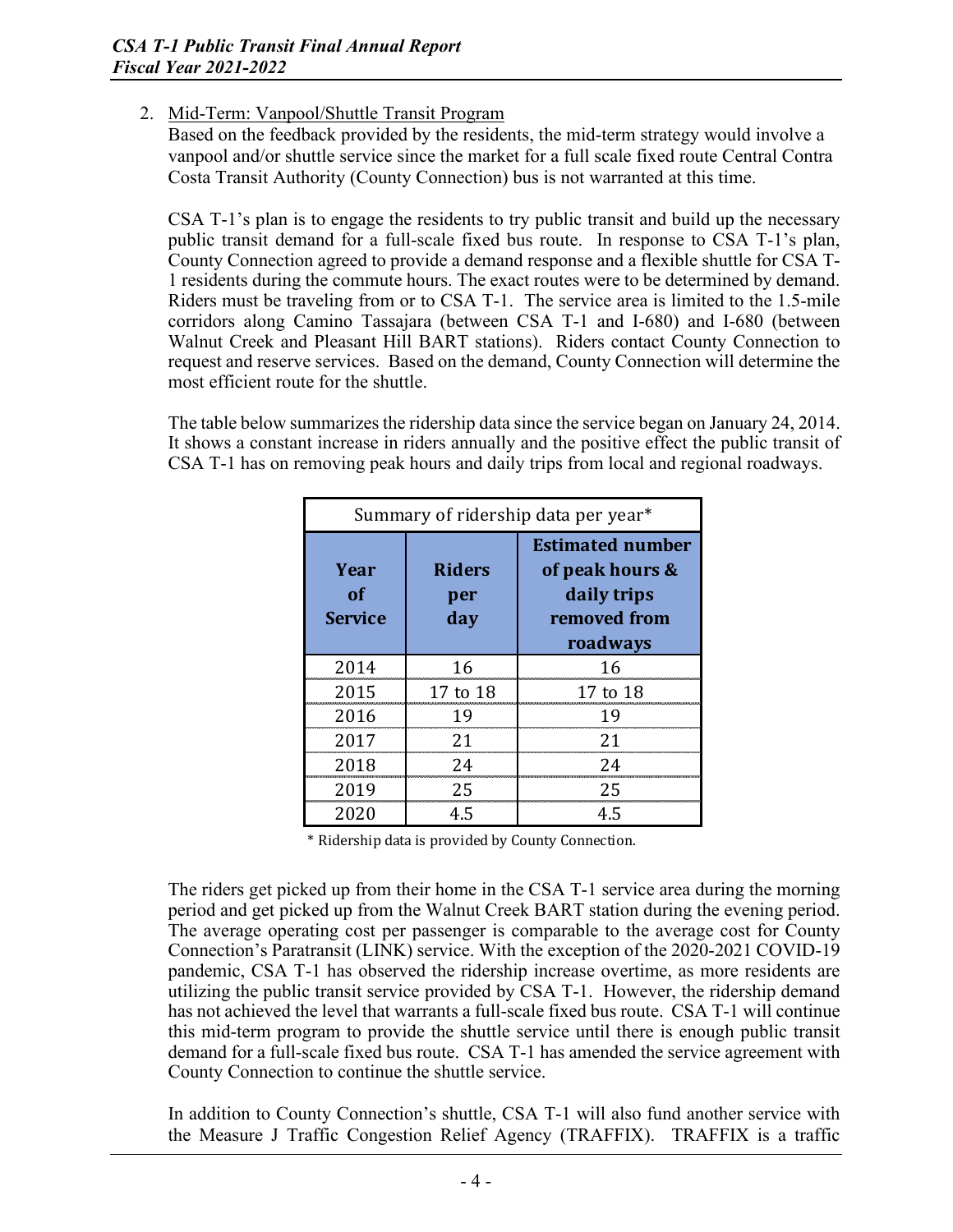congestion relief program implemented in 2009 and operated cooperatively by Contra Costa County, City of San Ramon, San Ramon Valley Unified School District, and Town of Danville to reduce traffic congestion caused by children being driven to and from school in the San Ramon area. As mentioned above, although the demand for a full-scale fixed route County Connection bus is not warranted at this time, CSA T-1 recognized there is already a demand for school bus services. While waiting for transit demand to increase, CSA T-1's interim plan is to participate in providing school bus services as an interim method to reduce congestion. TRAFFIX provided data indicating there are approximately 205 students residing within CSA T-1 who attend Monte Vista High School. TRAFFIX considers 50 students as a full bus. If approximately 25 percent of the eligible students participated, a bus would be full. It was anticipated that at least 50 students would participate, resulting in a full bus. This service began in the Fall of 2014 for the 2014-2015 school year. TRAFFIX reported 70 passes were sold for both the 2014-2015 and 2015- 2016 school years. This is the equivalent of removing approximately 280 trips from the roadway each school day. In 2017, funds were allocated to fund a second TRAFFIX bus to provide services to the CSA T-1 area. This decision was based on the increased demand for seats in the route. Recent rider counts by the TRAFFIX show an average of 59 riders in the morning and 95 riders in the evenings per typical 66 bus runs for the period of August 2018 through December 2018. In December 2018, there were approximately 170 riders enrolled on a wait list for the limited number of bus passes. As a result of an increase in demand for services in 2019, the County added a third TRAFFIX bus to provide services to the CSA T-1 area.

#### **COVID-19 Impact**

- a. Shuttle service ridership was greatly reduced during the 2020-2021 COVID-19 pandemic.
- b. Although the ridership sharply declined during the 2020-2021 COVID-19 pandemic, County Connection shuttle busses have been operating. Based on current operations, the County does not expect a significant impact to the County Connection shuttle busses for the coming year; however, some additional costs for PPE may have to be passed on to CSA T-1.
- c. During the pandemic in 2020, no school busses circulated due to the San Ramon Valley Unified School District following state guidelines regarding school attendance and resulting in school closures. San Ramon Valley Unified School District reported that Middle and High Schools reopened for attendance on March 17, 2021 and it is anticipated that the TRAFFIX school bus program will reopen at partial and eventually full capacity as well. Bus pass sales started again the week of March 15, 2021.
- 3. Long-Term Goal (2018 and beyond): County Connection Service
	- The long-term strategy would involve expanding the vanpool/shuttle service and providing full-scale County Connection bus service if the existing service proves successful and more commuter transit demand is demonstrated. An approximate yearly operating cost of running a full-length bus service with County Connection is estimated to be \$204,000 per bus. This estimate is based on \$100 per hour for 8 hours a day during morning and evening peak commute hours for 255 days a year.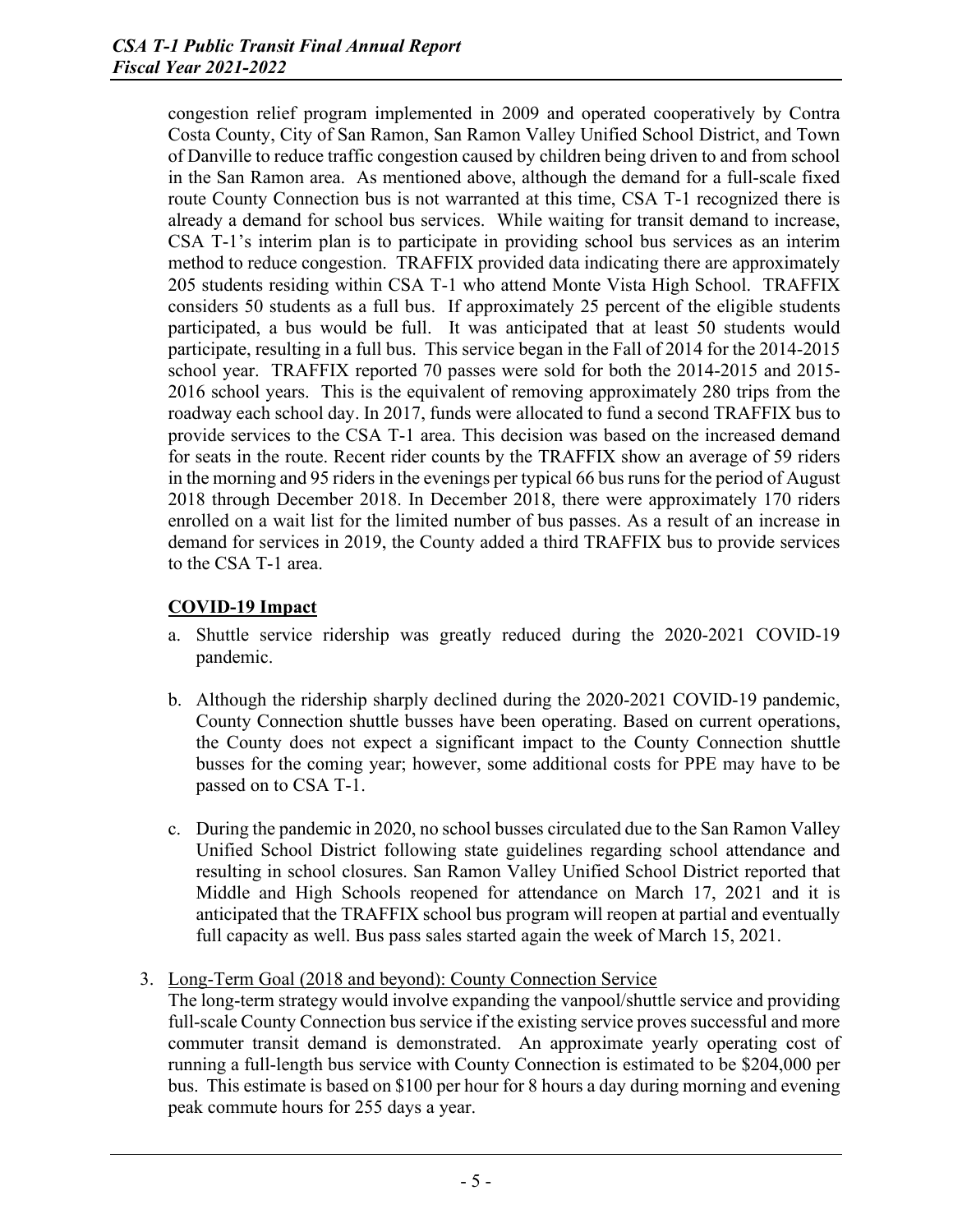### **ESTIMATE OF ANNUAL COST**

The Fiscal Year 2020-2021 projected and Fiscal Year 2021-2022 proposed revenues and expenditures are shown on the following page. A special fund has been set up for the collection of revenues and coding of expenditures for CSA T-1. Incidental expenses including of revenues and coding of expenditures for  $\overline{CSA}$  T-1. administration, engineering fees, legal fees, and all other costs associated with the Public Transit services may be included.

When CSA T-1 was formed, a financial analysis was performed to provide the framework for an operating budget for the proposed transit service. This was based on the estimated expenses for continuing operations provided by WSA. In preparation of the budget, several factors were considered including:

- Level of transit service
- Phasing of service
- Equal benefit (and equal charge) to residents based on projected resident population

In order to establish a reasonable reserve in the early years following formation of the CSA, revenues have been collected since Fiscal Year 2006-2007.

For Fiscal Year 2021-2022, it is estimated there will be a surplus of funds. These funds are being set aside into Capital Reserves to purchase vehicles or fund a full-scale fixed route County Connection bus to provide the services to this area when applicable.

Revenues collected from the charge shall be used only for the expenditures represented in this report. Any balance remaining on July 1 at the end of the fiscal year must be carried over to the next fiscal year.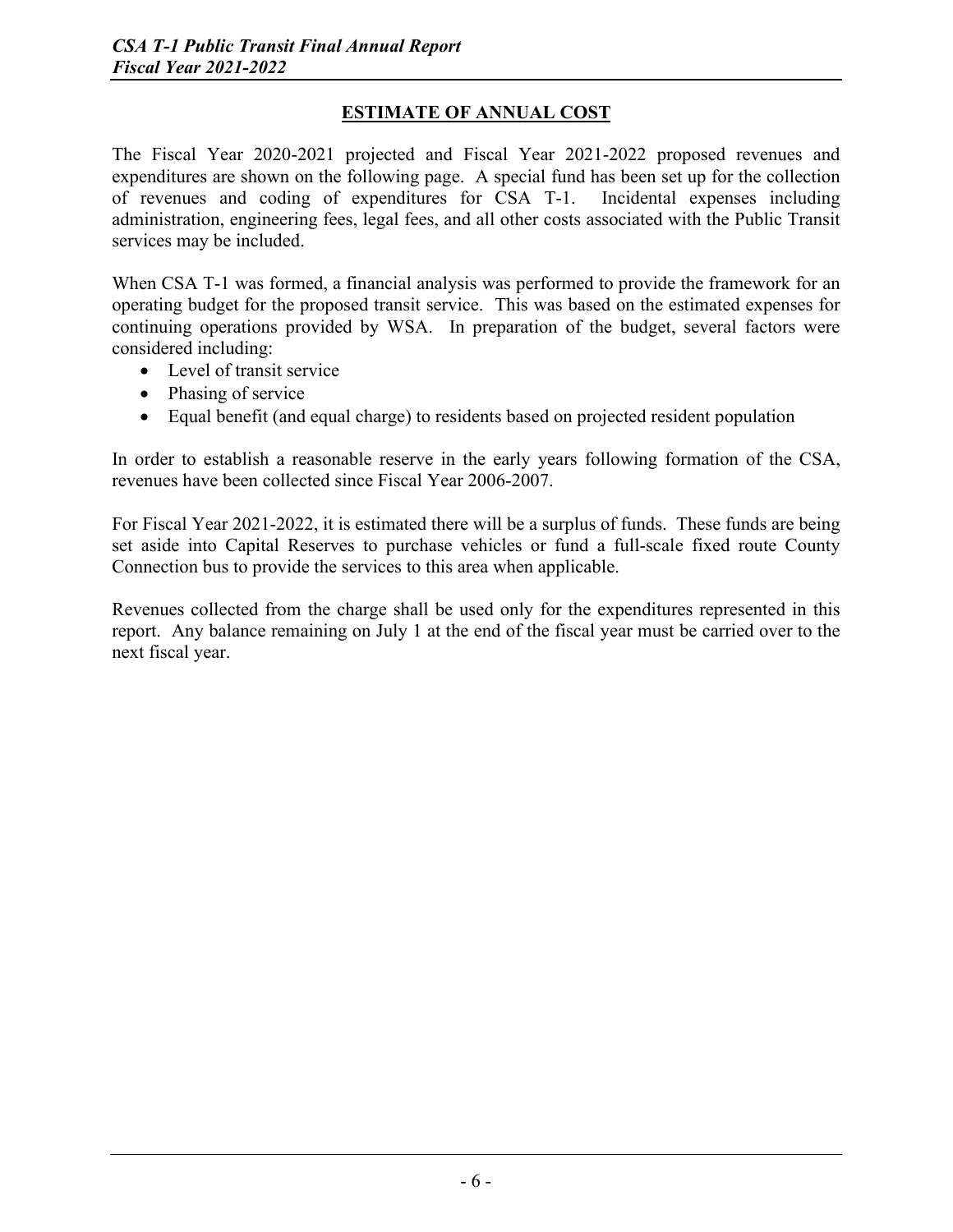#### *CSA T-1 Public Transit Final Annual Report Fiscal Year 2021-2022*

| <b>CSA T-1 Danville Public Transit</b>                 |                           | FY 2020-21          | FY 2021-22               |                |  |
|--------------------------------------------------------|---------------------------|---------------------|--------------------------|----------------|--|
| Fund 248000 Org 7480                                   |                           | <b>Est YE Total</b> |                          | <b>Budget</b>  |  |
|                                                        |                           |                     |                          |                |  |
| Carry over from prior year:                            | $\mathbf S$               | 2,819,774.32        | $\mathbf S$              | 3,201,455.78   |  |
|                                                        |                           |                     |                          |                |  |
| Revenue:                                               |                           |                     |                          |                |  |
| Earnings on Investment                                 | \$                        | 427.78              | \$                       | 1,500.00       |  |
| <b>Taxes and Assessments</b>                           | \$                        | 606,390.76          | $\mathcal{S}$            | 625,649.20     |  |
| <b>TOTAL CURRENT REVENUE</b>                           | $\boldsymbol{\mathsf{S}}$ | 3,426,592.86        | $\mathbf S$              | 3,828,604.98   |  |
| <b>Expenditures:</b>                                   |                           |                     |                          |                |  |
|                                                        |                           |                     |                          |                |  |
| Publications & Legal Notices (Bay Area News)           | \$                        | $(200.00)$ \$       |                          | (200.00)       |  |
| <b>CCCTA Transportation Agreement</b>                  | \$                        | $(195,738.00)$ \$   |                          | (200,000.00)   |  |
| <b>TRAFFIX Transportation Agreement</b>                | \$                        |                     | \$                       | (300,000.00)   |  |
| Professional/Specialized Svcs (W-Trans, Francisco)     | \$                        | (10,100.00)         | $\mathcal{S}$            | (15,000.00)    |  |
| <b>Taxes and Assessments</b>                           | \$                        | (1,244.40)          | $\mathbf S$              | (1,500.00)     |  |
| Interfund Exp - Gov/Gov (Investment Fees)              | \$                        | (100.00)            | $\mathbf S$              | (200.00)       |  |
| Interfund Exp - Gov/Gov (County Counsel)               | \$                        | (259.32)            | $\mathcal{S}$            | (1,000.00)     |  |
| Print & Mail                                           | \$                        |                     | \$                       |                |  |
| Reimbursements - Gov/Gov (County Staff)                | \$                        | $(17,495.36)$ \$    |                          | (25,000.00)    |  |
| <b>Total Expenditures</b>                              | $\mathbf S$               | $(225, 137.08)$ \$  |                          | (542,900.00)   |  |
| <b>Capital Improvement Projects and Reserves</b>       |                           |                     |                          |                |  |
| Capital Improvements                                   | $\mathcal{S}$             | $(3,088,887.24)$ \$ |                          | (3,014,254.98) |  |
| Operating Reserves (up to 50% of Expenditures)         | $\overline{\$}$           | (112, 568.54)       | $\overline{\mathcal{S}}$ | (271, 450.00)  |  |
| <b>TOTAL Capital Improvement Projects and Reserves</b> | $\mathbf{s}$              | $(3,201,455.78)$ \$ |                          | (3,285,704.98) |  |
|                                                        |                           |                     |                          |                |  |
| <b>AVAILABLE SURPLUS FOR ENSUING YEAR</b>              | $\overline{\mathbb{S}}$   |                     | S                        |                |  |

(\*) The shown Projected Fund Balance as of June 30, 2021 assumes that Operating and Future Maintenance/Capital Improvement Reserves will not be used in FY 2020-21.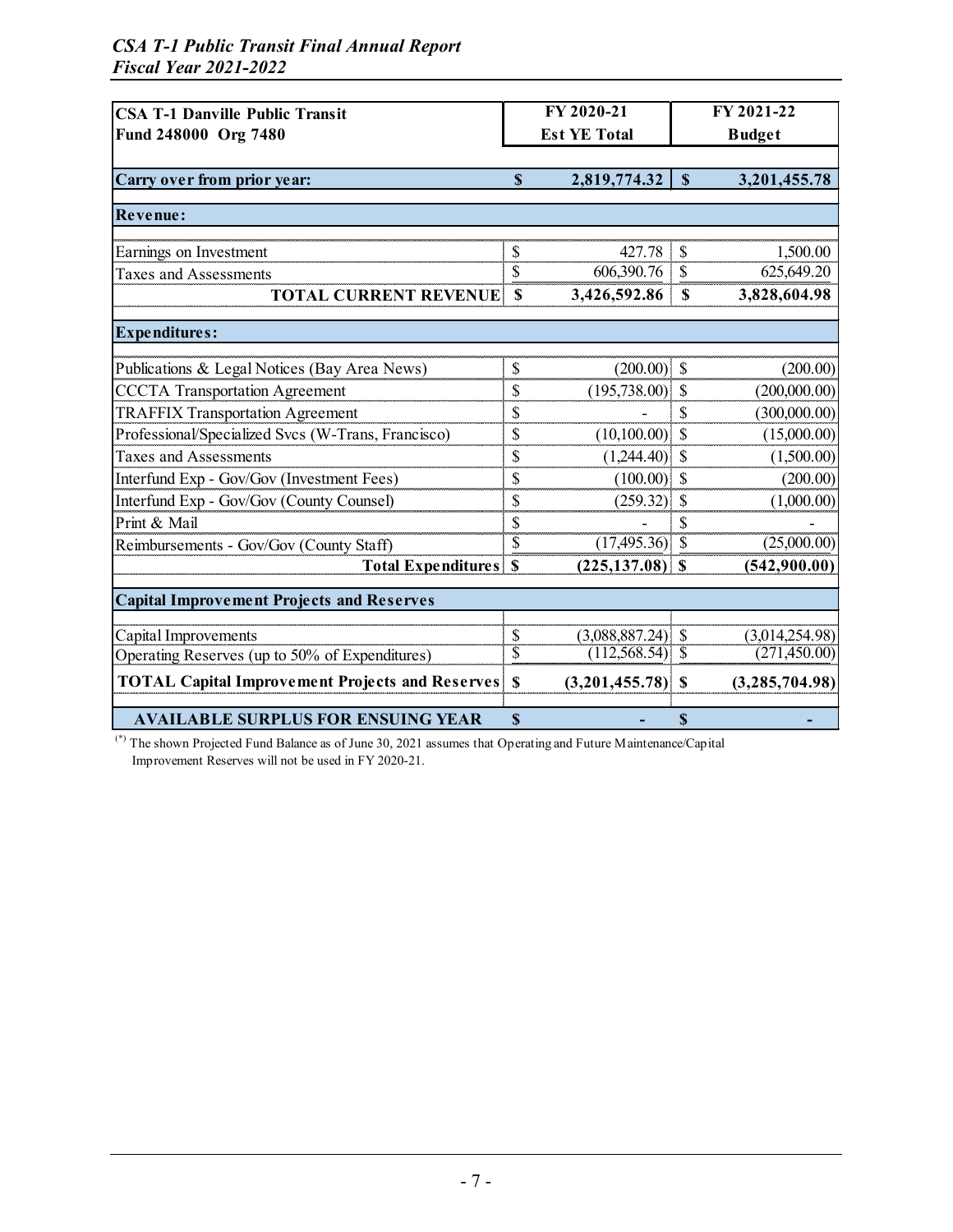### **BOUNDARY MAP**

The general boundaries of the CSA are shown herein. The lines and dimensions of each parcel within the CSA are those lines and dimensions shown on the maps of the Contra Costa County Assessor for the year in which this report was prepared and are incorporated by reference herein and made part of this report.

A copy of the Boundary Map is shown on the following page.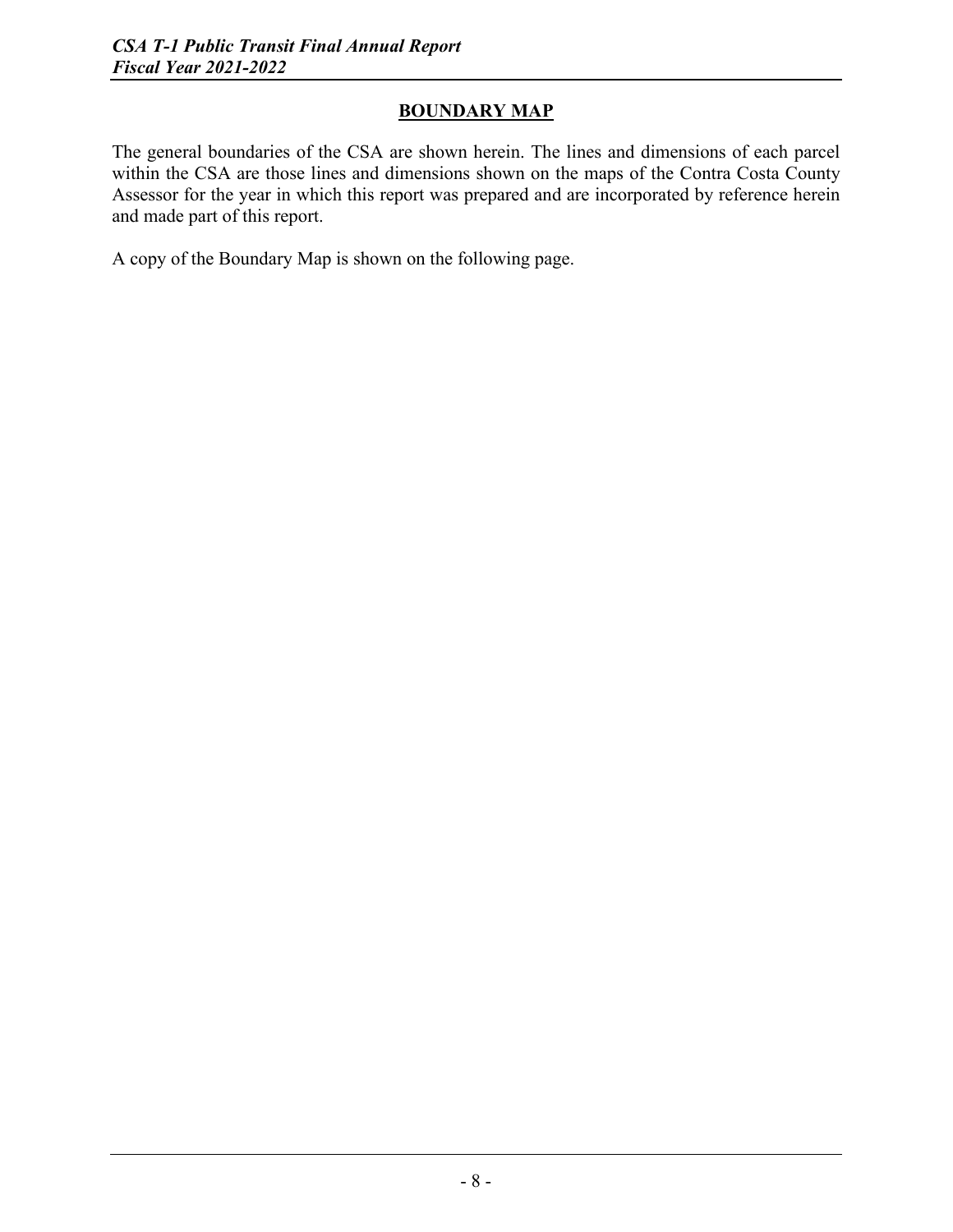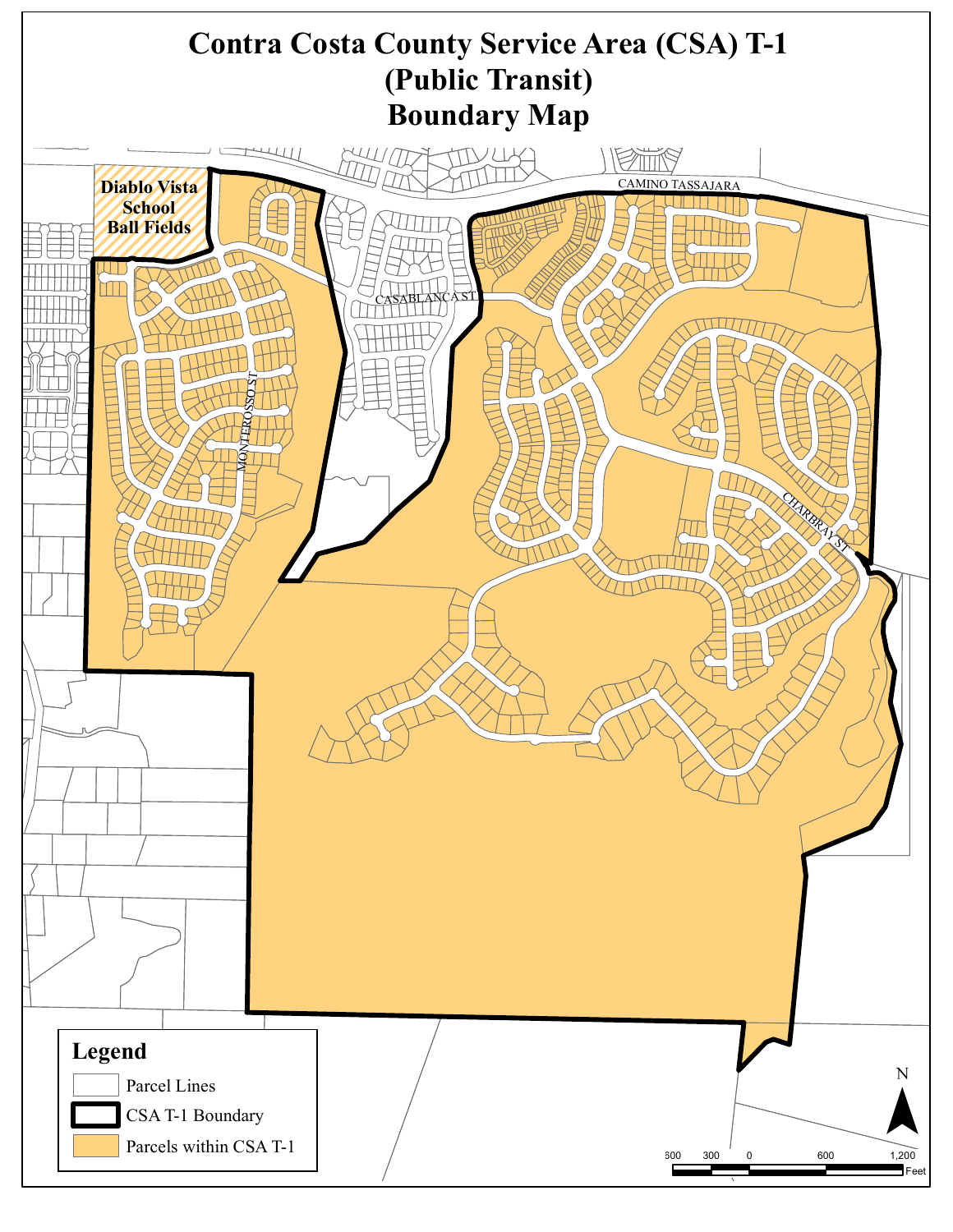### **METHOD OF APPORTIONMENT**

#### **Special vs. General Benefit**

On November 5, 1996, California voters approved Proposition 218 entitled "Right to Vote On Taxes Act" which added Articles XIIIC and XIIID to the California Constitution. While its title refers only to taxes, Proposition 218 establishes new procedural requirements for fees, charges, and benefit assessments.

Proposition 218 procedures stipulate that even if charges or benefit assessments are initially exempt from Proposition 218, future increases in the charges or benefit assessments must comply with the provisions of Proposition 218. However, if the future increase in the charge or benefit assessment were anticipated in the charge or benefit assessment formula when approved by property owners (e.g., consumer price index increases or a predetermined cap) then the future increase in the charge or benefit assessment would be in compliance with the intent and provisions of Proposition 218.

Proposition 218 provides that "only special benefits are assessable" and defines a special benefit as a particular and distinct benefit conferred on real property and not a general benefit received by the public at large. Parcels located within the boundaries of the CSA will be charged for the operation and services associated with the transit services provided as described herein within the report, if they receive a special and direct benefit from the services. Furthermore, the identification and separation of general benefits from the special benefits follows for CSA T-1.

Special benefits are conferred on property within the CSA from transit services by enhancing the desirability of property within the CSA due to the additional methods of vehicular and pedestrian access available to and from property, by providing increased access to transit related services, providing economic opportunities, driving community growth and revitalization, and by reducing levels of traffic congestion within the CSA.

Properties outside of CSA T-1 in other parts of the County may not enjoy the transit services made available by the CSA and therefore property outside the boundaries of the CSA do not receive the special benefits. The services within the CSA were specifically designed and created to provide additional and improved public resources for the direct advantage of property inside the CSA, and not the public at large.

In addition to the special and direct benefits the property owners receive within the CSA from the services, it has been determined that no general benefits are associated with the transit services provided within CSA T-1 because the conferred special benefits that are provided to the charged property are not provided to the public at large.

The annual service charge pays for the transit related services provided within CSA T-1. The enhanced public services provided within CSA T-1 confer a special benefit and only serve the parcels with the ability to utilize the transit related services provided. Without the services, the property located in the unincorporated area would not receive any transit services. Therefore, the services in CSA T-1 are 100 percent special benefit to the parcels within the CSA.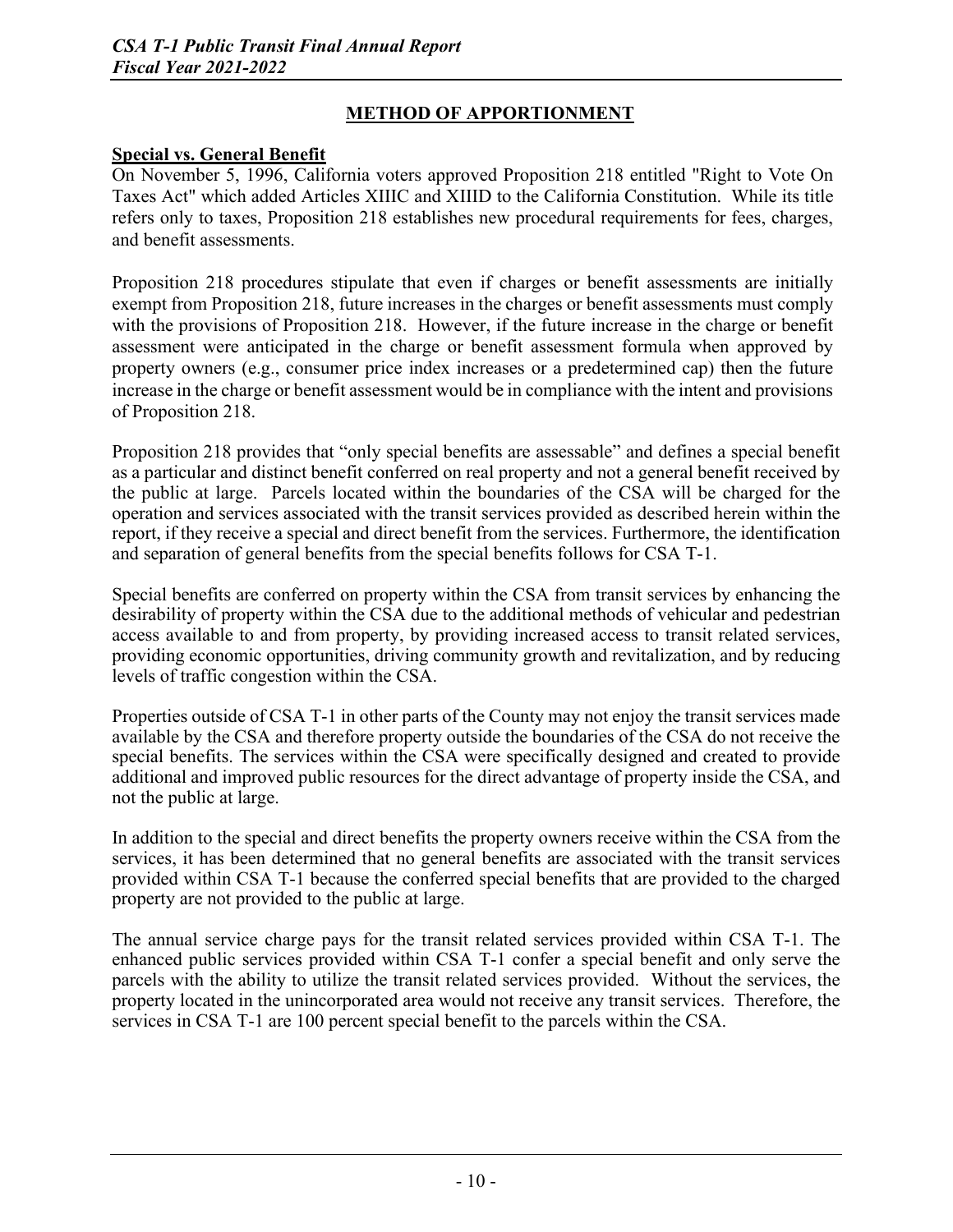#### **Methodology**

The total operation, maintenance and servicing cost for Public Transit are apportioned in accordance with the methodology that is consistent with standard assessment engineering practices. The method for distributing the costs to each parcel is based on the Equivalent Dwelling Unit (EDU) factor.

Since the service charge is levied on the owners of properties as shown on the tax rolls, the final charges must be assigned by Assessor's Parcel Number. If service charges were to be distributed by parcel, not considering land use, this would not be equitable because a single-family parcel would be paying the same as a 50-unit apartment parcel or a large commercial establishment. Therefore, as previously stated, the total costs are distributed to each parcel of land based on the number of EDUs associated with each particular parcel.

No commercial or industrial parcels are planned be included within CSA T-1, therefore a methodology has not been created for those uses.

The methodology used to assign EDUs to other land uses in proportion to the benefit they receive relative to the single-family residential parcel is shown below.

**Developed Single Family Residential -** The developed single-family parcel has been selected as the basic unit for calculation of the benefit assessments or service charges. This basic unit shall be called an **Equivalent Dwelling Unit (EDU)**. Parcels designated as developed single family residential uses per the Contra Costa County land use code are charged one (**1.00**) EDU. In addition, those parcels that are designated as "vacant" single family residential per the Contra Costa County land use code but have a building permit issued prior to April 30 are charged one (1.00) EDU.

**Developed Multiple Residential –** The developed multi-family designation includes parcels designated as apartments, townhomes, and condominiums per the Contra Costa County land use code. Apartments are charged a factor of **0.723270448** EDU per dwelling unit. For example, a parcel with a 100-unit apartment would be charged 72.33 EDUs. Townhomes and condominiums are charged a factor of **0.795597484** EDU per dwelling unit. In addition, those parcels that are designated as "vacant" multi-family residential per the Contra Costa County land use code, but have a building permit issued prior to April 30, are charged on a per unit basis as shown above.

**Exempt Property -** Consists of property not classified as developed residential property and includes commercial, industrial, recreational, and institutional property; parking lots; parking garages; roadways; open space and undeveloped property on which a building permit has not been issued prior to April 30. In addition, Senior Housing is classified as exempt. Residents of Senior Housing will be provided with separate shuttle service not included within the scope of the CSA.

In Fiscal Year 2006-2007 the maximum annual service charge was set at \$318.00 per EDU. To determine the cost per parcel, the total budget for providing service to the current total service area was divided by the total number of EDU's within the service area. Please refer to Contra Costa County Resolution 2006-21 for a detailed report that includes the initial calculation of this rate.

The maximum rates may be adjusted annually to reflect 2% or the prior year's change in the Consumer Price Index (CPI) for All Urban Consumers for the Bay Area: San Francisco-Oakland-San Jose, whichever is greater. The base CPI index to be used for future calculations is February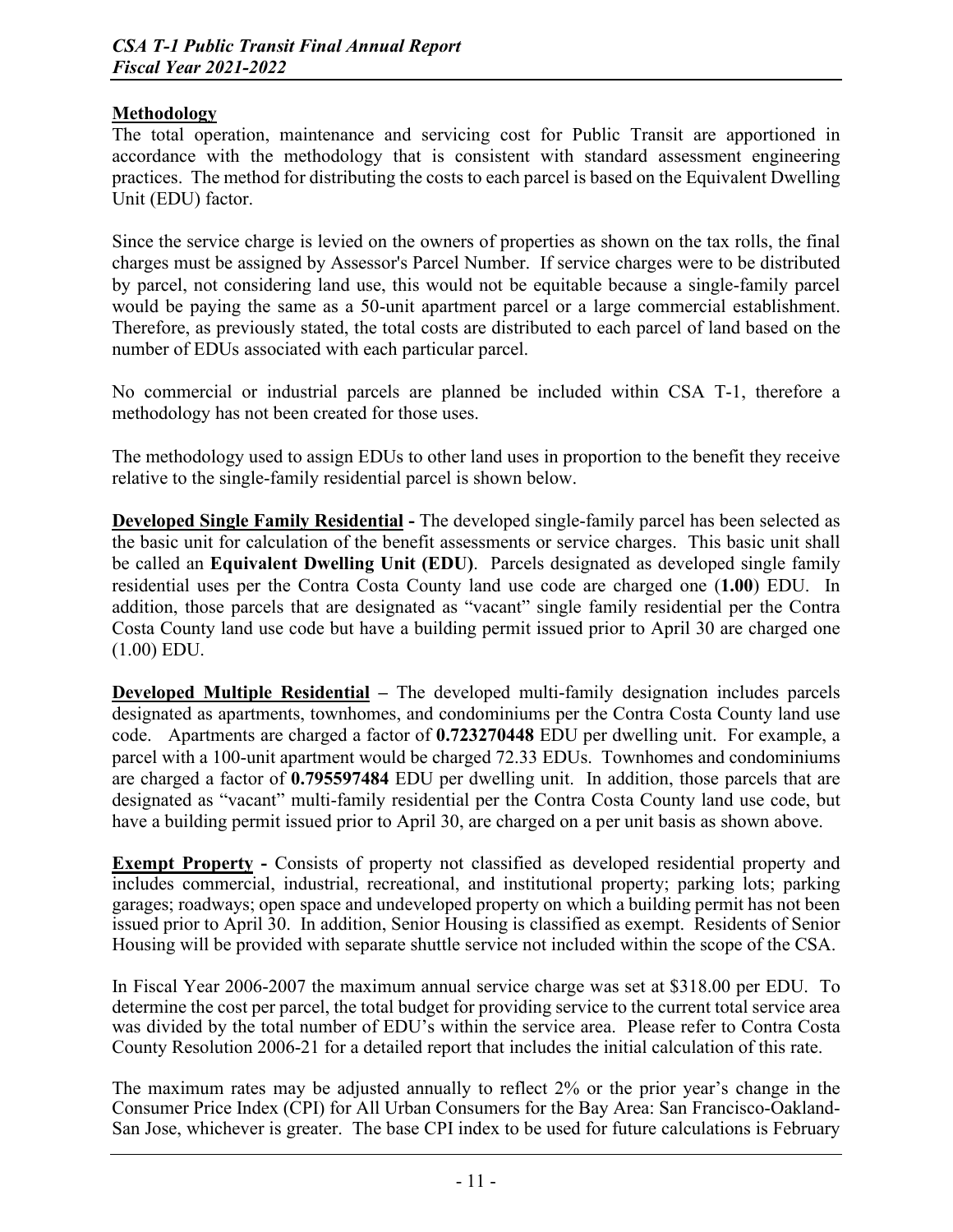2006 (207.1). Any change in the rate per EDU, which is the result of the change in the CPI shall not be deemed an increase in the subject to the requirements of Proposition 218.

For Fiscal Year 2021-2022 the allowed maximum rate is \$475.69/EDU. This rate has been calculated as follows:

> \$466.36 per developed EDU in Fiscal Year 2020-21  $+2\%$  increase for FY 2021-22 = \$475.69

In Fiscal Year 2021-2022, it is recommended based upon \$625,649.20 in revenue will be needed to provide the services referenced above in Fiscal Year 2021-2022. There are 1,315.27 EDUs that have had a building permit issued. If you divide \$625,649.20 by 1,315.27 EDUs, the service charge per parcel is \$475.69. Please note, the charge per parcel may not foot due to required County rounding adjustments.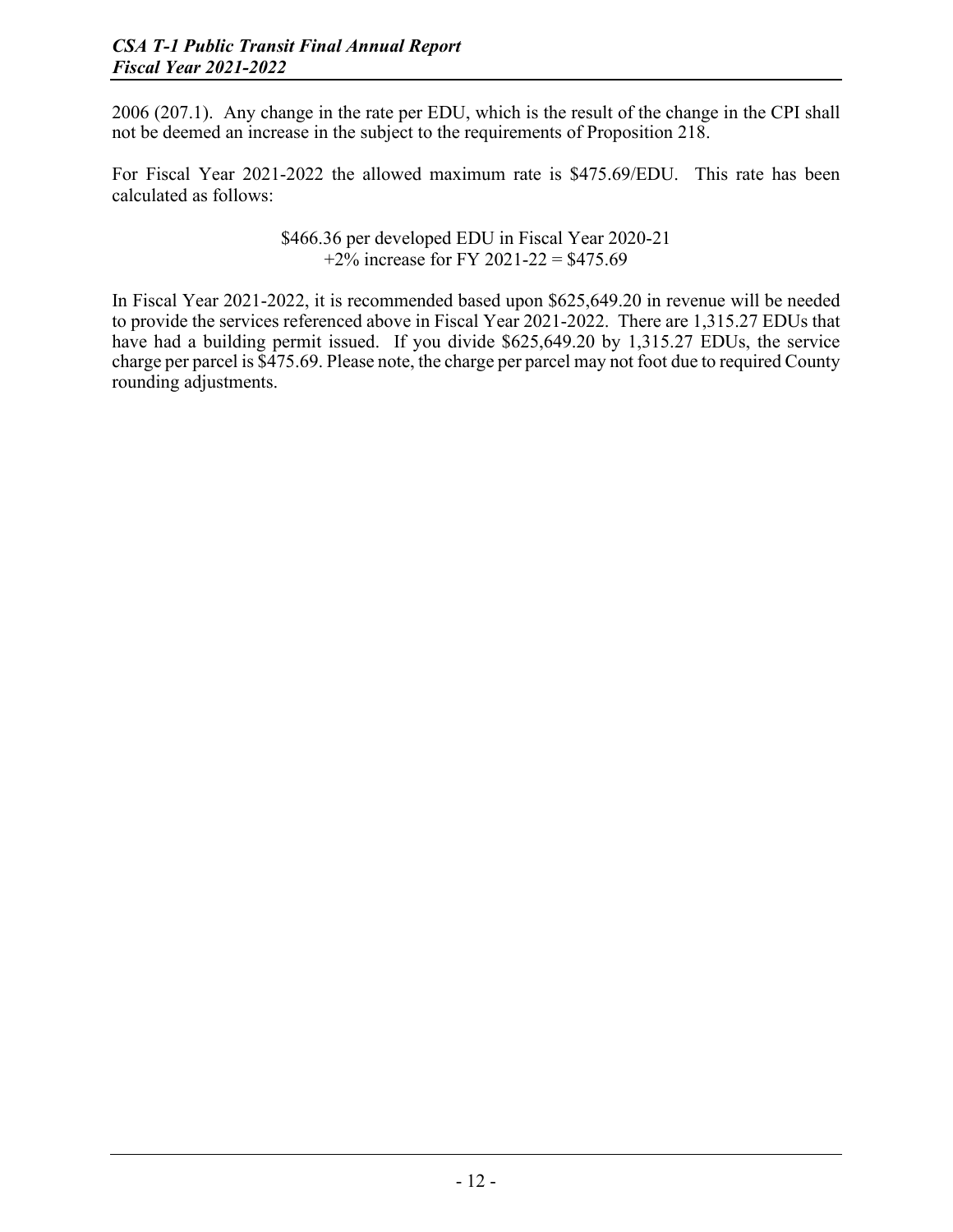### **SERVICE CHARGE ROLL**

A list, of those parcels to be charged for Fiscal Year 2021-2022, including a description of each parcel to be charged is included on the following pages.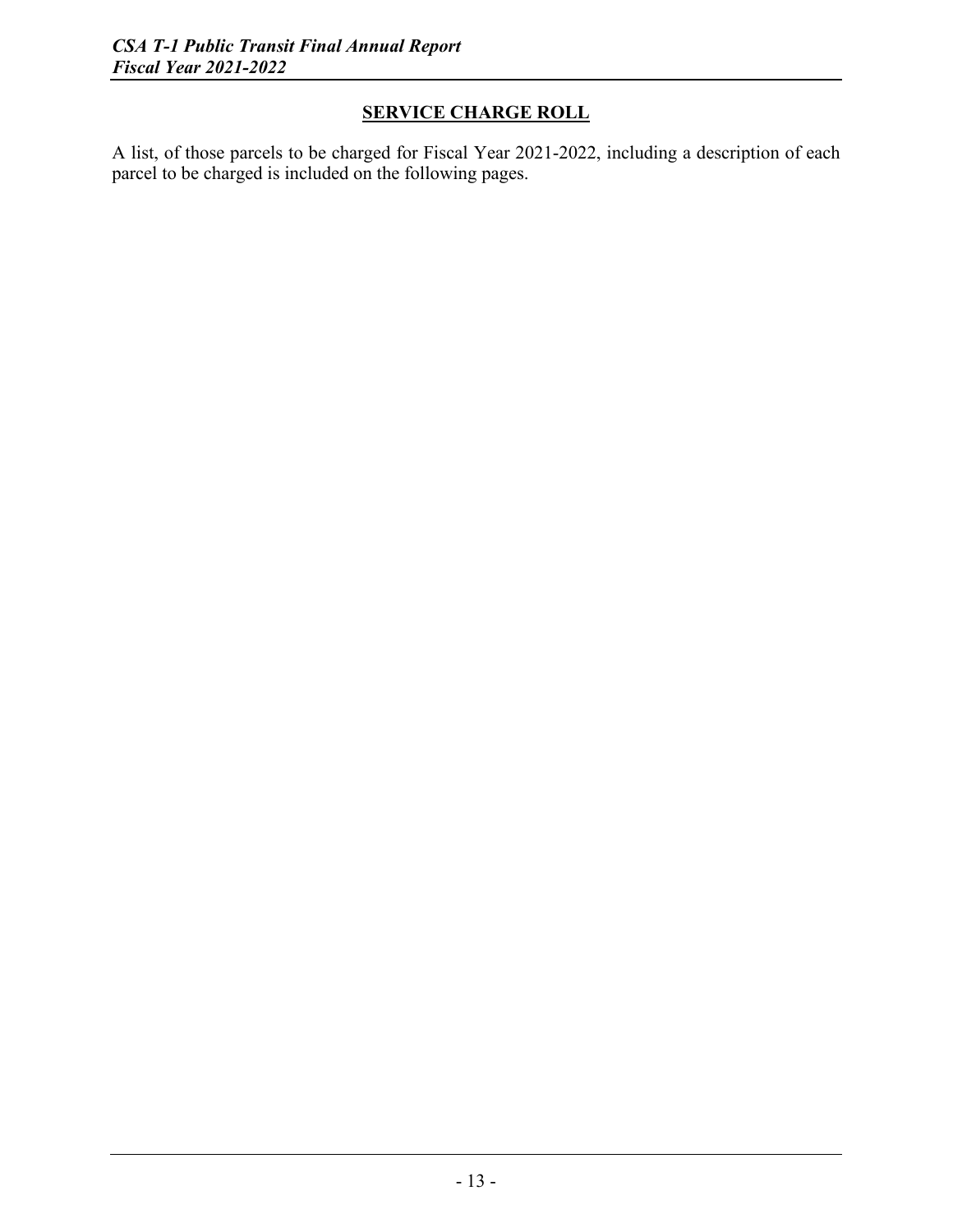| Assessor's<br>Parcel<br>Number | Classification | Property<br>Address          | FY21-22<br>Service<br>Charge | Assessor's<br>Parcel<br>Number | Classification | Property<br>Address            | FY21-22<br>Service<br>Charge |
|--------------------------------|----------------|------------------------------|------------------------------|--------------------------------|----------------|--------------------------------|------------------------------|
| 206-030-082                    | <b>MFR</b>     | 3000 DAMANI CT               | \$41,286.30                  | 206-590-016                    | <b>SFR</b>     | 402 RIOJA CT                   | \$475.68                     |
| 206-580-001                    | <b>SFR</b>     | 100 NANTERRE ST              | \$475.68                     | 206-590-017                    | <b>SFR</b>     | 501 MANTOVA CT                 | \$475.68                     |
| 206-580-002                    | <b>SFR</b>     | 106 NANTERRE ST              | \$475.68                     | 206-590-018                    | <b>SFR</b>     | 509 MANTOVA CT                 | \$475.68                     |
| 206-580-003                    | <b>SFR</b>     | 112 NANTERRE ST              | \$475.68                     | 206-590-019                    | <b>SFR</b>     | 517 MANTOVA CT                 | \$475.68                     |
| 206-580-004                    | <b>SFR</b>     | 118 NANTERRE ST              | \$475.68                     | 206-590-020                    | <b>SFR</b>     | 525 MANTOVA CT                 | \$475.68                     |
| 206-580-005                    | <b>SFR</b>     | 124 NANTERRE ST              | \$475.68                     | 206-590-021                    | <b>SFR</b>     | 533 MANTOVA CT                 | \$475.68                     |
| 206-580-006                    | ${\rm SFR}$    | 130 NANTERRE ST              | \$475.68                     | 206-590-022                    | <b>SFR</b>     | 1524 COLCHESTER ST             | \$475.68                     |
| 206-580-007                    | <b>SFR</b>     | 136 NANTERRE ST              | \$475.68                     | 206-590-023                    | <b>SFR</b>     | 1518 COLCHESTER ST             | \$475.68                     |
| 206-580-008                    | <b>SFR</b>     | 142 NANTERRE ST              | \$475.68                     | 206-590-024                    | <b>SFR</b>     | 1512 COLCHESTER ST             | \$475.68                     |
| 206-580-009                    | <b>SFR</b>     | 148 NANTERRE ST              | \$475.68                     | 206-590-025                    | <b>SFR</b>     | 1506 COLCHESTER ST             | \$475.68                     |
| 206-580-010                    | ${\rm SFR}$    | 154 NANTERRE ST              | \$475.68                     | 206-590-026                    | <b>SFR</b>     | 1500 COLCHESTER ST             | \$475.68                     |
| 206-580-011                    | <b>SFR</b>     | 160 NANTERRE ST              | \$475.68                     | 206-590-027                    | <b>SFR</b>     | 101 MENTON CT                  | \$475.68                     |
| 206-580-012                    | <b>SFR</b>     | 166 NANTERRE ST              | \$475.68                     | 206-590-028                    | <b>SFR</b>     | 109 MENTON CT                  | \$475.68                     |
| 206-580-013                    | <b>SFR</b>     | 172 NANTERRE ST              | \$475.68                     | 206-590-029                    | <b>SFR</b>     | 117 MENTON CT                  | \$475.68                     |
| 206-580-014                    | <b>SFR</b>     | 178 NANTERRE ST              | \$475.68                     | 206-590-030                    | <b>SFR</b>     | 125 MENTON CT                  | \$475.68                     |
| 206-580-015                    | <b>SFR</b>     | <b>184 NANTERRE ST</b>       | \$475.68                     | 206-590-031                    | <b>SFR</b>     | 124 MENTON CT                  | \$475.68                     |
| 206-580-016                    | <b>SFR</b>     | 190 NANTERRE ST              | \$475.68                     | 206-590-032                    | <b>SFR</b>     | 116 MENTON CT                  | \$475.68                     |
| 206-580-017                    | <b>SFR</b>     | 196 NANTERRE ST              | \$475.68                     | 206-590-033                    | <b>SFR</b>     | 108 MENTON CT                  | \$475.68                     |
| 206-580-018                    | <b>SFR</b>     | 202 NANTERRE ST              | \$475.68                     | 206-590-034                    | <b>SFR</b>     | 100 MENTON CT                  | \$475.68                     |
| 206-580-019                    | <b>SFR</b>     | 208 NANTERRE ST              | \$475.68                     | 206-590-035                    | <b>SFR</b>     | 1780 COTTSWALD ST              | \$475.68                     |
| 206-580-020                    | <b>SFR</b>     | 214 NANTERRE ST              | \$475.68                     | 206-590-036                    | <b>SFR</b>     | 1772 COTTSWALD ST              | \$475.68                     |
| 206-580-021                    | <b>SFR</b>     | 220 NANTERRE ST              | \$475.68                     | 206-590-037                    | <b>SFR</b>     | 1764 COTTSWALD ST              | \$475.68                     |
| 206-580-022                    | ${\rm SFR}$    | 226 NANTERRE ST              | \$475.68                     | 206-590-038                    | <b>SFR</b>     | 215 GAMAY CT                   | \$475.68                     |
| 206-580-023                    | ${\rm SFR}$    | 232 NANTERRE ST              | \$475.68                     | 206-590-039                    | <b>SFR</b>     | 227 GAMAY CT                   | \$475.68                     |
| 206-580-024                    | <b>SFR</b>     | 238 NANTERRE ST              | \$475.68                     | 206-590-040                    | <b>SFR</b>     | 239 GAMAY CT                   | \$475.68                     |
| 206-580-025                    | <b>SFR</b>     | 244 NANTERRE ST              | \$475.68                     | 206-590-041                    | <b>SFR</b>     | 236 GAMAY CT                   | \$475.68                     |
| 206-580-026                    | <b>SFR</b>     | 250 NANTERRE ST              | \$475.68                     | 206-590-042                    | <b>SFR</b>     | 224 GAMAY CT                   | \$475.68                     |
| 206-580-027                    | <b>SFR</b>     | 125 NANTERRE ST              | \$475.68                     | 206-590-043                    | <b>SFR</b>     | 212 GAMAY CT                   | \$475.68                     |
| 206-580-028                    | <b>SFR</b>     | 133 NANTERRE ST              | \$475.68                     | 206-590-044                    | <b>SFR</b>     | 200 GAMAY CT                   | \$475.68                     |
| 206-580-029                    | ${\rm SFR}$    | 139 NANTERRE ST              | \$475.68                     | 206-590-045                    | <b>SFR</b>     | 1748 COTTSWALD ST              | \$475.68                     |
| 206-580-030                    | ${\rm SFR}$    | 149 NANTERRE ST              | \$475.68                     | 206-590-046                    | <b>SFR</b>     | 1740 COTTSWALD ST              | \$475.68                     |
| 206-580-031                    | <b>SFR</b>     | 157 NANTERRE ST              | \$475.68                     | 206-590-047                    | <b>SFR</b>     | 1736 COTTSWALD ST              | \$475.68                     |
| 206-580-032                    | ${\rm SFR}$    | 193 NANTERRE ST              | \$475.68                     | 206-590-048                    | <b>SFR</b>     | 1724 COTTSWALD ST              | \$475.68                     |
| 206-580-033                    | <b>SFR</b>     | 205 NANTERRE ST              | \$475.68                     | 206-590-049                    | <b>SFR</b>     | 1716 COTTSWALD ST              | \$475.68                     |
| 206-580-034                    | ${\rm SFR}$    | 211 NANTERRE ST              | \$475.68                     | 206-590-050                    | <b>SFR</b>     | 1708 COTTSWALD ST              | \$475.68                     |
| 206-580-035                    | <b>SFR</b>     | 217 NANTERRE ST              | \$475.68                     | 206-590-051                    | <b>SFR</b>     | 1700 COTTSWALD ST              | \$475.68                     |
| 206-580-037                    | <b>MFR</b>     | NANTERRE ST                  | \$33,029.04                  | 206-590-052                    | <b>SFR</b>     | 1703 COTTSWALD ST              | \$475.68                     |
| 206-590-001                    | ${\rm SFR}$    | 305 COTTSWALD CT             | \$475.68                     | 206-590-053                    | <b>SFR</b>     | 1711 COTTSWALD ST              | \$475.68                     |
| 206-590-002                    | ${\rm SFR}$    | 317 COTTSWALD CT             | \$475.68                     | 206-590-054                    | <b>SFR</b>     | 1719 COTTSWALD ST              | \$475.68                     |
| 206-590-003                    | ${\rm SFR}$    | 336 COTTSWALD CT             | \$475.68                     | 206-590-055                    | <b>SFR</b>     | 1727 COTTSWALD ST              | \$475.68                     |
| 206-590-004                    | ${\rm SFR}$    | 324 COTTSWALD CT             | \$475.68                     | 206-590-056                    | <b>SFR</b>     | 1735 COTTSWALD ST              | \$475.68                     |
| 206-590-005                    | ${\rm SFR}$    | 312 COTTSWALD CT             | \$475.68                     | 206-590-057                    | <b>SFR</b>     | 1743 COTTSWALD ST              | \$475.68                     |
| 206-590-006                    | <b>SFR</b>     | 300 COTTSWALD CT             | \$475.68                     | 206-590-058                    | <b>SFR</b>     | 1844 RIOJA ST                  | \$475.68                     |
| 206-590-007                    | ${\rm SFR}$    | 403 RIOJA CT                 | \$475.68                     | 206-590-059                    | ${\rm SFR}$    | 1838 RIOJA ST                  | \$475.68                     |
| 206-590-008                    | ${\rm SFR}$    |                              |                              | 206-590-060                    | <b>SFR</b>     |                                |                              |
| 206-590-009                    | <b>SFR</b>     | 409 RIOJA CT<br>415 RIOJA CT | \$475.68<br>\$475.68         | 206-590-061                    | <b>SFR</b>     | 1832 RIOJA ST                  | \$475.68<br>\$475.68         |
| 206-590-010                    | ${\rm SFR}$    |                              | \$475.68                     | 206-590-062                    | <b>SFR</b>     | 1826 RIOJA ST                  |                              |
| 206-590-011                    | ${\rm SFR}$    | 421 RIOJA CT                 | \$475.68                     | 206-590-063                    | ${\rm SFR}$    | 1820 RIOJA ST                  | \$475.68                     |
| 206-590-012                    | <b>SFR</b>     | 427 RIOJA CT<br>426 RIOJA CT | \$475.68                     | 206-590-064                    | <b>SFR</b>     | 1814 RIOJA ST<br>1808 RIOJA ST | \$475.68<br>\$475.68         |
| 206-590-013                    | ${\rm SFR}$    | 420 RIOJA CT                 | \$475.68                     | 206-590-065                    | <b>SFR</b>     | 1802 RIOJA ST                  | \$475.68                     |
| 206-590-014                    | <b>SFR</b>     | 414 RIOJA CT                 | \$475.68                     | 206-590-066                    | <b>SFR</b>     | 1801 RIOJA ST                  | \$475.68                     |
| 206-590-015                    | ${\rm SFR}$    | 408 RIOJA CT                 | \$475.68                     | 206-590-067                    | ${\rm SFR}$    | 1807 RIOJA ST                  | \$475.68                     |
|                                |                |                              |                              |                                |                |                                |                              |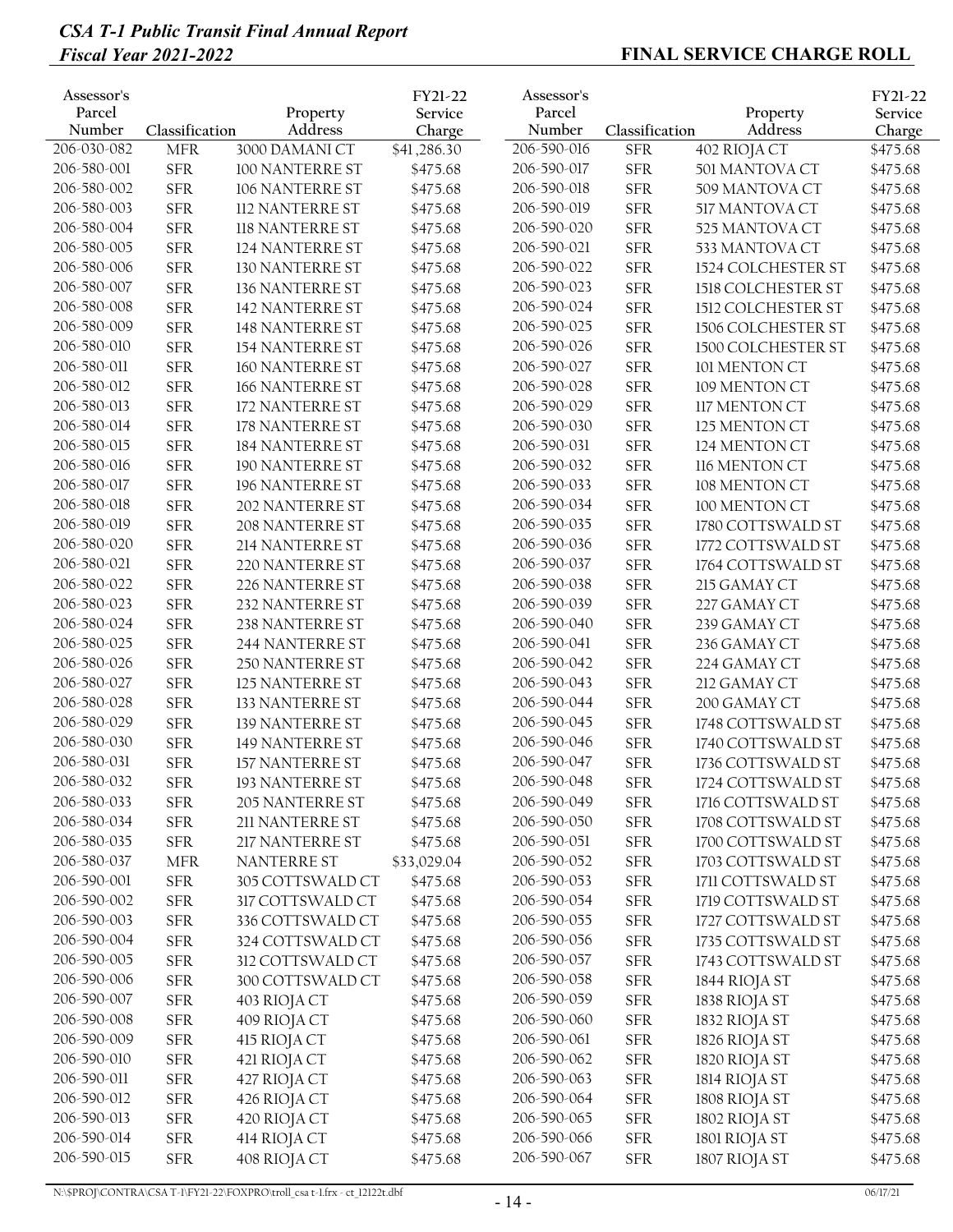| Assessor's<br>Parcel<br>Number | Classification | Property<br>Address | FY21-22<br>Service<br>Charge | Assessor's<br>Parcel<br>Number | Classification | Property<br>Address | FY21-22<br>Service<br>Charge |
|--------------------------------|----------------|---------------------|------------------------------|--------------------------------|----------------|---------------------|------------------------------|
| 206-590-068                    | <b>SFR</b>     | 1813 RIOJA ST       | \$475.68                     | 206-600-030                    | <b>SFR</b>     | 2036 COLMAR ST      | \$475.68                     |
| 206-590-069                    | ${\rm SFR}$    | 1819 RIOJA ST       | \$475.68                     | 206-600-031                    | <b>SFR</b>     | 2030 COLMAR ST      | \$475.68                     |
| 206-590-070                    | ${\rm SFR}$    | 1825 RIOJA ST       | \$475.68                     | 206-600-032                    | <b>SFR</b>     | 2024 COLMAR ST      | \$475.68                     |
| 206-590-071                    | ${\rm SFR}$    | 1831 RIOJA ST       | \$475.68                     | 206-600-033                    | <b>SFR</b>     | 2018 COLMAR ST      | \$475.68                     |
| 206-590-072                    | ${\rm SFR}$    | 1837 RIOJA ST       | \$475.68                     | 206-600-034                    | <b>SFR</b>     | 2012 COLMAR ST      | \$475.68                     |
| 206-590-073                    | ${\rm SFR}$    | 1843 RIOJA ST       | \$475.68                     | 206-600-035                    | <b>SFR</b>     | 2006 COLMAR ST      | \$475.68                     |
| 206-590-074                    | ${\rm SFR}$    | 1849 RIOJA ST       | \$475.68                     | 206-600-036                    | <b>SFR</b>     | 2000 COLMAR ST      | \$475.68                     |
| 206-590-075                    | ${\rm SFR}$    | 1855 RIOJA ST       | \$475.68                     | 206-600-037                    | <b>SFR</b>     | 2001 COLMAR ST      | \$475.68                     |
| 206-590-076                    | <b>SFR</b>     | 1767 COTTSWALD ST   | \$475.68                     | 206-600-038                    | <b>SFR</b>     | 2009 COLMAR ST      | \$475.68                     |
| 206-590-077                    | ${\rm SFR}$    | 1775 COTTSWALD ST   | \$475.68                     | 206-600-039                    | <b>SFR</b>     | 2017 COLMAR ST      | \$475.68                     |
| 206-590-078                    | ${\rm SFR}$    | 1783 COTTSWALD ST   | \$475.68                     | 206-600-040                    | <b>SFR</b>     | 2025 COLMAR ST      | \$475.68                     |
| 206-590-079                    | ${\rm SFR}$    | 1423 MENTON ST      | \$475.68                     | 206-600-041                    | <b>SFR</b>     | 2033 COLMAR ST      | \$475.68                     |
| 206-590-080                    | ${\rm SFR}$    | 1429 MENTON ST      | \$475.68                     | 206-600-042                    | <b>SFR</b>     | 2041 COLMAR ST      | \$475.68                     |
| 206-590-081                    | ${\rm SFR}$    | 1976 MANTOVA ST     | \$475.68                     | 206-600-043                    | <b>SFR</b>     | 2128 CARMENERE ST   | \$475.68                     |
| 206-590-082                    | ${\rm SFR}$    | 1968 MANTOVA ST     | \$475.68                     | 206-600-044                    | <b>SFR</b>     | 2134 CARMENERE ST   | \$475.68                     |
| 206-590-083                    | ${\rm SFR}$    | 1960 MANTOVA ST     | \$475.68                     | 206-600-045                    | <b>SFR</b>     | 2224 GENOA ST       | \$475.68                     |
| 206-590-084                    | ${\rm SFR}$    | 1952 MANTOVA ST     | \$475.68                     | 206-600-046                    | <b>SFR</b>     | 2220 GENOA ST       | \$475.68                     |
| 206-590-085                    | <b>SFR</b>     | 1944 MANTOVA ST     | \$475.68                     | 206-600-047                    | <b>SFR</b>     | 2216 GENOA ST       | \$475.68                     |
| 206-590-086                    | <b>SFR</b>     | 1936 MANTOVA ST     | \$475.68                     | 206-600-048                    | <b>SFR</b>     | 2212 GENOA ST       | \$475.68                     |
| 206-590-087                    | ${\rm SFR}$    | 1928 MANTOVA ST     | \$475.68                     | 206-600-049                    | <b>SFR</b>     | 2210 GENOA ST       | \$475.68                     |
| 206-590-088                    | ${\rm SFR}$    | 1920 MANTOVA ST     | \$475.68                     | 206-600-050                    | <b>SFR</b>     | 2208 GENOA ST       | \$475.68                     |
| 206-590-089                    | ${\rm SFR}$    | 1912 MANTOVA ST     | \$475.68                     | 206-600-051                    | <b>SFR</b>     | 2200 GENOA ST       | \$475.68                     |
| 206-590-090                    | ${\rm SFR}$    | 1904 MANTOVA ST     | \$475.68                     | 206-600-052                    | <b>SFR</b>     | 2151 CARMENERE ST   | \$475.68                     |
| 206-600-001                    | ${\rm SFR}$    | 536 MANTOVA CT      | \$475.68                     | 206-600-053                    | <b>SFR</b>     | 2145 CARMENERE ST   | \$475.68                     |
| 206-600-002                    | <b>SFR</b>     | 528 MANTOVA CT      | \$475.68                     | 206-600-054                    | <b>SFR</b>     | 2139 CARMENERE ST   | \$475.68                     |
| 206-600-003                    | <b>SFR</b>     | 520 MANTOVA CT      | \$475.68                     | 206-600-055                    | <b>SFR</b>     | 2133 CARMENERE ST   | \$475.68                     |
| 206-600-004                    | ${\rm SFR}$    | 512 MANTOVA CT      | \$475.68                     | 206-600-056                    | <b>SFR</b>     | 2127 CARMENERE ST   | \$475.68                     |
| 206-600-005                    | ${\rm SFR}$    | 504 MANTOVA CT      | \$475.68                     | 206-600-057                    | <b>SFR</b>     | 2121 CARMENERE ST   | \$475.68                     |
| 206-600-006                    | ${\rm SFR}$    | 605 COLMAR CT       | \$475.68                     | 206-600-058                    | <b>SFR</b>     | 2115 CARMENERE ST   | \$475.68                     |
| 206-600-007                    | ${\rm SFR}$    | 611 COLMAR CT       | \$475.68                     | 206-600-059                    | <b>SFR</b>     | 2109 CARMENERE ST   | \$475.68                     |
| 206-600-008                    | ${\rm SFR}$    | 617 COLMAR CT       | \$475.68                     | 206-600-060                    | <b>SFR</b>     | 2103 CARMENERE ST   | \$475.68                     |
| 206-600-009                    | <b>SFR</b>     | 623 COLMAR CT       | \$475.68                     | 206-600-061                    | <b>SFR</b>     | 1435 MENTON ST      | \$475.68                     |
| 206-600-010                    | ${\rm SFR}$    | 629 COLMAR CT       | \$475.68                     | 206-600-062                    | ${\rm SFR}$    | 1441 MENTON ST      | \$475.68                     |
| 206-600-011                    | <b>SFR</b>     | 624 COLMAR CT       | \$475.68                     | 206-600-063                    | <b>SFR</b>     | 1447 MENTON ST      | \$475.68                     |
| 206-600-012                    | ${\rm SFR}$    | 618 COLMAR CT       | \$475.68                     | 206-600-064                    | <b>SFR</b>     | 1453 MENTON ST      | \$475.68                     |
| 206-600-013                    | <b>SFR</b>     | 612 COLMAR CT       | \$475.68                     | 206-600-065                    | <b>SFR</b>     | 1459 MENTON ST      | \$475.68                     |
| 206-600-014                    | ${\rm SFR}$    | 606 COLMAR CT       | \$475.68                     | 206-600-066                    | <b>SFR</b>     | 1465 MENTON ST      | \$475.68                     |
| 206-600-015                    | ${\rm SFR}$    | 600 COLMAR CT       | \$475.68                     | 206-600-067                    | <b>SFR</b>     | 1471 MENTON ST      | \$475.68                     |
| 206-600-016                    | ${\rm SFR}$    | 703 GENOA CT        | \$475.68                     | 206-600-068                    | ${\rm SFR}$    | 1477 MENTON ST      | \$475.68                     |
| 206-600-017                    | ${\rm SFR}$    | 711 GENOA CT        | \$475.68                     | 206-600-069                    | <b>SFR</b>     | 1483 MENTON ST      |                              |
| 206-600-018                    | ${\rm SFR}$    |                     |                              | 206-600-070                    | <b>SFR</b>     |                     | \$475.68                     |
| 206-600-019                    |                | 719 GENOA CT        | \$475.68                     | 206-600-071                    |                | 1489 MENTON ST      | \$475.68                     |
| 206-600-020                    | ${\rm SFR}$    | 727 GENOA CT        | \$475.68                     | 206-610-001                    | <b>SFR</b>     | 1495 MENTON ST      | \$475.68                     |
| 206-600-021                    | ${\rm SFR}$    | 735 GENOA CT        | \$475.68                     | 206-610-002                    | <b>SFR</b>     | 1632 COLCHESTER ST  | \$475.68                     |
|                                | ${\rm SFR}$    | 1903 MANTOVA ST     | \$475.68                     |                                | <b>SFR</b>     | 1626 COLCHESTER ST  | \$475.68                     |
| 206-600-022                    | ${\rm SFR}$    | 1911 MANTOVA ST     | \$475.68                     | 206-610-003                    | <b>SFR</b>     | 1620 COLCHESTER ST  | \$475.68                     |
| 206-600-023                    | <b>SFR</b>     | 1919 MANTOVA ST     | \$475.68                     | 206-610-004                    | <b>SFR</b>     | 1614 COLCHESTER ST  | \$475.68                     |
| 206-600-024                    | ${\rm SFR}$    | 1927 MANTOVA ST     | \$475.68                     | 206-610-005                    | ${\rm SFR}$    | 1608 COLCHESTER ST  | \$475.68                     |
| 206-600-025                    | ${\rm SFR}$    | 1935 MANTOVA ST     | \$475.68                     | 206-610-006                    | <b>SFR</b>     | 1602 COLCHESTER ST  | \$475.68                     |
| 206-600-026                    | ${\rm SFR}$    | 1943 MANTOVA ST     | \$475.68                     | 206-610-007                    | <b>SFR</b>     | 1596 COLCHESTER ST  | \$475.68                     |
| 206-600-027                    | ${\rm SFR}$    | 1951 MANTOVA ST     | \$475.68                     | 206-610-008                    | <b>SFR</b>     | 1590 COLCHESTER ST  | \$475.68                     |
| 206-600-028                    | ${\rm SFR}$    | 1959 MANTOVA ST     | \$475.68                     | 206-610-009                    | <b>SFR</b>     | 1584 COLCHESTER ST  | \$475.68                     |
| 206-600-029                    | ${\rm SFR}$    | 2042 COLMAR ST      | \$475.68                     | 206-610-010                    | ${\rm SFR}$    | 1578 COLCHESTER ST  | \$475.68                     |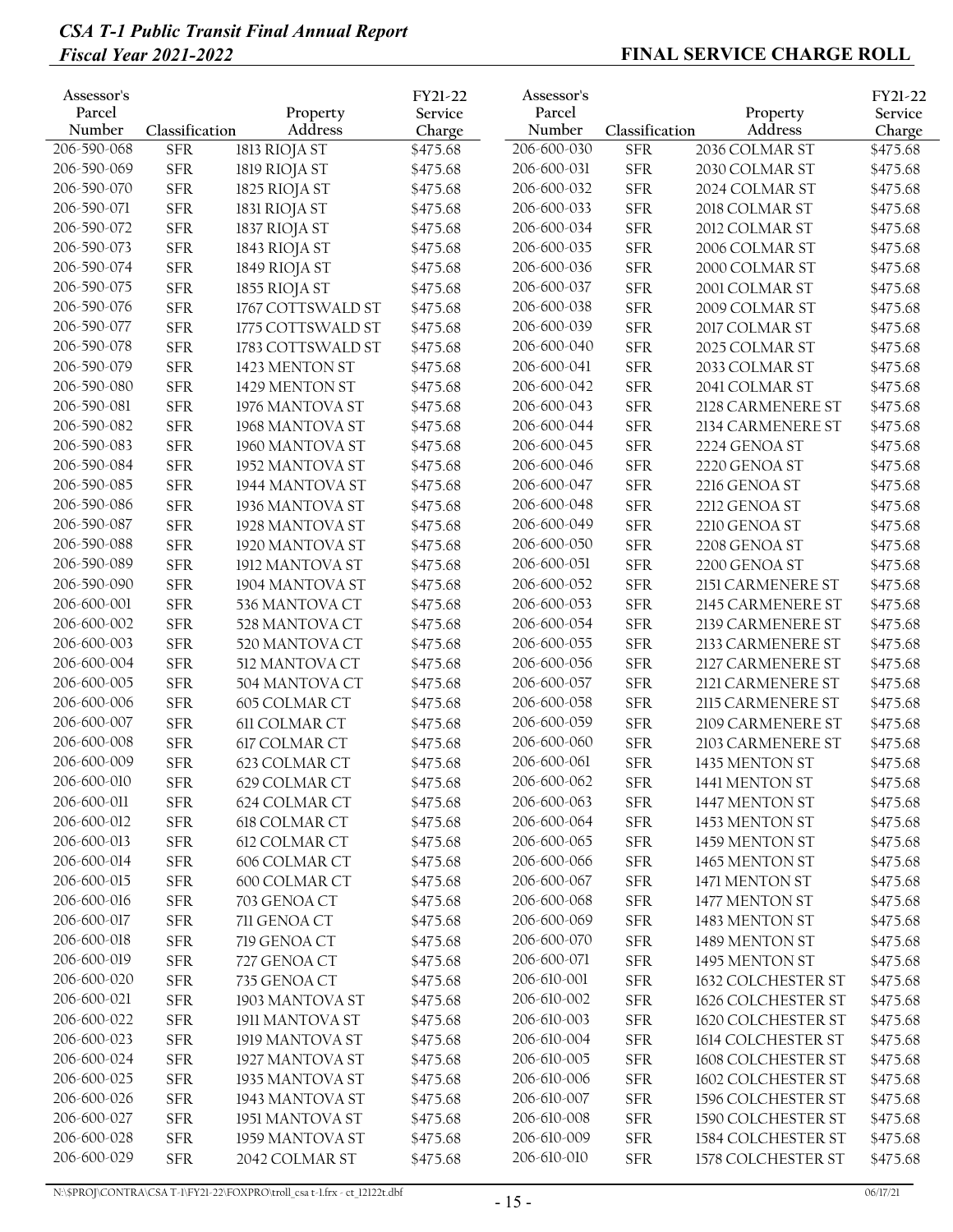| Assessor's<br>Parcel<br>Number | Classification | Property<br>Address | FY21-22<br>Service<br>Charge | Assessor's<br>Parcel<br>Number | Classification | Property<br>Address  | FY21-22<br>Service<br>Charge |
|--------------------------------|----------------|---------------------|------------------------------|--------------------------------|----------------|----------------------|------------------------------|
| 206-610-011                    | <b>SFR</b>     | 1572 COLCHESTER ST  | \$475.68                     | 206-620-025                    | <b>SFR</b>     | 2219 GENOA ST        | \$475.68                     |
| 206-610-012                    | <b>SFR</b>     | 1566 COLCHESTER ST  | \$475.68                     | 206-620-026                    | ${\rm SFR}$    | 2225 GENOA ST        | \$475.68                     |
| 206-610-013                    | <b>SFR</b>     | 1560 COLCHESTER ST  | \$475.68                     | 206-620-027                    | <b>SFR</b>     | 2231 GENOA ST        | \$475.68                     |
| 206-610-014                    | <b>SFR</b>     | 1554 COLCHESTER ST  | \$475.68                     | 206-620-028                    | ${\rm SFR}$    | 2237 GENOA ST        | \$475.68                     |
| 206-610-015                    | <b>SFR</b>     | 1548 COLCHESTER ST  | \$475.68                     | 206-620-029                    | <b>SFR</b>     | 2243 GENOA ST        | \$475.68                     |
| 206-610-016                    | <b>SFR</b>     | 1542 COLCHESTER ST  | \$475.68                     | 206-620-030                    | ${\rm SFR}$    | 2249 GENOA ST        | \$475.68                     |
| 206-610-017                    | <b>SFR</b>     | 1536 COLCHESTER ST  | \$475.68                     | 206-620-031                    | <b>SFR</b>     | 2255 GENOA ST        | \$475.68                     |
| 206-610-018                    | <b>SFR</b>     | 1530 COLCHESTER ST  | \$475.68                     | 206-620-032                    | ${\rm SFR}$    | 2261 GENOA ST        | \$475.68                     |
| 206-610-019                    | <b>SFR</b>     | 1432 MENTON ST      | \$475.68                     | 206-620-033                    | <b>SFR</b>     | 2267 GENOA ST        | \$475.68                     |
| 206-610-020                    | <b>SFR</b>     | 1438 MENTON ST      | \$475.68                     | 206-620-034                    | ${\rm SFR}$    | 2273 GENOA ST        | \$475.68                     |
| 206-610-021                    | <b>SFR</b>     | 1444 MENTON ST      | \$475.68                     | 206-620-035                    | <b>SFR</b>     | 2279 GENOA ST        | \$475.68                     |
| 206-610-022                    | <b>SFR</b>     | 1450 MENTON ST      | \$475.68                     | 206-620-036                    | <b>SFR</b>     | 1659 COLCHESTER ST   | \$475.68                     |
| 206-610-023                    | <b>SFR</b>     | 1456 MENTON ST      | \$475.68                     | 206-620-037                    | <b>SFR</b>     | 103 RIMINI CT        | \$475.68                     |
| 206-610-024                    | <b>SFR</b>     | 1462 MENTON ST      | \$475.68                     | 206-620-038                    | <b>SFR</b>     | <b>III RIMINI CT</b> | \$475.68                     |
| 206-610-025                    | <b>SFR</b>     | 1468 MENTON ST      | \$475.68                     | 206-620-039                    | <b>SFR</b>     | 119 RIMINI CT        | \$475.68                     |
| 206-610-026                    | <b>SFR</b>     | 1474 MENTON ST      | \$475.68                     | 206-620-040                    | ${\rm SFR}$    | 127 RIMINI CT        | \$475.68                     |
| 206-610-027                    | <b>SFR</b>     | 1480 MENTON ST      | \$475.68                     | 206-620-041                    | <b>SFR</b>     | 132 RIMINI CT        | \$475.68                     |
| 206-610-028                    | <b>SFR</b>     | 1486 MENTON ST      | \$475.68                     | 206-620-042                    | <b>SFR</b>     | 124 RIMINI CT        | \$475.68                     |
| 206-610-029                    | <b>SFR</b>     | 1492 MENTON ST      | \$475.68                     | 206-620-043                    | <b>SFR</b>     | 116 RIMINI CT        | \$475.68                     |
| 206-610-030                    | <b>SFR</b>     | 1498 MENTON ST      | \$475.68                     | 206-620-044                    | <b>SFR</b>     | 108 RIMINI CT        | \$475.68                     |
| 206-610-031                    | <b>SFR</b>     | 2262 GENOA ST       | \$475.68                     | 206-620-045                    | <b>SFR</b>     | 100 RIMINI CT        | \$475.68                     |
| 206-610-032                    | <b>SFR</b>     | 2268 GENOA ST       | \$475.68                     | 206-620-046                    | <b>SFR</b>     | 1264 MONTEROSSO ST   | \$475.68                     |
| 206-610-033                    | <b>SFR</b>     | 2274 GENOA ST       | \$475.68                     | 206-620-047                    | <b>SFR</b>     | 1258 MONTEROSSO ST   | \$475.68                     |
| 206-610-034                    | <b>SFR</b>     | 2280 GENOA ST       | \$475.68                     | 206-620-048                    | <b>SFR</b>     | 1252 MONTEROSSO ST   | \$475.68                     |
| 206-610-035                    | <b>SFR</b>     | 2286 GENOA ST       | \$475.68                     | 206-620-049                    | <b>SFR</b>     | 1246 MONTEROSSO ST   | \$475.68                     |
| 206-610-036                    | <b>SFR</b>     | 1617 COLCHESTER ST  | \$475.68                     | 206-620-050                    | ${\rm SFR}$    | 903 TREBBIANO CT     | \$475.68                     |
| 206-610-037                    | <b>SFR</b>     | 1609 COLCHESTER ST  | \$475.68                     | 206-620-051                    | ${\rm SFR}$    | 909 TREBBIANO CT     | \$475.68                     |
| 206-610-038                    | <b>SFR</b>     | 1601 COLCHESTER ST  | \$475.68                     | 206-620-052                    | <b>SFR</b>     | 915 TREBBIANO CT     | \$475.68                     |
| 206-610-039                    | <b>SFR</b>     | 1593 COLCHESTER ST  | \$475.68                     | 206-620-053                    | ${\rm SFR}$    | 921 TREBBIANO CT     | \$475.68                     |
| 206-620-001                    | <b>SFR</b>     | 734 GENOA CT        | \$475.68                     | 206-620-054                    | ${\rm SFR}$    | 912 TREBBIANO CT     | \$475.68                     |
| 206-620-002                    | <b>SFR</b>     | 726 GENOA CT        | \$475.68                     | 206-620-055                    | ${\rm SFR}$    | 906 TREBBIANO CT     | \$475.68                     |
| 206-620-003                    | <b>SFR</b>     | 718 GENOA CT        | \$475.68                     | 206-620-056                    | <b>SFR</b>     | 900 TREBBIANO CT     | \$475.68                     |
| 206-620-004                    | <b>SFR</b>     | 710 GENOA CT        | \$475.68                     | 206-620-058                    | ${\rm SFR}$    | 1289 MONTEROSSO CT   | \$475.68                     |
| 206-620-005                    | <b>SFR</b>     | 702 GENOA CT        | \$475.68                     | 206-630-001                    | <b>SFR</b>     | 1305 MONTEROSSO ST   | \$475.68                     |
| 206-620-006                    | ${\rm SFR}$    | 801 MALDON CT       | \$475.68                     | 206-630-002                    | ${\rm SFR}$    | 1311 MONTEROSSO ST   | \$475.68                     |
| 206-620-007                    | <b>SFR</b>     | 809 MALDON CT       | \$475.68                     | 206-630-003                    | <b>SFR</b>     | 1317 MONTEROSSO ST   | \$475.68                     |
| 206-620-008                    | ${\rm SFR}$    | 817 MALDON CT       | \$475.68                     | 206-630-004                    | ${\rm SFR}$    | 1323 MONTEROSSO ST   | \$475.68                     |
| 206-620-009                    | <b>SFR</b>     | 825 MALDON CT       | \$475.68                     | 206-630-005                    | ${\rm SFR}$    | 1329 MONTEROSSO ST   | \$475.68                     |
| 206-620-010                    | ${\rm SFR}$    | 833 MALDON CT       | \$475.68                     | 206-630-006                    | ${\rm SFR}$    | 1335 MONTEROSSO ST   | \$475.68                     |
| 206-620-011                    | <b>SFR</b>     | 828 MALDON CT       | \$475.68                     | 206-630-007                    | <b>SFR</b>     | 2334 GENOA ST        | \$475.68                     |
| 206-620-012                    | <b>SFR</b>     | 820 MALDON CT       | \$475.68                     | 206-630-008                    | ${\rm SFR}$    | 2328 GENOA ST        | \$475.68                     |
| 206-620-013                    | ${\rm SFR}$    | 812 MALDON CT       | \$475.68                     | 206-630-009                    | <b>SFR</b>     | 2322 GENOA ST        | \$475.68                     |
| 206-620-014                    | <b>SFR</b>     | 804 MALDON CT       | \$475.68                     | 206-630-010                    | ${\rm SFR}$    | 2316 GENOA ST        | \$475.68                     |
| 206-620-015                    | ${\rm SFR}$    | 1251 MONTEROSSO ST  | \$475.68                     | 206-630-011                    | <b>SFR</b>     | 2310 GENOA ST        | \$475.68                     |
| 206-620-016                    | ${\rm SFR}$    | 1257 MONTEROSSO ST  | \$475.68                     | 206-630-012                    | ${\rm SFR}$    | 2304 GENOA ST        | \$475.68                     |
| 206-620-017                    | <b>SFR</b>     | 1263 MONTEROSSO ST  | \$475.68                     | 206-630-013                    | ${\rm SFR}$    | 424 MARSANNE CT      | \$475.68                     |
| 206-620-018                    | ${\rm SFR}$    | 1269 MONTEROSSO ST  | \$475.68                     | 206-630-014                    | ${\rm SFR}$    | 412 MARSANNE CT      | \$475.68                     |
| 206-620-019                    | ${\rm SFR}$    | 1275 MONTEROSSO ST  | \$475.68                     | 206-630-015                    | <b>SFR</b>     | 400 MARSANNE CT      | \$475.68                     |
| 206-620-020                    | ${\rm SFR}$    | 1281 MONTEROSSO ST  | \$475.68                     | 206-630-016                    | <b>SFR</b>     | 1692 COLCHESTER ST   | \$475.68                     |
| 206-620-022                    | <b>SFR</b>     | 2201 GENOA ST       | \$475.68                     | 206-630-017                    | ${\rm SFR}$    | 1686 COLCHESTER ST   | \$475.68                     |
| 206-620-023                    | <b>SFR</b>     | 2209 GENOA ST       | \$475.68                     | 206-630-018                    | ${\rm SFR}$    | 1680 COLCHESTER ST   | \$475.68                     |
| 206-620-024                    | ${\rm SFR}$    | 2213 GENOA ST       | \$475.68                     | 206-630-019                    | ${\rm SFR}$    | 1674 COLCHESTER ST   | \$475.68                     |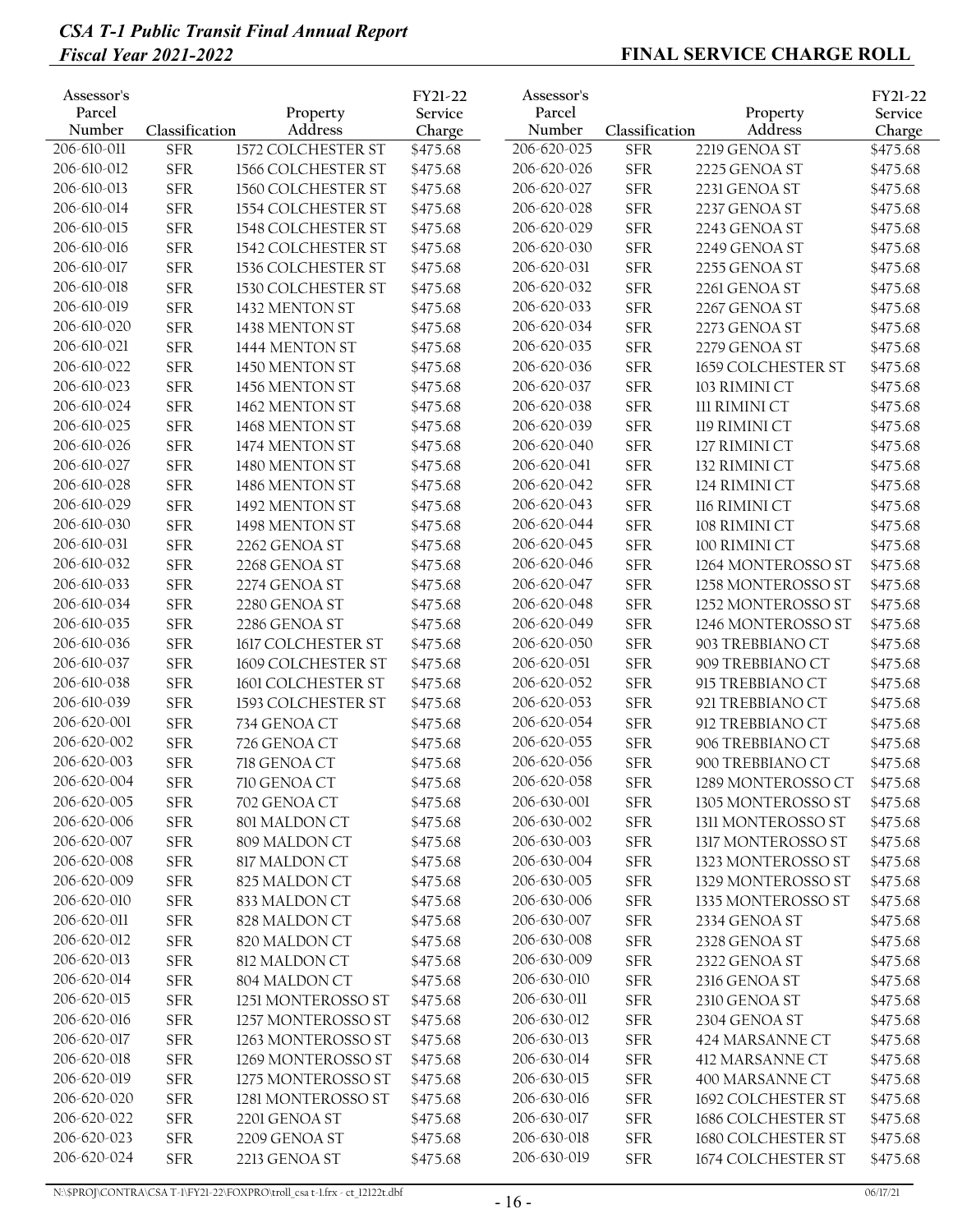| Assessor's       |                |                     | FY21-22           | Assessor's       |                |                     | FY21-22           |
|------------------|----------------|---------------------|-------------------|------------------|----------------|---------------------|-------------------|
| Parcel<br>Number | Classification | Property<br>Address | Service<br>Charge | Parcel<br>Number | Classification | Property<br>Address | Service<br>Charge |
| 206-630-020      | <b>SFR</b>     | 1668 COLCHESTER ST  | \$475.68          | 206-640-020      | ${\rm SFR}$    | 2346 GENOA ST       | \$475.68          |
| 206-630-021      | <b>SFR</b>     | 1662 COLCHESTER ST  | \$475.68          | 206-640-021      | <b>SFR</b>     | 2340 GENOA ST       | \$475.68          |
| 206-630-022      | <b>SFR</b>     | 1656 COLCHESTER ST  | \$475.68          | 206-640-022      | <b>SFR</b>     | 2501 MONTREUX ST    | \$475.68          |
| 206-630-023      | <b>SFR</b>     | 1650 COLCHESTER ST  | \$475.68          | 206-640-023      | <b>SFR</b>     | 2509 MONTREUX ST    | \$475.68          |
| 206-630-024      | <b>SFR</b>     | 1644 COLCHESTER ST  | \$475.68          | 206-640-024      | <b>SFR</b>     | 2517 MONTREUX ST    | \$475.68          |
| 206-630-025      | <b>SFR</b>     | 2466 MARSANNE ST    | \$475.68          | 206-640-025      | <b>SFR</b>     | 2525 MONTREUX ST    | \$475.68          |
| 206-630-026      | <b>SFR</b>     | 2458 MARSANNE ST    | \$475.68          | 206-640-026      | <b>SFR</b>     | 2533 MONTREUX ST    | \$475.68          |
| 206-630-027      | <b>SFR</b>     | 2450 MARSANNE ST    | \$475.68          | 206-640-027      | <b>SFR</b>     | 2541 MONTREUX ST    | \$475.68          |
| 206-630-028      | <b>SFR</b>     | 2442 MARSANNE ST    | \$475.68          | 206-640-028      | <b>SFR</b>     | 2549 MONTREUX ST    | \$475.68          |
| 206-630-029      | <b>SFR</b>     | 2434 MARSANNE ST    | \$475.68          | 206-640-029      | <b>SFR</b>     | 1398 MONTEROSSO ST  | \$475.68          |
| 206-630-030      | <b>SFR</b>     | 2426 MARSANNE ST    | \$475.68          | 206-640-030      | <b>SFR</b>     | 1392 MONTEROSSO ST  | \$475.68          |
| 206-630-031      | <b>SFR</b>     | 2418 MARSANNE ST    | \$475.68          | 206-640-031      | <b>SFR</b>     | 1386 MONTEROSSO ST  | \$475.68          |
| 206-630-032      | <b>SFR</b>     | 2410 MARSANNE ST    | \$475.68          | 206-640-032      | <b>SFR</b>     | 1380 MONTEROSSO ST  | \$475.68          |
| 206-630-033      | <b>SFR</b>     | 2402 MARSANNE ST    | \$475.68          | 206-640-033      | <b>SFR</b>     | 1374 MONTEROSSO ST  | \$475.68          |
| 206-630-034      | <b>SFR</b>     | 2403 MARSANNE ST    | \$475.68          | 206-640-034      | <b>SFR</b>     | 1368 MONTEROSSO ST  | \$475.68          |
| 206-630-035      | ${\rm SFR}$    | 2411 MARSANNE ST    | \$475.68          | 206-640-035      | <b>SFR</b>     | 326 LA SPEZIA CT    | \$475.68          |
| 206-630-036      | <b>SFR</b>     | 2419 MARSANNE ST    | \$475.68          | 206-660-001      | <b>SFR</b>     | 2186 LUSITANO ST    | \$475.68          |
| 206-630-037      | <b>SFR</b>     | 2427 MARSANNE ST    | \$475.68          | 206-660-002      | <b>SFR</b>     | 2178 LUSITANO ST    | \$475.68          |
| 206-630-038      | <b>SFR</b>     | 2435 MARSANNE ST    | \$475.68          | 206-660-003      | <b>SFR</b>     | 2170 LUSITANO ST    | \$475.68          |
| 206-630-039      | <b>SFR</b>     | 2443 MARSANNE ST    | \$475.68          | 206-660-004      | <b>SFR</b>     | 2162 LUSITANO ST    | \$475.68          |
| 206-630-040      | <b>SFR</b>     | 2451 MARSANNE ST    | \$475.68          | 206-660-005      | <b>SFR</b>     | 2154 LUSITANO ST    | \$475.68          |
| 206-630-041      | <b>SFR</b>     | 2459 MARSANNE ST    | \$475.68          | 206-660-006      | <b>SFR</b>     | 2146 LUSITANO ST    | \$475.68          |
| 206-630-042      | <b>SFR</b>     | 2467 MARSANNE ST    | \$475.68          | 206-660-007      | <b>SFR</b>     | 2138 LUSITANO ST    | \$475.68          |
| 206-630-043      | ${\rm SFR}$    | 2311 GENOA ST       | \$475.68          | 206-660-008      | <b>SFR</b>     | 2130 LUSITANO ST    | \$475.68          |
| 206-630-044      | ${\rm SFR}$    | 2548 MONTREUX ST    | \$475.68          | 206-660-009      | <b>SFR</b>     | 2122 LUSITANO ST    | \$475.68          |
| 206-630-045      | <b>SFR</b>     | 2542 MONTREUX ST    | \$475.68          | 206-660-010      | <b>SFR</b>     | 2114 LUSITANO ST    | \$475.68          |
| 206-630-046      | <b>SFR</b>     | 2536 MONTREUX ST    | \$475.68          | 206-660-011      | <b>SFR</b>     | 3484 CASHMERE ST    | \$475.68          |
| 206-630-047      | <b>SFR</b>     | 2530 MONTREUX ST    | \$475.68          | 206-660-012      | <b>SFR</b>     | 3480 CASHMERE ST    | \$475.68          |
| 206-630-048      | <b>SFR</b>     | 2524 MONTREUX ST    | \$475.68          | 206-660-013      | <b>SFR</b>     | 3476 CASHMERE ST    | \$475.68          |
| 206-630-049      | <b>SFR</b>     | 2518 MONTREUX ST    | \$475.68          | 206-660-014      | <b>SFR</b>     | 3472 CASHMERE ST    | \$475.68          |
| 206-630-050      | <b>SFR</b>     | 2512 MONTREUX ST    | \$475.68          | 206-660-015      | <b>SFR</b>     | 3468 CASHMERE ST    | \$475.68          |
| 206-630-051      | <b>SFR</b>     | 2506 MONTREUX ST    | \$475.68          | 206-660-016      | <b>SFR</b>     | 3464 CASHMERE ST    | \$475.68          |
| 206-630-052      | <b>SFR</b>     | 2500 MONTREUX ST    | \$475.68          | 206-660-017      | <b>SFR</b>     | 3460 CASHMERE ST    | \$475.68          |
| 206-640-001      | <b>SFR</b>     | 1341 MONTEROSSO ST  | \$475.68          | 206-660-018      | <b>SFR</b>     | 3456 CASHMERE ST    | \$475.68          |
| 206-640-002      | ${\rm SFR}$    | 1347 MONTEROSSO ST  | \$475.68          | 206-660-019      | <b>SFR</b>     | 3452 CASHMERE ST    | \$475.68          |
| 206-640-003      | ${\rm SFR}$    | 1353 MONTEROSSO ST  | \$475.68          | 206-660-020      | <b>SFR</b>     | 3448 CASHMERE ST    | \$475.68          |
| 206-640-004      | <b>SFR</b>     | 1359 MONTEROSSO ST  | \$475.68          | 206-660-021      | <b>SFR</b>     | 3451 CASHMERE ST    | \$475.68          |
| 206-640-005      | <b>SFR</b>     | 1365 MONTEROSSO ST  | \$475.68          | 206-660-022      | <b>SFR</b>     | 3457 CASHMERE ST    | \$475.68          |
| 206-640-006      | ${\rm SFR}$    | 205 MONTEROSSO CT   | \$475.68          | 206-660-023      | <b>SFR</b>     | 3461 CASHMERE ST    | \$475.68          |
| 206-640-007      | <b>SFR</b>     | 211 MONTEROSSO CT   | \$475.68          | 206-660-024      | ${\rm SFR}$    | 3467 CASHMERE ST    | \$475.68          |
| 206-640-008      | ${\rm SFR}$    | 217 MONTEROSSO CT   | \$475.68          | 206-660-025      | <b>SFR</b>     | 3473 CASHMERE ST    | \$475.68          |
| 206-640-009      | ${\rm SFR}$    | 212 MONTEROSSO CT   | \$475.68          | 206-660-026      | <b>SFR</b>     | 3479 CASHMERE ST    | \$475.68          |
| 206-640-010      | ${\rm SFR}$    | 206 MONTEROSSO CT   | \$475.68          | 206-660-027      | <b>SFR</b>     | 3485 CASHMERE ST    | \$475.68          |
| 206-640-011      | ${\rm SFR}$    | 200 MONTEROSSO CT   | \$475.68          | 206-660-028      | <b>SFR</b>     | 3491 CASHMERE ST    | \$475.68          |
| 206-640-012      | <b>SFR</b>     | 301 LA SPEZIA CT    | \$475.68          | 206-660-029      | <b>SFR</b>     | 2090 LUSITANO ST    | \$475.68          |
| 206-640-013      | ${\rm SFR}$    | 309 LA SPEZIA CT    | \$475.68          | 206-660-030      | <b>SFR</b>     | 2082 LUSITANO ST    | \$475.68          |
| 206-640-014      | ${\rm SFR}$    | 317 LA SPEZIA CT    | \$475.68          | 206-660-031      | <b>SFR</b>     | 2074 LUSITANO ST    | \$475.68          |
| 206-640-015      | ${\rm SFR}$    | 318 LA SPEZIA CT    | \$475.68          | 206-660-032      | ${\rm SFR}$    | 2066 LUSITANO ST    | \$475.68          |
| 206-640-016      | <b>SFR</b>     | 310 LA SPEZIA CT    | \$475.68          | 206-660-033      | <b>SFR</b>     | 2058 LUSITANO ST    | \$475.68          |
| 206-640-017      | <b>SFR</b>     | 302 LA SPEZIA CT    | \$475.68          | 206-660-034      | <b>SFR</b>     | 2050 LUSITANO ST    | \$475.68          |
| 206-640-018      | ${\rm SFR}$    | 2358 GENOA ST       | \$475.68          | 206-660-035      | <b>SFR</b>     | 2042 LUSITANO ST    | \$475.68          |
| 206-640-019      | ${\rm SFR}$    | 2352 GENOA ST       | \$475.68          | 206-660-036      | <b>SFR</b>     | 109 ANGORA CT       | \$475.68          |
|                  |                |                     |                   |                  |                |                     |                   |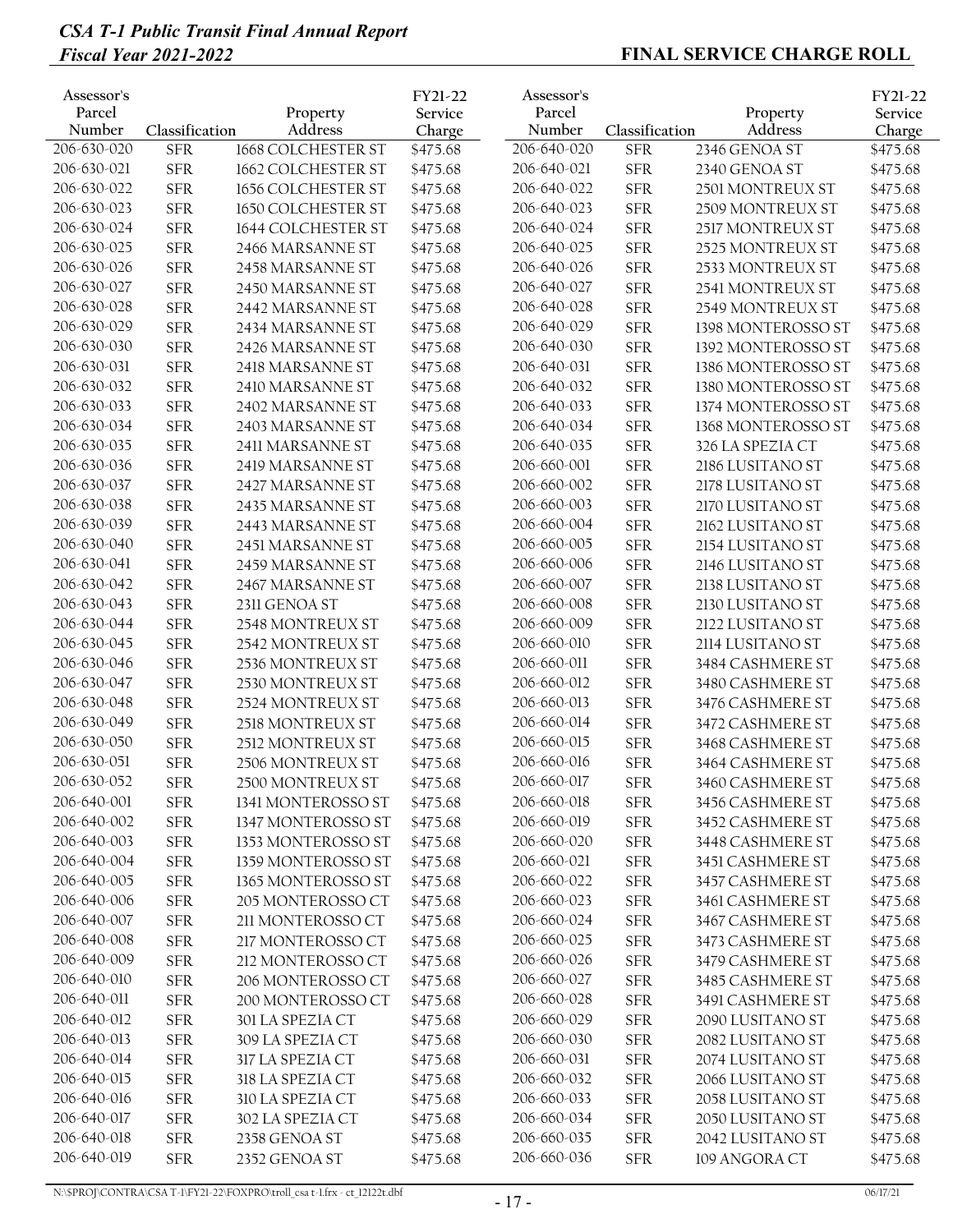| Assessor's<br>Parcel<br>Number | Classification | Property<br>Address | FY21-22<br>Service<br>Charge | Assessor's<br>Parcel<br>Number | Classification | Property<br>Address   | FY21-22<br>Service<br>Charge |
|--------------------------------|----------------|---------------------|------------------------------|--------------------------------|----------------|-----------------------|------------------------------|
| 206-660-037                    | <b>SFR</b>     | 117 ANGORA CT       | \$475.68                     | 206-670-039                    | <b>SFR</b>     | 422 PELHAM CT         | \$475.68                     |
| 206-660-038                    | <b>SFR</b>     | 125 ANGORA CT       | \$475.68                     | 206-670-040                    | <b>SFR</b>     | 416 PELHAM CT         | \$475.68                     |
| 206-660-039                    | <b>SFR</b>     | 133 ANGORA CT       | \$475.68                     | 206-670-041                    | <b>SFR</b>     | 3172 MARTINGALE DR    | \$475.68                     |
| 206-660-040                    | <b>SFR</b>     | 141 ANGORA CT       | \$475.68                     | 206-670-042                    | <b>SFR</b>     | 3164 MARTINGALE DR    | \$475.68                     |
| 206-660-041                    | <b>SFR</b>     | 145 ANGORA CT       | \$475.68                     | 206-670-043                    | <b>SFR</b>     | 301 FRIESIAN CT       | \$475.68                     |
| 206-660-042                    | <b>SFR</b>     | 157 ANGORA CT       | \$475.68                     | 206-670-044                    | <b>SFR</b>     | 309 FRIESIAN CT       | \$475.68                     |
| 206-660-043                    | <b>SFR</b>     | 156 ANGORA CT       | \$475.68                     | 206-670-045                    | <b>SFR</b>     | 317 FRIESIAN CT       | \$475.68                     |
| 206-660-044                    | <b>SFR</b>     | 148 ANGORA CT       | \$475.68                     | 206-670-046                    | <b>SFR</b>     | 320 FRIESIAN CT       | \$475.68                     |
| 206-660-045                    | <b>SFR</b>     | 140 ANGORA CT       | \$475.68                     | 206-670-047                    | <b>SFR</b>     | 312 FRIESIAN CT       | \$475.68                     |
| 206-660-046                    | <b>SFR</b>     | 132 ANGORA CT       | \$475.68                     | 206-670-048                    | <b>SFR</b>     | 3116 MARTINGALE DR    | \$475.68                     |
| 206-660-047                    | <b>SFR</b>     | 124 ANGORA CT       | \$475.68                     | 206-670-049                    | <b>SFR</b>     | 3108 MARTINGALE DR    | \$475.68                     |
| 206-660-048                    | <b>SFR</b>     | 116 ANGORA CT       | \$475.68                     | 206-670-050                    | <b>SFR</b>     | 3100 MARTINGALE DR    | \$475.68                     |
| 206-660-049                    | <b>SFR</b>     | 108 ANGORA CT       | \$475.68                     | 206-680-001                    | <b>SFR</b>     | 3444 CASHMERE ST      | \$475.68                     |
| 206-660-050                    | <b>SFR</b>     | 100 ANGORA CT       | \$475.68                     | 206-680-002                    | <b>SFR</b>     | 3440 CASHMERE ST      | \$475.68                     |
| 206-670-001                    | <b>SFR</b>     | 3101 MARTINGALE DR  | \$475.68                     | 206-680-003                    | <b>SFR</b>     | 3436 CASHMERE ST      | \$475.68                     |
| 206-670-002                    | <b>SFR</b>     | 3107 MARTINGALE DR  | \$475.68                     | 206-680-004                    | <b>SFR</b>     | 3432 CASHMERE ST      | \$475.68                     |
| 206-670-003                    | <b>SFR</b>     | 3113 MARTINGALE DR  | \$475.68                     | 206-680-005                    | <b>SFR</b>     | 3428 CASHMERE ST      | \$475.68                     |
| 206-670-004                    | <b>SFR</b>     | 3119 MARTINGALE DR  | \$475.68                     | 206-680-006                    | <b>SFR</b>     | 3424 CASHMERE ST      | \$475.68                     |
| 206-670-005                    | <b>SFR</b>     | 3125 MARTINGALE DR  | \$475.68                     | 206-680-007                    | <b>SFR</b>     | 3420 CASHMERE ST      | \$475.68                     |
| 206-670-006                    | <b>SFR</b>     | 3131 MARTINGALE DR  | \$475.68                     | 206-680-008                    | <b>SFR</b>     | 3416 CASHMERE ST      | \$475.68                     |
| 206-670-007                    | <b>SFR</b>     | 3137 MARTINGALE DR  | \$475.68                     | 206-680-009                    | <b>SFR</b>     | 3412 CASHMERE ST      | \$475.68                     |
| 206-670-008                    | <b>SFR</b>     | 3143 MARTINGALE DR  | \$475.68                     | 206-680-010                    | <b>SFR</b>     | 3408 CASHMERE ST      | \$475.68                     |
| 206-670-009                    | <b>SFR</b>     | 3149 MARTINGALE DR  | \$475.68                     | 206-680-011                    | <b>SFR</b>     | 3404 CASHMERE ST      | \$475.68                     |
| 206-670-010                    | <b>SFR</b>     | 3155 MARTINGALE DR  | \$475.68                     | 206-680-012                    | <b>SFR</b>     | 3400 CASHMERE ST      | \$475.68                     |
| 206-670-011                    | <b>SFR</b>     | 3161 MARTINGALE DR  | \$475.68                     | 206-680-013                    | <b>SFR</b>     | 3401 CASHMERE ST      | \$475.68                     |
| 206-670-012                    | <b>SFR</b>     | 3167 MARTINGALE DR  | \$475.68                     | 206-680-014                    | <b>SFR</b>     | 3407 CASHMERE ST      | \$475.68                     |
| 206-670-013                    | <b>SFR</b>     | 3173 MARTINGALE DR  | \$475.68                     | 206-680-015                    | <b>SFR</b>     | 3415 CASHMERE ST      | \$475.68                     |
| 206-670-014                    | <b>SFR</b>     | 3179 MARTINGALE DR  | \$475.68                     | 206-680-016                    | <b>SFR</b>     | 3421 CASHMERE ST      | \$475.68                     |
| 206-670-015                    | <b>SFR</b>     | 3185 MARTINGALE DR  | \$475.68                     | 206-680-017                    | <b>SFR</b>     | 3427 CASHMERE ST      | \$475.68                     |
| 206-670-016                    | <b>SFR</b>     | 3191 MARTINGALE DR  | \$475.68                     | 206-680-018                    | <b>SFR</b>     | 3433 CASHMERE ST      | \$475.68                     |
| 206-670-017                    | <b>SFR</b>     | 601 MARTINGALE CT   | \$475.68                     | 206-680-019                    | <b>SFR</b>     | 3439 CASHMERE ST      | \$475.68                     |
| 206-670-018                    | <b>SFR</b>     | 609 MARTINGALE CT   | \$475.68                     | 206-680-020                    | <b>SFR</b>     | 3445 CASHMERE ST      | \$475.68                     |
| 206-670-019                    | <b>SFR</b>     | 617 MARTINGALE CT   | \$475.68                     | 206-700-001                    |                | TWNHM 300 KARELIAN ST | \$378.46                     |
| 206-670-020                    | <b>SFR</b>     | 625 MARTINGALE CT   | \$475.68                     | 206-700-002                    |                | TWNHM 304 KARELIAN ST | \$378.46                     |
| 206-670-021                    | ${\rm SFR}$    | 633 MARTINGALE CT   | \$475.68                     | 206-700-003                    |                | TWNHM 308 KARELIAN ST | \$378.46                     |
| 206-670-022                    | ${\rm SFR}$    | 641 MARTINGALE CT   | \$475.68                     | 206-700-004                    |                | TWNHM 318 KARELIAN ST | \$378.46                     |
| 206-670-023                    | ${\rm SFR}$    | 649 MARTINGALE CT   | \$475.68                     | 206-700-005                    |                | TWNHM 322 KARELIAN ST | \$378.46                     |
| 206-670-024                    | ${\rm SFR}$    | 652 MARTINGALE CT   | \$475.68                     | 206-700-006                    |                | TWNHM 326 KARELIAN ST | \$378.46                     |
| 206-670-025                    | <b>SFR</b>     | 644 MARTINGALE CT   | \$475.68                     | 206-700-007                    |                | TWNHM 336 KARELIAN ST | \$378.46                     |
| 206-670-026                    | ${\rm SFR}$    | 636 MARTINGALE CT   | \$475.68                     | 206-700-008                    |                | TWNHM 340 KARELIAN ST | \$378.46                     |
| 206-670-027                    | ${\rm SFR}$    | 628 MARTINGALE CT   | \$475.68                     | 206-700-009                    |                | TWNHM 344 KARELIAN ST | \$378.46                     |
| 206-670-028                    | ${\rm SFR}$    | 620 MARTINGALE CT   | \$475.68                     | 206-700-010                    |                | TWNHM 348 KARELIAN ST | \$378.46                     |
| 206-670-029                    | ${\rm SFR}$    | 612 MARTINGALE CT   | \$475.68                     | 206-700-011                    |                | TWNHM 358 KARELIAN ST | \$378.46                     |
| 206-670-030                    | ${\rm SFR}$    | 505 PREAKNESS CT    | \$475.68                     | 206-700-012                    |                | TWNHM 362 KARELIAN ST | \$378.46                     |
| 206-670-031                    | ${\rm SFR}$    | 515 PREAKNESS CT    | \$475.68                     | 206-700-013                    |                | TWNHM 366 KARELIAN ST | \$378.46                     |
| 206-670-032                    | ${\rm SFR}$    | 526 PREAKNESS CT    | \$475.68                     | 206-700-014                    |                | TWNHM 370 KARELIAN ST | \$378.46                     |
| 206-670-033                    | <b>SFR</b>     | 518 PREAKNESS CT    | \$475.68                     | 206-700-015                    |                | TWNHM 380 KARELIAN ST | \$378.46                     |
| 206-670-034                    | ${\rm SFR}$    | 510 PREAKNESS CT    | \$475.68                     | 206-700-016                    |                | TWNHM 384 KARELIAN ST | \$378.46                     |
| 206-670-035                    | <b>SFR</b>     | 502 PREAKNESS CT    | \$475.68                     | 206-700-017                    |                | TWNHM 388 KARELIAN ST | \$378.46                     |
| 206-670-036                    | ${\rm SFR}$    | 403 PELHAM CT       | \$475.68                     | 206-700-018                    |                | TWNHM 392 KARELIAN ST | \$378.46                     |
| 206-670-037                    | ${\rm SFR}$    | 411 PELHAM CT       | \$475.68                     | 206-700-019                    |                | TWNHM 400 KARELIAN ST | \$378.46                     |
| 206-670-038                    | ${\rm SFR}$    | 419 PELHAM CT       | \$475.68                     | 206-700-020                    |                | TWNHM 404 KARELIAN ST | \$378.46                     |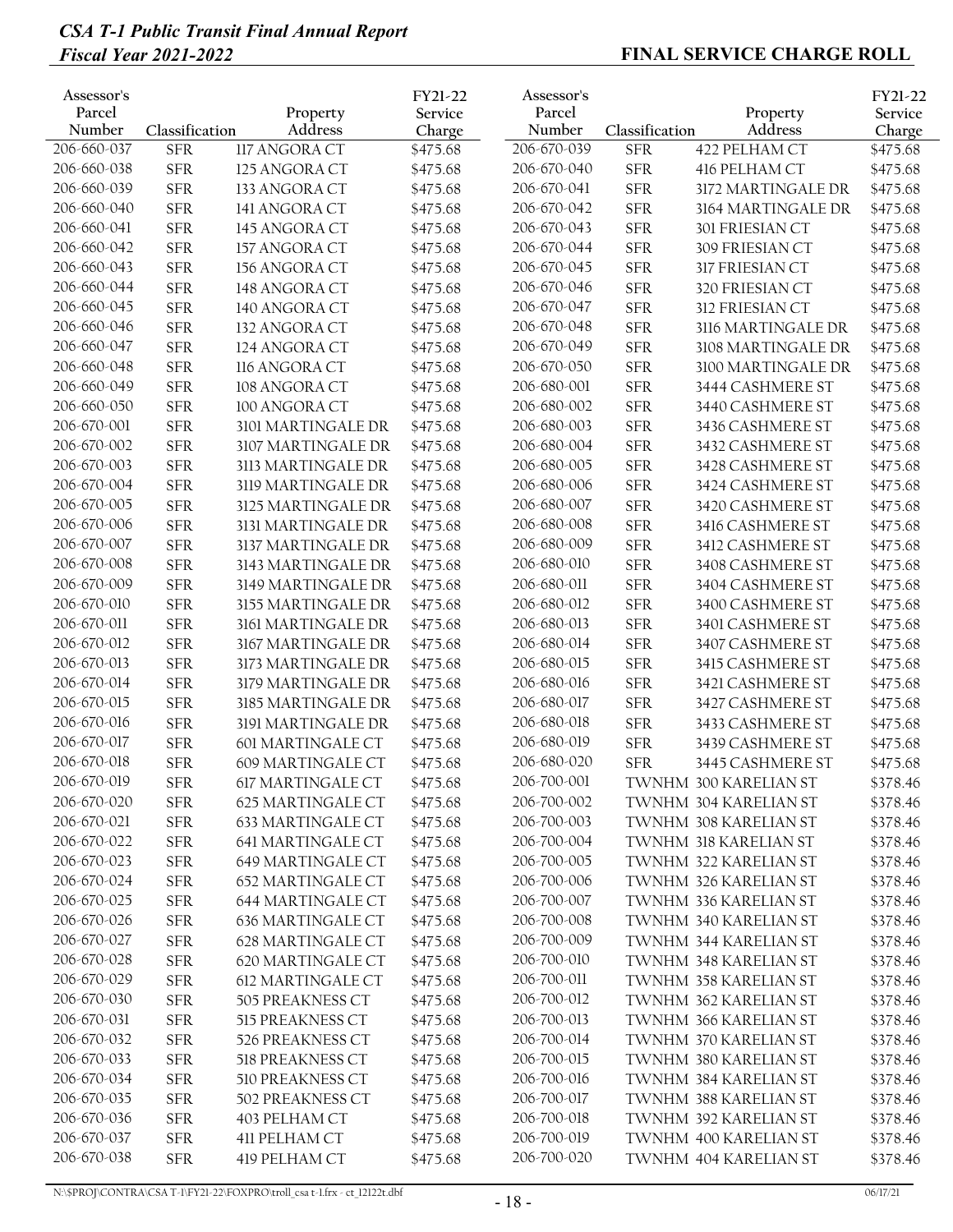| Charge<br>206-700-021<br>206-700-073<br>TWNHM 408 KARELIAN ST<br>TWNHM 212 CHANNI LOOP<br>\$378.46<br>206-700-022<br>206-700-074<br>TWNHM 420 KARELIAN ST<br>\$378.46<br>TWNHM 208 CHANNI LOOP<br>206-700-023<br>206-700-075<br>TWNHM 416 KARELIAN ST<br>\$378.46<br>TWNHM 204 CHANNI LOOP<br>206-700-024<br>206-700-076<br>TWNHM 412 KARELIAN ST<br>\$378.46<br>TWNHM 200 CHANNI LOOP<br>206-700-025<br>206-700-077<br>TWNHM 430 KARELIAN ST<br>\$378.46<br>TWNHM 11 CHANNI CT<br>206-700-026<br>206-700-078<br>TWNHM 434 KARELIAN ST<br>\$378.46<br><b>TWNHM 15 CHANNI CT</b><br>206-700-027<br>206-700-079<br><b>TWNHM 438 KARELIAN ST</b><br>\$378.46<br>TWNHM 19 CHANNI CT<br>206-700-028<br>206-700-080<br>TWNHM 450 KARELIAN ST<br>\$378.46<br>TWNHM 23 CHANNI CT<br>206-700-081<br>206-700-029<br>TWNHM 446 KARELIAN ST<br>\$378.46<br>TWNHM 33 CHANNI CT<br>206-700-030<br>206-700-082<br>TWNHM 442 KARELIAN ST<br>\$378.46<br>TWNHM 37 CHANNI CT<br>206-700-031<br><b>TWNHM 435 KARELIAN ST</b><br>\$378.46<br>206-700-083<br>TWNHM 41 CHANNI CT<br>206-700-032<br>206-700-084<br>TWNHM 431 KARELIAN ST<br>\$378.46<br><b>TWNHM 45 CHANNI CT</b><br>206-700-033<br>206-700-085<br>TWNHM 427 KARELIAN ST<br>\$378.46<br>TWNHM 38 CHANNI CT<br>206-700-034<br>206-700-086<br>TWNHM 417 KARELIAN ST<br>\$378.46<br>TWNHM 34 CHANNI CT<br>206-700-035<br>206-700-087<br><b>TWNHM 413 KARELIAN ST</b><br>\$378.46<br>TWNHM 30 CHANNI CT<br>206-700-036<br>206-700-088<br>TWNHM 409 KARELIAN ST<br>\$378.46<br>TWNHM 26 CHANNI CT<br>206-700-037<br>206-700-089<br>TWNHM 399 KARELIAN ST<br>\$378.46<br>TWNHM 22 CHANNI CT<br>206-700-038<br>206-700-090<br>TWNHM 395 KARELIAN ST<br>\$378.46<br>TWNHM 18 CHANNI CT<br>206-700-039<br>206-700-091<br>TWNHM 391 KARELIAN ST<br>\$378.46<br>TWNHM 14 CHANNI CT<br>206-700-040<br>206-700-092<br>TWNHM 381 KARELIAN ST<br>\$378.46<br>TWNHM 10 CHANNI CT<br>206-700-041<br>206-700-093<br>TWNHM 377 KARELIAN ST<br>\$378.46<br>TWNHM 192 CHANNI CT | \$378.46<br>\$378.46<br>\$378.46<br>\$378.46<br>\$378.46<br>\$378.46<br>\$378.46<br>\$378.46<br>\$378.46<br>\$378.46<br>\$378.46<br>\$378.46<br>\$378.46<br>\$378.46 |
|-----------------------------------------------------------------------------------------------------------------------------------------------------------------------------------------------------------------------------------------------------------------------------------------------------------------------------------------------------------------------------------------------------------------------------------------------------------------------------------------------------------------------------------------------------------------------------------------------------------------------------------------------------------------------------------------------------------------------------------------------------------------------------------------------------------------------------------------------------------------------------------------------------------------------------------------------------------------------------------------------------------------------------------------------------------------------------------------------------------------------------------------------------------------------------------------------------------------------------------------------------------------------------------------------------------------------------------------------------------------------------------------------------------------------------------------------------------------------------------------------------------------------------------------------------------------------------------------------------------------------------------------------------------------------------------------------------------------------------------------------------------------------------------------------------------------------------------------------------------------------------------------------------------------------------------------------------------------------------------------------------|----------------------------------------------------------------------------------------------------------------------------------------------------------------------|
|                                                                                                                                                                                                                                                                                                                                                                                                                                                                                                                                                                                                                                                                                                                                                                                                                                                                                                                                                                                                                                                                                                                                                                                                                                                                                                                                                                                                                                                                                                                                                                                                                                                                                                                                                                                                                                                                                                                                                                                                     |                                                                                                                                                                      |
|                                                                                                                                                                                                                                                                                                                                                                                                                                                                                                                                                                                                                                                                                                                                                                                                                                                                                                                                                                                                                                                                                                                                                                                                                                                                                                                                                                                                                                                                                                                                                                                                                                                                                                                                                                                                                                                                                                                                                                                                     |                                                                                                                                                                      |
|                                                                                                                                                                                                                                                                                                                                                                                                                                                                                                                                                                                                                                                                                                                                                                                                                                                                                                                                                                                                                                                                                                                                                                                                                                                                                                                                                                                                                                                                                                                                                                                                                                                                                                                                                                                                                                                                                                                                                                                                     |                                                                                                                                                                      |
|                                                                                                                                                                                                                                                                                                                                                                                                                                                                                                                                                                                                                                                                                                                                                                                                                                                                                                                                                                                                                                                                                                                                                                                                                                                                                                                                                                                                                                                                                                                                                                                                                                                                                                                                                                                                                                                                                                                                                                                                     |                                                                                                                                                                      |
|                                                                                                                                                                                                                                                                                                                                                                                                                                                                                                                                                                                                                                                                                                                                                                                                                                                                                                                                                                                                                                                                                                                                                                                                                                                                                                                                                                                                                                                                                                                                                                                                                                                                                                                                                                                                                                                                                                                                                                                                     |                                                                                                                                                                      |
|                                                                                                                                                                                                                                                                                                                                                                                                                                                                                                                                                                                                                                                                                                                                                                                                                                                                                                                                                                                                                                                                                                                                                                                                                                                                                                                                                                                                                                                                                                                                                                                                                                                                                                                                                                                                                                                                                                                                                                                                     |                                                                                                                                                                      |
|                                                                                                                                                                                                                                                                                                                                                                                                                                                                                                                                                                                                                                                                                                                                                                                                                                                                                                                                                                                                                                                                                                                                                                                                                                                                                                                                                                                                                                                                                                                                                                                                                                                                                                                                                                                                                                                                                                                                                                                                     |                                                                                                                                                                      |
|                                                                                                                                                                                                                                                                                                                                                                                                                                                                                                                                                                                                                                                                                                                                                                                                                                                                                                                                                                                                                                                                                                                                                                                                                                                                                                                                                                                                                                                                                                                                                                                                                                                                                                                                                                                                                                                                                                                                                                                                     |                                                                                                                                                                      |
|                                                                                                                                                                                                                                                                                                                                                                                                                                                                                                                                                                                                                                                                                                                                                                                                                                                                                                                                                                                                                                                                                                                                                                                                                                                                                                                                                                                                                                                                                                                                                                                                                                                                                                                                                                                                                                                                                                                                                                                                     |                                                                                                                                                                      |
|                                                                                                                                                                                                                                                                                                                                                                                                                                                                                                                                                                                                                                                                                                                                                                                                                                                                                                                                                                                                                                                                                                                                                                                                                                                                                                                                                                                                                                                                                                                                                                                                                                                                                                                                                                                                                                                                                                                                                                                                     |                                                                                                                                                                      |
|                                                                                                                                                                                                                                                                                                                                                                                                                                                                                                                                                                                                                                                                                                                                                                                                                                                                                                                                                                                                                                                                                                                                                                                                                                                                                                                                                                                                                                                                                                                                                                                                                                                                                                                                                                                                                                                                                                                                                                                                     |                                                                                                                                                                      |
|                                                                                                                                                                                                                                                                                                                                                                                                                                                                                                                                                                                                                                                                                                                                                                                                                                                                                                                                                                                                                                                                                                                                                                                                                                                                                                                                                                                                                                                                                                                                                                                                                                                                                                                                                                                                                                                                                                                                                                                                     |                                                                                                                                                                      |
|                                                                                                                                                                                                                                                                                                                                                                                                                                                                                                                                                                                                                                                                                                                                                                                                                                                                                                                                                                                                                                                                                                                                                                                                                                                                                                                                                                                                                                                                                                                                                                                                                                                                                                                                                                                                                                                                                                                                                                                                     |                                                                                                                                                                      |
|                                                                                                                                                                                                                                                                                                                                                                                                                                                                                                                                                                                                                                                                                                                                                                                                                                                                                                                                                                                                                                                                                                                                                                                                                                                                                                                                                                                                                                                                                                                                                                                                                                                                                                                                                                                                                                                                                                                                                                                                     |                                                                                                                                                                      |
|                                                                                                                                                                                                                                                                                                                                                                                                                                                                                                                                                                                                                                                                                                                                                                                                                                                                                                                                                                                                                                                                                                                                                                                                                                                                                                                                                                                                                                                                                                                                                                                                                                                                                                                                                                                                                                                                                                                                                                                                     | \$378.46                                                                                                                                                             |
|                                                                                                                                                                                                                                                                                                                                                                                                                                                                                                                                                                                                                                                                                                                                                                                                                                                                                                                                                                                                                                                                                                                                                                                                                                                                                                                                                                                                                                                                                                                                                                                                                                                                                                                                                                                                                                                                                                                                                                                                     | \$378.46                                                                                                                                                             |
|                                                                                                                                                                                                                                                                                                                                                                                                                                                                                                                                                                                                                                                                                                                                                                                                                                                                                                                                                                                                                                                                                                                                                                                                                                                                                                                                                                                                                                                                                                                                                                                                                                                                                                                                                                                                                                                                                                                                                                                                     | \$378.46                                                                                                                                                             |
|                                                                                                                                                                                                                                                                                                                                                                                                                                                                                                                                                                                                                                                                                                                                                                                                                                                                                                                                                                                                                                                                                                                                                                                                                                                                                                                                                                                                                                                                                                                                                                                                                                                                                                                                                                                                                                                                                                                                                                                                     | \$378.46                                                                                                                                                             |
|                                                                                                                                                                                                                                                                                                                                                                                                                                                                                                                                                                                                                                                                                                                                                                                                                                                                                                                                                                                                                                                                                                                                                                                                                                                                                                                                                                                                                                                                                                                                                                                                                                                                                                                                                                                                                                                                                                                                                                                                     | \$378.46                                                                                                                                                             |
|                                                                                                                                                                                                                                                                                                                                                                                                                                                                                                                                                                                                                                                                                                                                                                                                                                                                                                                                                                                                                                                                                                                                                                                                                                                                                                                                                                                                                                                                                                                                                                                                                                                                                                                                                                                                                                                                                                                                                                                                     | \$378.46                                                                                                                                                             |
|                                                                                                                                                                                                                                                                                                                                                                                                                                                                                                                                                                                                                                                                                                                                                                                                                                                                                                                                                                                                                                                                                                                                                                                                                                                                                                                                                                                                                                                                                                                                                                                                                                                                                                                                                                                                                                                                                                                                                                                                     | \$378.46                                                                                                                                                             |
| 206-700-042<br>206-700-094<br>\$378.46<br>TWNHM 188 CHANNI LOOP<br>TWNHM 373 KARELIAN ST                                                                                                                                                                                                                                                                                                                                                                                                                                                                                                                                                                                                                                                                                                                                                                                                                                                                                                                                                                                                                                                                                                                                                                                                                                                                                                                                                                                                                                                                                                                                                                                                                                                                                                                                                                                                                                                                                                            | \$378.46                                                                                                                                                             |
| 206-700-043<br>206-700-095<br>TWNHM 369 KARELIAN ST<br>\$378.46<br>TWNHM 184 CHANNI LOOP                                                                                                                                                                                                                                                                                                                                                                                                                                                                                                                                                                                                                                                                                                                                                                                                                                                                                                                                                                                                                                                                                                                                                                                                                                                                                                                                                                                                                                                                                                                                                                                                                                                                                                                                                                                                                                                                                                            | \$378.46                                                                                                                                                             |
| 206-700-044<br><b>TWNHM 359 KARELIAN ST</b><br>\$378.46<br>206-700-096<br>TWNHM 180 CHANNI LOOP                                                                                                                                                                                                                                                                                                                                                                                                                                                                                                                                                                                                                                                                                                                                                                                                                                                                                                                                                                                                                                                                                                                                                                                                                                                                                                                                                                                                                                                                                                                                                                                                                                                                                                                                                                                                                                                                                                     | \$378.46                                                                                                                                                             |
| 206-700-045<br>206-700-097<br><b>TWNHM 355 KARELIAN ST</b><br>TWNHM 170 CHANNI LOOP<br>\$378.46                                                                                                                                                                                                                                                                                                                                                                                                                                                                                                                                                                                                                                                                                                                                                                                                                                                                                                                                                                                                                                                                                                                                                                                                                                                                                                                                                                                                                                                                                                                                                                                                                                                                                                                                                                                                                                                                                                     | \$378.46                                                                                                                                                             |
| 206-700-046<br>206-700-098<br><b>TWNHM 351 KARELIAN ST</b><br>TWNHM 166 CHANNI LOOP<br>\$378.46                                                                                                                                                                                                                                                                                                                                                                                                                                                                                                                                                                                                                                                                                                                                                                                                                                                                                                                                                                                                                                                                                                                                                                                                                                                                                                                                                                                                                                                                                                                                                                                                                                                                                                                                                                                                                                                                                                     | \$378.46                                                                                                                                                             |
| 206-700-047<br>206-700-099<br>TWNHM 347 KARELIAN ST<br>\$378.46<br>TWNHM 162 CHANNI LOOP                                                                                                                                                                                                                                                                                                                                                                                                                                                                                                                                                                                                                                                                                                                                                                                                                                                                                                                                                                                                                                                                                                                                                                                                                                                                                                                                                                                                                                                                                                                                                                                                                                                                                                                                                                                                                                                                                                            | \$378.46                                                                                                                                                             |
| 206-700-048<br>206-700-100<br>TWNHM 337 KARELIAN ST<br>\$378.46<br>TWNHM 158 CHANNI LOOP                                                                                                                                                                                                                                                                                                                                                                                                                                                                                                                                                                                                                                                                                                                                                                                                                                                                                                                                                                                                                                                                                                                                                                                                                                                                                                                                                                                                                                                                                                                                                                                                                                                                                                                                                                                                                                                                                                            | \$378.46                                                                                                                                                             |
| 206-700-049<br>206-700-101<br>TWNHM 333 KARELIAN ST<br>\$378.46<br>TWNHM 148 CHANNI LOOP                                                                                                                                                                                                                                                                                                                                                                                                                                                                                                                                                                                                                                                                                                                                                                                                                                                                                                                                                                                                                                                                                                                                                                                                                                                                                                                                                                                                                                                                                                                                                                                                                                                                                                                                                                                                                                                                                                            | \$378.46                                                                                                                                                             |
| 206-700-102<br>206-700-050<br>TWNHM 329 KARELIAN ST<br>\$378.46<br>TWNHM 144 CHANNI LOOP                                                                                                                                                                                                                                                                                                                                                                                                                                                                                                                                                                                                                                                                                                                                                                                                                                                                                                                                                                                                                                                                                                                                                                                                                                                                                                                                                                                                                                                                                                                                                                                                                                                                                                                                                                                                                                                                                                            | \$378.46                                                                                                                                                             |
| 206-700-051<br>206-700-103<br>TWNHM 325 KARELIAN ST<br>\$378.46<br>TWNHM 140 CHANNI LOOP                                                                                                                                                                                                                                                                                                                                                                                                                                                                                                                                                                                                                                                                                                                                                                                                                                                                                                                                                                                                                                                                                                                                                                                                                                                                                                                                                                                                                                                                                                                                                                                                                                                                                                                                                                                                                                                                                                            | \$378.46                                                                                                                                                             |
| 206-700-052<br>206-700-104<br><b>TWNHM 315 KARELIAN ST</b><br>\$378.46<br>TWNHM 136 CHANNI LOOP                                                                                                                                                                                                                                                                                                                                                                                                                                                                                                                                                                                                                                                                                                                                                                                                                                                                                                                                                                                                                                                                                                                                                                                                                                                                                                                                                                                                                                                                                                                                                                                                                                                                                                                                                                                                                                                                                                     | \$378.46                                                                                                                                                             |
| 206-700-053<br>206-700-105<br>\$378.46<br>TWNHM 311 KARELIAN ST<br>TWNHM 126 CHANNI LOOP                                                                                                                                                                                                                                                                                                                                                                                                                                                                                                                                                                                                                                                                                                                                                                                                                                                                                                                                                                                                                                                                                                                                                                                                                                                                                                                                                                                                                                                                                                                                                                                                                                                                                                                                                                                                                                                                                                            | \$378.46                                                                                                                                                             |
| 206-700-054<br>206-700-106<br>TWNHM 307 KARELIAN ST<br>TWNHM 122 CHANNI LOOP<br>\$378.46                                                                                                                                                                                                                                                                                                                                                                                                                                                                                                                                                                                                                                                                                                                                                                                                                                                                                                                                                                                                                                                                                                                                                                                                                                                                                                                                                                                                                                                                                                                                                                                                                                                                                                                                                                                                                                                                                                            | \$378.46                                                                                                                                                             |
| 206-700-055<br>206-700-107<br>TWNHM 303 KARELIAN ST<br>\$378.46<br>TWNHM 118 CHANNI LOOP                                                                                                                                                                                                                                                                                                                                                                                                                                                                                                                                                                                                                                                                                                                                                                                                                                                                                                                                                                                                                                                                                                                                                                                                                                                                                                                                                                                                                                                                                                                                                                                                                                                                                                                                                                                                                                                                                                            | \$378.46                                                                                                                                                             |
| 206-700-056<br>TWNHM 104 CHANNI LOOP<br>\$378.46<br>206-700-108<br>TWNHM 114 CHANNI LOOP                                                                                                                                                                                                                                                                                                                                                                                                                                                                                                                                                                                                                                                                                                                                                                                                                                                                                                                                                                                                                                                                                                                                                                                                                                                                                                                                                                                                                                                                                                                                                                                                                                                                                                                                                                                                                                                                                                            | \$378.46                                                                                                                                                             |
| 206-700-057<br>206-700-109<br>TWNHM 100 CHANNI LOOP<br>\$378.46<br>TWNHM 299 CHANNI LOOP                                                                                                                                                                                                                                                                                                                                                                                                                                                                                                                                                                                                                                                                                                                                                                                                                                                                                                                                                                                                                                                                                                                                                                                                                                                                                                                                                                                                                                                                                                                                                                                                                                                                                                                                                                                                                                                                                                            | \$378.46                                                                                                                                                             |
| 206-700-058<br>TWNHM 296 CHANNI LOOP<br>206-700-110<br>\$378.46<br>TWNHM 295 CHANNI LOOP                                                                                                                                                                                                                                                                                                                                                                                                                                                                                                                                                                                                                                                                                                                                                                                                                                                                                                                                                                                                                                                                                                                                                                                                                                                                                                                                                                                                                                                                                                                                                                                                                                                                                                                                                                                                                                                                                                            | \$378.46                                                                                                                                                             |
| 206-700-059<br>206-700-111<br>TWNHM 292 CHANNI LOOP<br>\$378.46<br>TWNHM 291 CHANNI LOOP                                                                                                                                                                                                                                                                                                                                                                                                                                                                                                                                                                                                                                                                                                                                                                                                                                                                                                                                                                                                                                                                                                                                                                                                                                                                                                                                                                                                                                                                                                                                                                                                                                                                                                                                                                                                                                                                                                            | \$378.46                                                                                                                                                             |
| 206-700-060<br>206-700-112<br>TWNHM 288 CHANNI LOOP<br>\$378.46<br>TWNHM 275 CHANNI LOOP                                                                                                                                                                                                                                                                                                                                                                                                                                                                                                                                                                                                                                                                                                                                                                                                                                                                                                                                                                                                                                                                                                                                                                                                                                                                                                                                                                                                                                                                                                                                                                                                                                                                                                                                                                                                                                                                                                            | \$378.46                                                                                                                                                             |
| 206-700-061<br>206-700-113<br>TWNHM 278 CHANNI LOOP<br>TWNHM 279 CHANNI LOOP<br>\$378.46                                                                                                                                                                                                                                                                                                                                                                                                                                                                                                                                                                                                                                                                                                                                                                                                                                                                                                                                                                                                                                                                                                                                                                                                                                                                                                                                                                                                                                                                                                                                                                                                                                                                                                                                                                                                                                                                                                            | \$378.46                                                                                                                                                             |
| 206-700-062<br>206-700-114<br>TWNHM 274 CHANNI LOOP<br>TWNHM 283 CHANNI LOOP<br>\$378.46                                                                                                                                                                                                                                                                                                                                                                                                                                                                                                                                                                                                                                                                                                                                                                                                                                                                                                                                                                                                                                                                                                                                                                                                                                                                                                                                                                                                                                                                                                                                                                                                                                                                                                                                                                                                                                                                                                            | \$378.46                                                                                                                                                             |
| 206-700-063<br>206-700-115<br>TWNHM 270 CHANNI LOOP<br>TWNHM 287 CHANNI LOOP<br>\$378.46                                                                                                                                                                                                                                                                                                                                                                                                                                                                                                                                                                                                                                                                                                                                                                                                                                                                                                                                                                                                                                                                                                                                                                                                                                                                                                                                                                                                                                                                                                                                                                                                                                                                                                                                                                                                                                                                                                            | \$378.46                                                                                                                                                             |
| 206-700-064<br>206-700-116<br>TWNHM 266 CHANNI LOOP<br>\$378.46<br>TWNHM 253 CHANNI LOOP                                                                                                                                                                                                                                                                                                                                                                                                                                                                                                                                                                                                                                                                                                                                                                                                                                                                                                                                                                                                                                                                                                                                                                                                                                                                                                                                                                                                                                                                                                                                                                                                                                                                                                                                                                                                                                                                                                            | \$378.46                                                                                                                                                             |
| 206-700-065<br>TWNHM 256 CHANNI LOOP<br>206-700-117<br>TWNHM 249 CHANNI LOOP<br>\$378.46                                                                                                                                                                                                                                                                                                                                                                                                                                                                                                                                                                                                                                                                                                                                                                                                                                                                                                                                                                                                                                                                                                                                                                                                                                                                                                                                                                                                                                                                                                                                                                                                                                                                                                                                                                                                                                                                                                            | \$378.46                                                                                                                                                             |
| 206-700-066<br>206-700-118<br>TWNHM 252 CHANNI LOOP<br>TWNHM 245 CHANNI LOOP<br>\$378.46                                                                                                                                                                                                                                                                                                                                                                                                                                                                                                                                                                                                                                                                                                                                                                                                                                                                                                                                                                                                                                                                                                                                                                                                                                                                                                                                                                                                                                                                                                                                                                                                                                                                                                                                                                                                                                                                                                            | \$378.46                                                                                                                                                             |
| 206-700-067<br>TWNHM 248 CHANNI LOOP<br>206-700-119<br>\$378.46<br>TWNHM 241 CHANNI LOOP                                                                                                                                                                                                                                                                                                                                                                                                                                                                                                                                                                                                                                                                                                                                                                                                                                                                                                                                                                                                                                                                                                                                                                                                                                                                                                                                                                                                                                                                                                                                                                                                                                                                                                                                                                                                                                                                                                            | \$378.46                                                                                                                                                             |
| 206-700-068<br>206-700-120<br>TWNHM 231 CHANNI LOOP<br>TWNHM 244 CHANNI LOOP<br>\$378.46                                                                                                                                                                                                                                                                                                                                                                                                                                                                                                                                                                                                                                                                                                                                                                                                                                                                                                                                                                                                                                                                                                                                                                                                                                                                                                                                                                                                                                                                                                                                                                                                                                                                                                                                                                                                                                                                                                            | \$378.46                                                                                                                                                             |
| 206-700-069<br>TWNHM 234 CHANNI LOOP<br>\$378.46<br>206-700-121<br>TWNHM 227 CHANNI LOOP                                                                                                                                                                                                                                                                                                                                                                                                                                                                                                                                                                                                                                                                                                                                                                                                                                                                                                                                                                                                                                                                                                                                                                                                                                                                                                                                                                                                                                                                                                                                                                                                                                                                                                                                                                                                                                                                                                            |                                                                                                                                                                      |
| 206-700-070<br>206-700-122<br>TWNHM 230 CHANNI LOOP<br>TWNHM 223 CHANNI LOOP<br>\$378.46                                                                                                                                                                                                                                                                                                                                                                                                                                                                                                                                                                                                                                                                                                                                                                                                                                                                                                                                                                                                                                                                                                                                                                                                                                                                                                                                                                                                                                                                                                                                                                                                                                                                                                                                                                                                                                                                                                            |                                                                                                                                                                      |
| 206-700-071<br>206-700-123<br>TWNHM 226 CHANNI LOOP<br>TWNHM 219 CHANNI LOOP<br>\$378.46                                                                                                                                                                                                                                                                                                                                                                                                                                                                                                                                                                                                                                                                                                                                                                                                                                                                                                                                                                                                                                                                                                                                                                                                                                                                                                                                                                                                                                                                                                                                                                                                                                                                                                                                                                                                                                                                                                            | \$378.46                                                                                                                                                             |
| 206-700-072<br>206-700-124<br>TWNHM 222 CHANNI LOOP<br>TWNHM 157 CHANNI LOOP<br>\$378.46<br>\$378.46                                                                                                                                                                                                                                                                                                                                                                                                                                                                                                                                                                                                                                                                                                                                                                                                                                                                                                                                                                                                                                                                                                                                                                                                                                                                                                                                                                                                                                                                                                                                                                                                                                                                                                                                                                                                                                                                                                | \$378.46<br>\$378.46                                                                                                                                                 |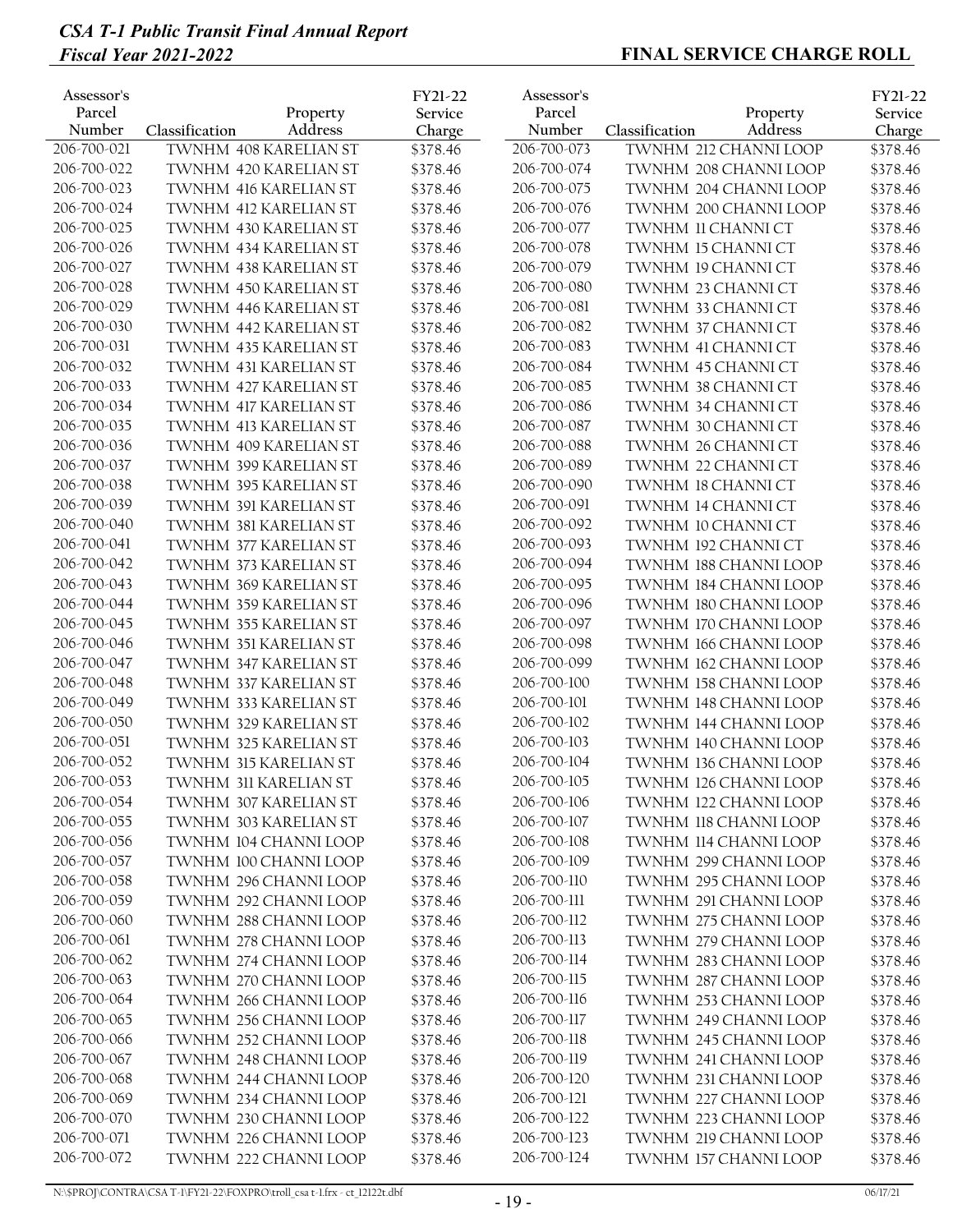| Address<br>Number<br>Address<br>Number<br>Classification<br>Classification<br>Charge                                                                                                        |                      |
|---------------------------------------------------------------------------------------------------------------------------------------------------------------------------------------------|----------------------|
| 206-700-125<br>206-710-050<br>TWNHM 153 CHANNI LOOP<br>3803 WELSHLAND ST<br>\$378.46<br><b>SFR</b>                                                                                          | Charge<br>\$475.68   |
| 206-700-126<br>206-710-051<br><b>SFR</b><br>TWNHM 149 CHANNI LOOP<br>\$378.46<br>3815 WELSHLAND ST                                                                                          | \$475.68             |
| 206-700-127<br>206-710-052<br><b>SFR</b><br>TWNHM 145 CHANNI LOOP<br>\$378.46<br>3827 WELSHLAND ST                                                                                          | \$475.68             |
| 206-710-001<br>206-710-053<br>3001 GRIFFON ST E<br><b>SFR</b><br><b>SFR</b><br>\$475.68<br>3839 WELSHLAND ST                                                                                | \$475.68             |
| 206-710-002<br>206-710-054<br><b>SFR</b><br>3007 GRIFFON ST E<br>\$475.68<br><b>SFR</b><br>3851 WELSHLAND ST                                                                                | \$475.68             |
| 206-710-003<br>206-710-055<br><b>SFR</b><br>\$475.68<br><b>SFR</b><br>3011 GRIFFON ST E<br>3030 GRIFFON ST E                                                                                | \$475.68             |
| 206-710-004<br>206-710-056<br>${\rm SFR}$<br>\$475.68<br><b>SFR</b><br>3017 GRIFFON ST E<br>3024 GRIFFON ST E                                                                               | \$475.68             |
| 206-710-005<br>206-710-057<br><b>SFR</b><br><b>SFR</b><br>3023 GRIFFON ST E<br>\$475.68<br>3018 GRIFFON ST E                                                                                | \$475.68             |
| 206-710-006<br>206-710-058<br><b>SFR</b><br>3029 GRIFFON ST E<br><b>SFR</b><br>3012 GRIFFON ST E<br>\$475.68                                                                                | \$475.68             |
| 206-710-007<br>206-710-059<br><b>SFR</b><br><b>SFR</b><br>3035 GRIFFON ST E<br>\$475.68<br>3006 GRIFFON ST E                                                                                | \$475.68             |
| 206-710-008<br><b>SFR</b><br>206-710-060<br><b>SFR</b><br>3293 GRIFFON STW<br>\$475.68<br>3000 GRIFFON ST E                                                                                 | \$475.68             |
| 206-710-009<br>206-720-001<br><b>SFR</b><br><b>SFR</b><br>3301 GRIFFON STW<br>\$475.68<br>3039 GRIFFON ST E                                                                                 | \$475.68             |
| 206-710-010<br><b>SFR</b><br>206-720-002<br><b>SFR</b><br>3045 GRIFFON ST E<br>3309 GRIFFON ST W<br>\$475.68                                                                                | \$475.68             |
| 206-710-011<br>206-720-003<br>${\rm SFR}$<br>\$475.68<br><b>SFR</b><br>3051 GRIFFON ST E<br>3317 GRIFFON STW                                                                                | \$475.68             |
| 206-710-012<br><b>SFR</b><br>206-720-004<br><b>SFR</b><br>3057 GRIFFON ST E<br>3325 GRIFFON ST W<br>\$475.68                                                                                | \$475.68             |
| 206-710-013<br>206-720-005<br><b>SFR</b><br><b>SFR</b><br>3333 GRIFFON STW<br>\$475.68<br>3063 GRIFFON ST E                                                                                 | \$475.68             |
| 206-710-014<br>206-720-006<br><b>SFR</b><br>801 GRIFFON CT<br><b>SFR</b><br>\$475.68<br>3069 GRIFFON ST E                                                                                   | \$475.68             |
| 206-710-015<br>206-720-007<br><b>SFR</b><br><b>SFR</b><br>807 GRIFFON CT<br>\$475.68<br>3075 GRIFFON ST E                                                                                   | \$475.68             |
| 206-710-016<br>206-720-008<br><b>SFR</b><br><b>SFR</b><br>3081 GRIFFON ST E<br>815 GRIFFON CT<br>\$475.68                                                                                   | \$475.68             |
| 206-710-017<br>206-720-009<br><b>SFR</b><br><b>SFR</b><br>821 GRIFFON CT<br>\$475.68<br>3087 GRIFFON ST E                                                                                   | \$475.68             |
| 206-710-018<br><b>SFR</b><br>\$475.68<br>206-720-010<br><b>SFR</b><br>833 GRIFFON CT<br>3093 GRIFFON ST E                                                                                   | \$475.68             |
| 206-710-019<br>206-720-011<br><b>SFR</b><br>\$475.68<br><b>SFR</b><br>839 GRIFFON CT<br>3099 GRIFFON ST E                                                                                   | \$475.68             |
| 206-710-020<br>206-720-012<br><b>SFR</b><br>\$475.68<br><b>SFR</b><br>845 GRIFFON CT<br>3101 GRIFFON STW                                                                                    | \$475.68             |
| 206-710-021<br>${\rm SFR}$<br>206-720-013<br><b>SFR</b><br>851 GRIFFON CT<br>\$475.68<br>3109 GRIFFON STW                                                                                   | \$475.68             |
| 206-710-022<br>${\rm SFR}$<br>206-720-014<br><b>SFR</b><br>857 GRIFFON CT<br>\$475.68<br>3117 GRIFFON ST W                                                                                  | \$475.68             |
| 206-710-023<br>206-720-015<br><b>SFR</b><br><b>SFR</b><br>848 GRIFFON CT<br>\$475.68<br>3125 GRIFFON STW                                                                                    | \$475.68             |
| 206-710-024<br><b>SFR</b><br>206-720-016<br><b>SFR</b><br>842 GRIFFON CT<br>\$475.68<br>3133 GRIFFON STW                                                                                    | \$475.68             |
| 206-710-025<br>206-720-017<br><b>SFR</b><br><b>SFR</b><br>836 GRIFFON CT<br>\$475.68<br>3137 GRIFFON STW                                                                                    | \$475.68             |
| 206-710-026<br>206-720-018<br><b>SFR</b><br><b>SFR</b><br>830 GRIFFON CT<br>\$475.68<br>3149 GRIFFON STW                                                                                    | \$475.68             |
| 206-710-027<br>206-720-019<br><b>SFR</b><br>824 GRIFFON CT<br><b>SFR</b><br>3157 GRIFFON STW<br>\$475.68                                                                                    | \$475.68             |
| 206-710-028<br>206-720-020<br><b>SFR</b><br><b>SFR</b><br>816 GRIFFON CT<br>\$475.68<br>3165 GRIFFON STW                                                                                    | \$475.68             |
| 206-710-029<br>206-720-021<br><b>SFR</b><br><b>SFR</b><br>800 GRIFFON CT<br>\$475.68<br>3173 GRIFFON STW                                                                                    | \$475.68             |
| 206-710-030<br>206-720-022<br><b>SFR</b><br>701 MASTINO CT<br><b>SFR</b><br>3181 GRIFFON STW<br>\$475.68                                                                                    | \$475.68             |
| 206-710-031<br>206-720-023<br><b>SFR</b><br>709 MASTINO CT<br>\$475.68<br><b>SFR</b><br>3189 GRIFFON STW                                                                                    | \$475.68             |
| 206-710-032<br>${\rm SFR}$<br>206-720-024<br><b>SFR</b><br>717 MASTINO CT<br>\$475.68<br>3197 GRIFFON STW                                                                                   | \$475.68             |
| 206-710-033<br>${\rm SFR}$<br>206-720-025<br><b>SFR</b><br>725 MASTINO CT<br>\$475.68<br>3205 GRIFFON STW                                                                                   | \$475.68             |
| 206-710-034<br><b>SFR</b><br>206-720-026<br><b>SFR</b><br>733 MASTINO CT<br>\$475.68<br>3213 GRIFFON STW                                                                                    | \$475.68             |
| 206-710-035<br><b>SFR</b><br>741 MASTINO CT<br>206-720-027<br><b>SFR</b><br>3221 GRIFFON STW<br>\$475.68                                                                                    | \$475.68             |
| 206-710-036<br>206-720-028<br>${\rm SFR}$<br>2224 LUSITANO ST<br>\$475.68<br><b>SFR</b><br>3229 GRIFFON STW<br>206-710-037<br>206-720-029                                                   | \$475.68             |
| ${\rm SFR}$<br>2216 LUSITANO ST<br>\$475.68<br><b>SFR</b><br>3237 GRIFFON STW<br>206-710-038<br>206-720-030                                                                                 | \$475.68             |
| ${\rm SFR}$<br><b>SFR</b><br>2208 LUSITANO ST<br>\$475.68<br>3245 GRIFFON ST W<br>206-710-039<br>206-720-031                                                                                | \$475.68             |
| ${\rm SFR}$<br><b>SFR</b><br>2200 LUSITANO ST<br>\$475.68<br>3253 GRIFFON ST W<br>206-710-040<br>206-720-032                                                                                | \$475.68             |
| ${\rm SFR}$<br><b>SFR</b><br>3318 GRIFFON STW<br>\$475.68<br>3261 GRIFFON STW<br>206-710-041<br>${\rm SFR}$<br>206-720-033<br><b>SFR</b>                                                    | \$475.68             |
| 3312 GRIFFON STW<br>\$475.68<br>3269 GRIFFON STW<br>206-710-042<br>206-720-034                                                                                                              | \$475.68             |
| <b>SFR</b><br><b>SFR</b><br>3306 GRIFFON STW<br>\$475.68<br>3277 GRIFFON STW<br>206-710-043<br><b>SFR</b><br>206-720-035<br><b>SFR</b><br>3300 GRIFFON ST W<br>\$475.68<br>3285 GRIFFON STW | \$475.68<br>\$475.68 |
| 206-710-044<br>206-720-036<br>${\rm SFR}$<br>3294 GRIFFON STW<br>\$475.68<br><b>SFR</b><br>3288 GRIFFON STW                                                                                 | \$475.68             |
| 206-710-045<br>206-720-037<br><b>SFR</b><br>3848 WELSHLAND ST<br>\$475.68<br><b>SFR</b><br>3280 GRIFFON ST W                                                                                | \$475.68             |
| 206-710-046<br>${\rm SFR}$<br>206-720-038<br><b>SFR</b><br>3836 WELSHLAND ST<br>\$475.68<br>3272 GRIFFON STW                                                                                | \$475.68             |
| 206-710-047<br><b>SFR</b><br>206-720-039<br><b>SFR</b><br>3824 WELSHLAND ST<br>\$475.68<br>3264 GRIFFON ST W                                                                                | \$475.68             |
| 206-710-048<br>${\rm SFR}$<br>3812 WELSHLAND ST<br>206-720-040<br><b>SFR</b><br>\$475.68<br>3256 GRIFFON STW                                                                                | \$475.68             |
| 206-710-049<br>206-720-041<br>${\rm SFR}$<br>3800 WELSHLAND ST<br><b>SFR</b><br>\$475.68<br>3248 GRIFFON STW                                                                                | \$475.68             |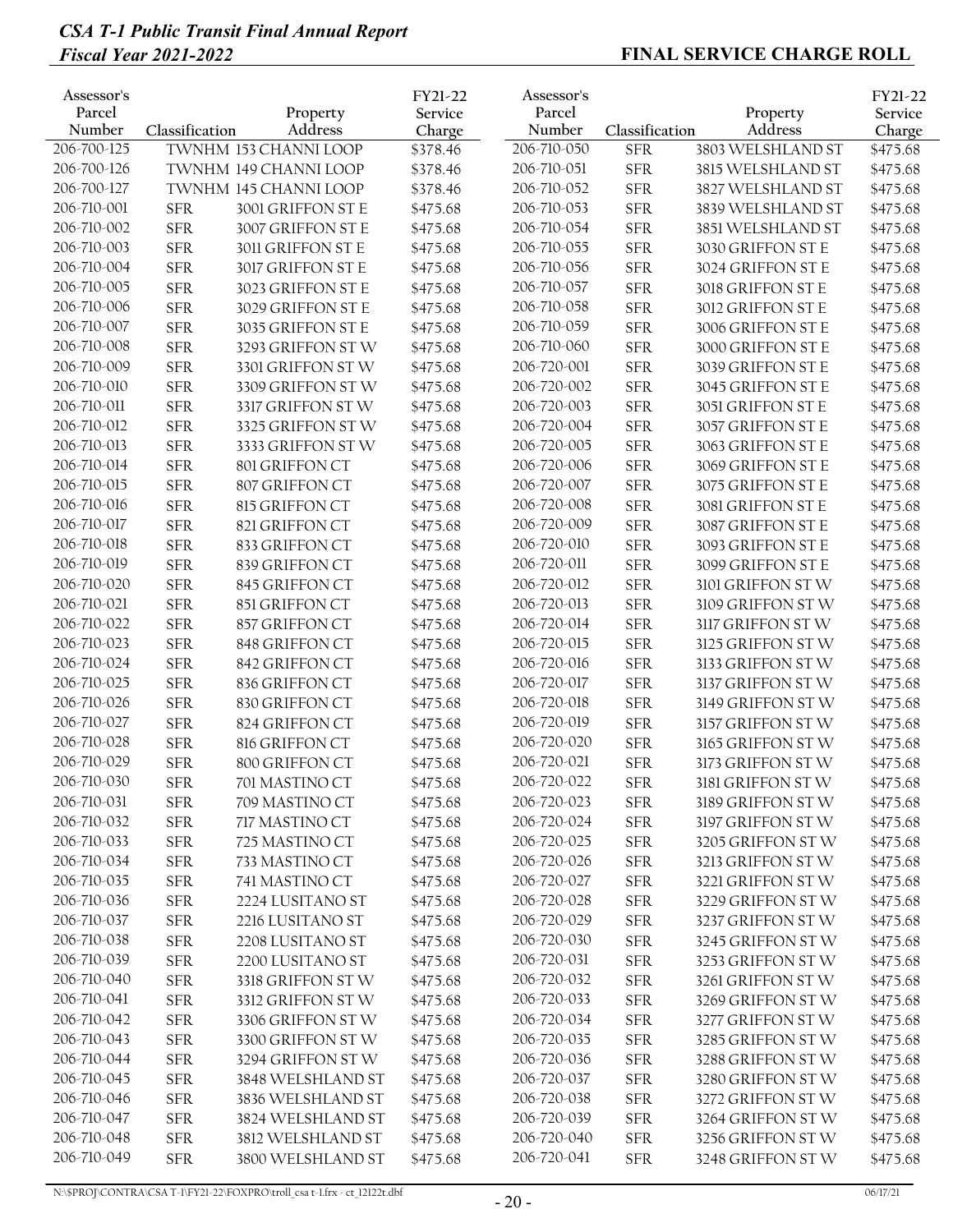| Assessor's<br>Parcel<br>Number | Classification | Property<br>Address | FY21-22<br>Service<br>Charge | Assessor's<br>Parcel<br>Number | Classification | Property<br>Address | FY21-22<br>Service<br>Charge |
|--------------------------------|----------------|---------------------|------------------------------|--------------------------------|----------------|---------------------|------------------------------|
| 206-720-042                    | <b>SFR</b>     | 3240 GRIFFON STW    | \$475.68                     | 206-730-016                    | <b>SFR</b>     | 5071 ENDERBY ST     | \$475.68                     |
| 206-720-043                    | <b>SFR</b>     | 901 ARMANT CT       | \$475.68                     | 206-730-017                    | <b>SFR</b>     | 5077 ENDERBY ST     | \$475.68                     |
| 206-720-044                    | <b>SFR</b>     | 909 ARMANT CT       | \$475.68                     | 206-730-018                    | <b>SFR</b>     | 5083 ENDERBY ST     | \$475.68                     |
| 206-720-045                    | <b>SFR</b>     | 917 ARMANT CT       | \$475.68                     | 206-730-019                    | <b>SFR</b>     | 5089 ENDERBY ST     | \$475.68                     |
| 206-720-046                    | <b>SFR</b>     | 925 ARMANT CT       | \$475.68                     | 206-730-020                    | <b>SFR</b>     | 421 BENGALI CT      | \$475.68                     |
| 206-720-047                    | ${\rm SFR}$    | 3198 GRIFFON STW    | \$475.68                     | 206-730-021                    | <b>SFR</b>     | 427 BENGALI CT      | \$475.68                     |
| 206-720-048                    | <b>SFR</b>     | 3172 GRIFFON STW    | \$475.68                     | 206-730-022                    | <b>SFR</b>     | 433 BENGALI CT      | \$475.68                     |
| 206-720-049                    | <b>SFR</b>     | 3148 GRIFFON STW    | \$475.68                     | 206-730-023                    | <b>SFR</b>     | 439 BENGALI CT      | \$475.68                     |
| 206-720-050                    | <b>SFR</b>     | 3136 GRIFFON STW    | \$475.68                     | 206-730-024                    | <b>SFR</b>     | 445 BENGALI CT      | \$475.68                     |
| 206-720-051                    | <b>SFR</b>     | 3124 GRIFFON STW    | \$475.68                     | 206-730-025                    | <b>SFR</b>     | 451 BENGALI CT      | \$475.68                     |
| 206-720-052                    | <b>SFR</b>     | 3112 GRIFFON STW    | \$475.68                     | 206-730-026                    | <b>SFR</b>     | 457 BENGALI CT      | \$475.68                     |
| 206-720-053                    | <b>SFR</b>     | 3100 GRIFFON STW    | \$475.68                     | 206-730-030                    | <b>SFR</b>     | 460 BENGALI CT      | \$475.68                     |
| 206-720-054                    | ${\rm SFR}$    | 3968 WELSHLAND ST   | \$475.68                     | 206-730-031                    | <b>SFR</b>     | 454 BENGALI CT      | \$475.68                     |
| 206-720-055                    | <b>SFR</b>     | 3956 WELSHLAND ST   | \$475.68                     | 206-730-032                    | <b>SFR</b>     | 448 BENGALI CT      | \$475.68                     |
| 206-720-056                    | <b>SFR</b>     | 3944 WELSHLAND ST   | \$475.68                     | 206-730-033                    | <b>SFR</b>     | 442 BENGALI CT      | \$475.68                     |
| 206-720-057                    | ${\rm SFR}$    | 3932 WELSHLAND ST   | \$475.68                     | 206-730-034                    | <b>SFR</b>     | 436 BENGALI CT      | \$475.68                     |
| 206-720-058                    | <b>SFR</b>     | 3920 WELSHLAND ST   | \$475.68                     | 206-730-035                    | <b>SFR</b>     | 5086 ENDERBY ST     | \$475.68                     |
| 206-720-059                    | <b>SFR</b>     | 3908 WELSHLAND ST   | \$475.68                     | 206-730-036                    | <b>SFR</b>     | 5080 ENDERBY ST     | \$475.68                     |
| 206-720-060                    | <b>SFR</b>     | 3896 WELSHLAND ST   | \$475.68                     | 206-730-037                    | <b>SFR</b>     | 5074 ENDERBY ST     | \$475.68                     |
| 206-720-061                    | <b>SFR</b>     | 3884 WELSHLAND ST   | \$475.68                     | 206-730-038                    | <b>SFR</b>     | 5068 ENDERBY ST     | \$475.68                     |
| 206-720-062                    | <b>SFR</b>     | 3872 WELSHLAND ST   | \$475.68                     | 206-730-039                    | <b>SFR</b>     | 5062 ENDERBY ST     | \$475.68                     |
| 206-720-063                    | <b>SFR</b>     | 3860 WELSHLAND ST   | \$475.68                     | 206-730-040                    | <b>SFR</b>     | 5056 ENDERBY ST     | \$475.68                     |
| 206-720-064                    | ${\rm SFR}$    | 3863 WELSHLAND ST   | \$475.68                     | 206-730-041                    | <b>SFR</b>     | 5050 ENDERBY ST     | \$475.68                     |
| 206-720-065                    | ${\rm SFR}$    | 3875 WELSHLAND ST   | \$475.68                     | 206-730-042                    | <b>SFR</b>     | 5044 ENDERBY ST     | \$475.68                     |
| 206-720-066                    | <b>SFR</b>     | 3887 WELSHLAND ST   | \$475.68                     | 206-730-043                    | <b>SFR</b>     | 5038 ENDERBY ST     | \$475.68                     |
| 206-720-067                    | <b>SFR</b>     | 3899 WELSHLAND ST   | \$475.68                     | 206-730-044                    | <b>SFR</b>     | 5032 ENDERBY ST     | \$475.68                     |
| 206-720-068                    | ${\rm SFR}$    | 3911 WELSHLAND ST   | \$475.68                     | 206-730-045                    | <b>SFR</b>     | 5026 ENDERBY ST     | \$475.68                     |
| 206-720-069                    | <b>SFR</b>     | 3923 WELSHLAND ST   | \$475.68                     | 206-730-046                    | <b>SFR</b>     | 5020 ENDERBY ST     | \$475.68                     |
| 206-720-070                    | <b>SFR</b>     | 3935 WELSHLAND ST   | \$475.68                     | 206-730-047                    | <b>SFR</b>     | 5014 ENDERBY ST     | \$475.68                     |
| 206-720-071                    | ${\rm SFR}$    | 3947 WELSHLAND ST   | \$475.68                     | 206-730-048                    | <b>SFR</b>     | 5008 ENDERBY ST     | \$475.68                     |
| 206-720-072                    | ${\rm SFR}$    | 3072 GRIFFON ST E   | \$475.68                     | 206-730-049                    | <b>SFR</b>     | 5002 ENDERBY ST     | \$475.68                     |
| 206-720-073                    | <b>SFR</b>     | 3066 GRIFFON ST E   | \$475.68                     | 206-730-050                    | <b>SFR</b>     | 463 BENGALI CT      | \$475.68                     |
| 206-720-074                    | ${\rm SFR}$    | 3060 GRIFFON ST E   | \$475.68                     | 206-730-051                    | <b>SFR</b>     | 472 BENGALI CT      | \$475.68                     |
| 206-720-075                    | <b>SFR</b>     | 3054 GRIFFON ST E   | \$475.68                     | 206-730-052                    | <b>SFR</b>     | 466 BENGALI CT      | \$475.68                     |
| 206-720-076                    | ${\rm SFR}$    | 3048 GRIFFON ST E   | \$475.68                     | 206-740-001                    | <b>SFR</b>     | 430 BENGALI CT      | \$475.68                     |
| 206-720-077                    | <b>SFR</b>     | 3042 GRIFFON ST E   | \$475.68                     | 206-740-002                    | <b>SFR</b>     | 418 BENGALI CT      | \$475.68                     |
| 206-720-078                    | ${\rm SFR}$    | 3036 GRIFFON ST E   | \$475.68                     | 206-740-003                    | <b>SFR</b>     | 412 BENGALI CT      | \$475.68                     |
| 206-730-001                    | ${\rm SFR}$    | 305 MASHONA CT      | \$475.68                     | 206-740-004                    | <b>SFR</b>     | 406 BENGALI CT      | \$475.68                     |
| 206-730-002                    | <b>SFR</b>     | 311 MASHONA CT      | \$475.68                     | 206-740-005                    | <b>SFR</b>     | 400 BENGALI CT      | \$475.68                     |
| 206-730-003                    | ${\rm SFR}$    | 317 MASHONA CT      |                              | 206-740-006                    | <b>SFR</b>     | 5398 BENGALI ST     |                              |
| 206-730-004                    | ${\rm SFR}$    |                     | \$475.68                     | 206-740-007                    | <b>SFR</b>     | 5392 BENGALI ST     | \$475.68                     |
| 206-730-005                    |                | 321 MASHONA CT      | \$475.68                     | 206-740-008                    |                |                     | \$475.68                     |
| 206-730-006                    | ${\rm SFR}$    | 331 MASHONA CT      | \$475.68                     |                                | <b>SFR</b>     | 5386 BENGALI ST     | \$475.68                     |
|                                | ${\rm SFR}$    | 326 MASHONA CT      | \$475.68                     | 206-740-009                    | <b>SFR</b>     | 5380 BENGALI ST     | \$475.68                     |
| 206-730-007                    | <b>SFR</b>     | 318 MASHONA CT      | \$475.68                     | 206-740-010                    | <b>SFR</b>     | 5374 BENGALI ST     | \$475.68                     |
| 206-730-008                    | ${\rm SFR}$    | 310 MASHONA CT      | \$475.68                     | 206-740-011                    | <b>SFR</b>     | 5268 BENGALI ST     | \$475.68                     |
| 206-730-009                    | ${\rm SFR}$    | 302 MASHONA CT      | \$475.68                     | 206-740-012                    | <b>SFR</b>     | 5262 BENGALI ST     | \$475.68                     |
| 206-730-010                    | ${\rm SFR}$    | 5035 ENDERBY ST     | \$475.68                     | 206-740-013                    | <b>SFR</b>     | 5256 BENGALI ST     | \$475.68                     |
| 206-730-011                    | ${\rm SFR}$    | 5041 ENDERBY ST     | \$475.68                     | 206-740-014                    | <b>SFR</b>     | 5250 BENGALI ST     | \$475.68                     |
| 206-730-012                    | ${\rm SFR}$    | 5047 ENDERBY ST     | \$475.68                     | 206-740-015                    | <b>SFR</b>     | 5244 BENGALI ST     | \$475.68                     |
| 206-730-013                    | ${\rm SFR}$    | 5053 ENDERBY ST     | \$475.68                     | 206-740-016                    | <b>SFR</b>     | 5238 BENGALI ST     | \$475.68                     |
| 206-730-014                    | <b>SFR</b>     | 5059 ENDERBY ST     | \$475.68                     | 206-740-017                    | <b>SFR</b>     | 5493 BELARUS ST     | \$475.68                     |
| 206-730-015                    | <b>SFR</b>     | 5065 ENDERBY ST     | \$475.68                     | 206-740-018                    | <b>SFR</b>     | 5499 BELARUS ST     | \$475.68                     |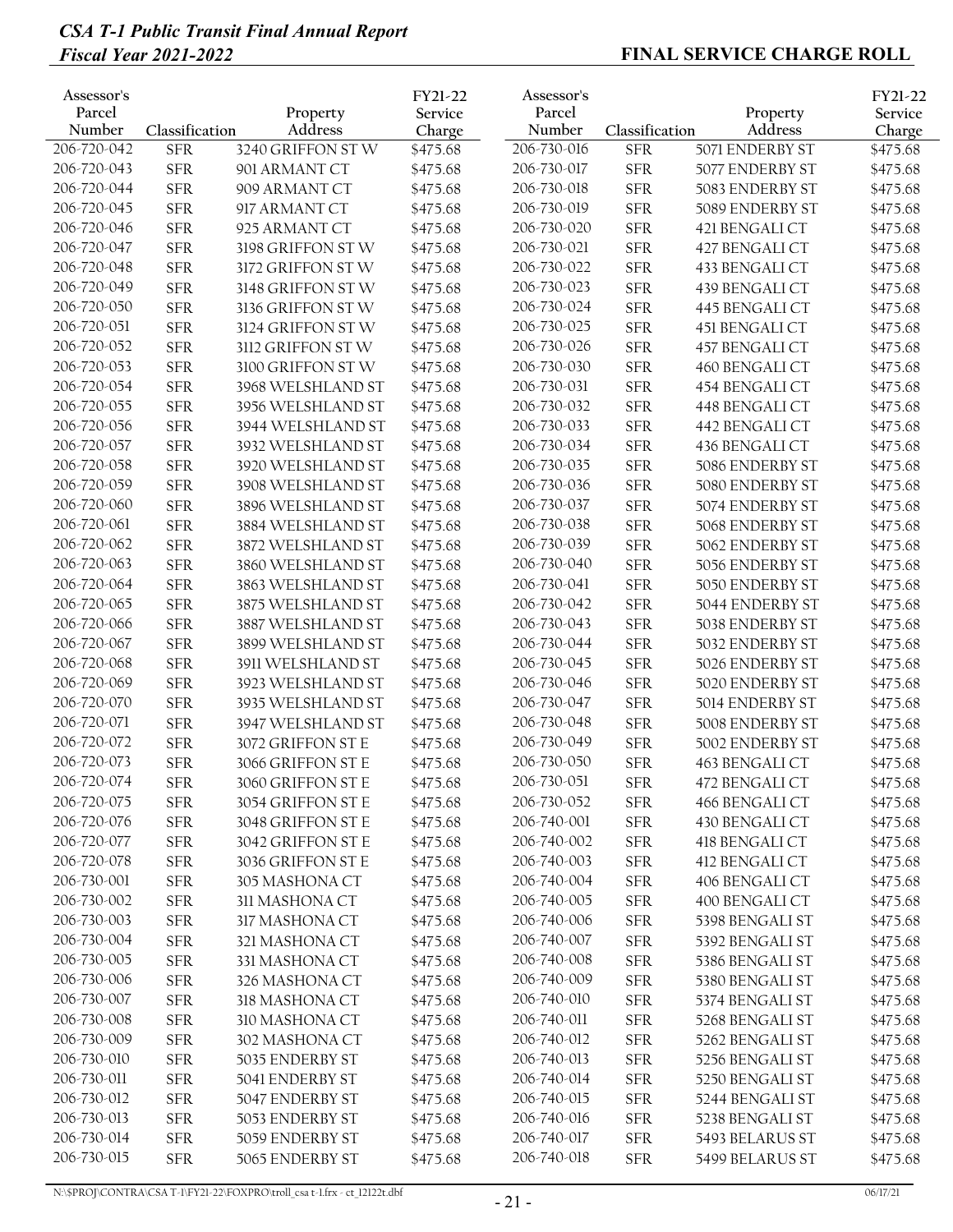| Assessor's<br>Parcel<br>Number | Classification | Property<br>Address | FY21-22<br>Service<br>Charge | Assessor's<br>Parcel<br>Number | Classification | Property<br>Address | FY21-22<br>Service<br>Charge |
|--------------------------------|----------------|---------------------|------------------------------|--------------------------------|----------------|---------------------|------------------------------|
| 206-740-019                    | <b>SFR</b>     | 5505 BELARUS ST     | \$475.68                     | 206-750-042                    | <b>SFR</b>     | 5227 BENGALI ST     | \$475.68                     |
| 206-740-020                    | <b>SFR</b>     | 5511 BELARUS ST     | \$475.68                     | 206-750-043                    | <b>SFR</b>     | 5654 EVOLENE ST     | \$475.68                     |
| 206-740-021                    | <b>SFR</b>     | 5517 BELARUS ST     | \$475.68                     | 206-750-044                    | <b>SFR</b>     | 5648 EVOLENE ST     | \$475.68                     |
| 206-740-022                    | <b>SFR</b>     | 5523 BELARUS ST     | \$475.68                     | 206-750-045                    | <b>SFR</b>     | 5642 EVOLENE ST     | \$475.68                     |
| 206-740-023                    | <b>SFR</b>     | 5529 BELARUS ST     | \$475.68                     | 206-750-046                    | <b>SFR</b>     | 5636 EVOLENE ST     | \$475.68                     |
| 206-740-024                    | ${\rm SFR}$    | 5535 BELARUS ST     | \$475.68                     | 206-750-047                    | <b>SFR</b>     | 5630 EVOLENE ST     | \$475.68                     |
| 206-740-025                    | ${\rm SFR}$    | 205 VESTLAND CT     | \$475.68                     | 206-750-048                    | <b>SFR</b>     | 5624 EVOLENE ST     | \$475.68                     |
| 206-740-026                    | <b>SFR</b>     | 211 VESTLAND CT     | \$475.68                     | 206-750-049                    | <b>SFR</b>     | 5618 EVOLENE ST     | \$475.68                     |
| 206-740-027                    | <b>SFR</b>     | 217 VESTLAND CT     | \$475.68                     | 206-750-050                    | <b>SFR</b>     | 5612 EVOLENE ST     | \$475.68                     |
| 206-740-028                    | <b>SFR</b>     | 220 VESTLAND CT     | \$475.68                     | 206-750-051                    | <b>SFR</b>     | 5434 BELARUS ST     | \$475.68                     |
| 206-740-029                    | <b>SFR</b>     | 5373 BENGALI ST     | \$475.68                     | 206-750-052                    | <b>SFR</b>     | 5426 BELARUS ST     | \$475.68                     |
| 206-750-001                    | ${\rm SFR}$    | 5224 BENGALI ST     | \$475.68                     | 206-750-053                    | <b>SFR</b>     | 5418 BELARUS ST     | \$475.68                     |
| 206-750-002                    | <b>SFR</b>     | 5218 BENGALI ST     | \$475.68                     | 206-750-054                    | <b>SFR</b>     | 5410 BELARUS ST     | \$475.68                     |
| 206-750-003                    | ${\rm SFR}$    | 5212 BENGALI ST     | \$475.68                     | 206-750-055                    | <b>SFR</b>     | 5409 BELARUS ST     | \$475.68                     |
| 206-750-004                    | <b>SFR</b>     | 5206 BENGALI ST     | \$475.68                     | 206-750-056                    | <b>SFR</b>     | 5415 BELARUS ST     | \$475.68                     |
| 206-750-005                    | <b>SFR</b>     | 5200 BENGALI ST     | \$475.68                     | 206-750-057                    | <b>SFR</b>     | 5421 BELARUS ST     | \$475.68                     |
| 206-750-006                    | <b>SFR</b>     | 5194 BENGALI ST     | \$475.68                     | 206-750-058                    | <b>SFR</b>     | 5427 BELARUS ST     | \$475.68                     |
| 206-750-007                    | <b>SFR</b>     | 5188 BENGALI ST     | \$475.68                     | 206-750-059                    | <b>SFR</b>     | 5433 BELARUS ST     | \$475.68                     |
| 206-750-008                    | <b>SFR</b>     | 5182 BENGALI ST     | \$475.68                     | 206-750-060                    | <b>SFR</b>     | 5439 BELARUS ST     | \$475.68                     |
| 206-750-009                    | <b>SFR</b>     | 5176 BENGALI ST     | \$475.68                     | 206-750-061                    | <b>SFR</b>     | 5445 BELARUS ST     | \$475.68                     |
| 206-750-010                    | <b>SFR</b>     | 5170 BENGALI ST     | \$475.68                     | 206-750-062                    | <b>SFR</b>     | 5451 BELARUS ST     | \$475.68                     |
| 206-750-011                    | <b>SFR</b>     | 5164 BENGALI ST     | \$475.68                     | 206-750-063                    | <b>SFR</b>     | 5446 BELARUS ST     | \$475.68                     |
| 206-750-012                    | ${\rm SFR}$    | 5158 BENGALI ST     | \$475.68                     | 206-750-064                    | <b>SFR</b>     | 5611 EVOLENE ST     | \$475.68                     |
| 206-750-013                    | ${\rm SFR}$    | 5152 BENGALI ST     | \$475.68                     | 206-750-065                    | <b>SFR</b>     | 5617 EVOLENE ST     | \$475.68                     |
| 206-750-014                    | <b>SFR</b>     | 5146 BENGALI ST     | \$475.68                     | 206-750-066                    | <b>SFR</b>     | 5623 EVOLENE ST     | \$475.68                     |
| 206-750-015                    | <b>SFR</b>     | 5140 BENGALI ST     | \$475.68                     | 206-750-067                    | <b>SFR</b>     | 5629 EVOLENE ST     | \$475.68                     |
| 206-750-016                    | ${\rm SFR}$    | 5134 BENGALI ST     | \$475.68                     | 206-750-068                    | <b>SFR</b>     | 5635 EVOLENE ST     | \$475.68                     |
| 206-750-017                    | <b>SFR</b>     | 5128 BENGALI ST     | \$475.68                     | 206-750-069                    | <b>SFR</b>     | 5639 EVOLENE ST     | \$475.68                     |
| 206-750-018                    | <b>SFR</b>     | 5122 BENGALI ST     | \$475.68                     | 206-750-070                    | <b>SFR</b>     | 5647 EVOLENE ST     | \$475.68                     |
| 206-750-019                    | <b>SFR</b>     | 5116 BENGALI ST     | \$475.68                     | 206-750-071                    | <b>SFR</b>     | 5653 EVOLENE ST     | \$475.68                     |
| 206-750-020                    | <b>SFR</b>     | 101 BALTANA CT      | \$475.68                     | 206-750-072                    | <b>SFR</b>     | 5659 EVOLENE ST     | \$475.68                     |
| 206-750-021                    | <b>SFR</b>     | 109 BALTANA CT      | \$475.68                     | 206-750-073                    | <b>SFR</b>     | 5665 EVOLENE ST     | \$475.68                     |
| 206-750-022                    | ${\rm SFR}$    | 117 BALTANA CT      | \$475.68                     | 206-750-074                    | ${\rm SFR}$    | 5534 BELARUS ST     | \$475.68                     |
| 206-750-023                    | <b>SFR</b>     | 116 BALTANA CT      | \$475.68                     | 206-750-075                    | <b>SFR</b>     | 5526 BELARUS ST     | \$475.68                     |
| 206-750-024                    | ${\rm SFR}$    | 108 BALTANA CT      | \$475.68                     | 206-750-076                    | <b>SFR</b>     | 5518 BELARUS ST     | \$475.68                     |
| 206-750-025                    | <b>SFR</b>     | 100 BALTANA CT      | \$475.68                     | 206-750-077                    | ${\rm SFR}$    | 5510 BELARUS ST     | \$475.68                     |
| 206-750-026                    | ${\rm SFR}$    | 5101 BENGALI ST     | \$475.68                     | 206-750-078                    | <b>SFR</b>     | 5502 BELARUS ST     | \$475.68                     |
| 206-750-027                    | ${\rm SFR}$    | 5107 BENGALI ST     | \$475.68                     | 206-750-079                    | <b>SFR</b>     | 5494 BELARUS ST     | \$475.68                     |
| 206-750-028                    | ${\rm SFR}$    | 5113 BENGALI ST     | \$475.68                     | 206-750-080                    | ${\rm SFR}$    | 5486 BELARUS ST     |                              |
| 206-750-029                    |                |                     |                              | 206-750-081                    |                |                     | \$475.68                     |
| 206-750-030                    | ${\rm SFR}$    | 5119 BENGALI ST     | \$475.68                     | 206-750-082                    | <b>SFR</b>     | 5478 BELARUS ST     | \$475.68                     |
| 206-750-031                    | ${\rm SFR}$    | 5402 BELARUS ST     | \$475.68                     |                                | <b>SFR</b>     | 5470 BELARUS ST     | \$475.68                     |
| 206-750-032                    | ${\rm SFR}$    | 5139 BENGALI ST     | \$475.68                     | 206-750-083<br>206-750-084     | <b>SFR</b>     | 5462 BELARUS ST     | \$475.68                     |
| 206-750-033                    | ${\rm SFR}$    | 5147 BENGALI ST     | \$475.68                     |                                | <b>SFR</b>     | 5454 BELARUS ST     | \$475.68                     |
|                                | ${\rm SFR}$    | 5155 BENGALI ST     | \$475.68                     | 206-750-085                    | ${\rm SFR}$    | 5457 BELARUS ST     | \$475.68                     |
| 206-750-034                    | ${\rm SFR}$    | 5163 BENGALI ST     | \$475.68                     | 206-750-086                    | <b>SFR</b>     | 5463 BELARUS ST     | \$475.68                     |
| 206-750-035                    | ${\rm SFR}$    | 5171 BENGALI ST     | \$475.68                     | 206-750-087                    | <b>SFR</b>     | 5469 BELARUS ST     | \$475.68                     |
| 206-750-036                    | ${\rm SFR}$    | 5179 BENGALI ST     | \$475.68                     | 206-750-088                    | ${\rm SFR}$    | 5475 BELARUS ST     | \$475.68                     |
| 206-750-037                    | ${\rm SFR}$    | 5187 BENGALI ST     | \$475.68                     | 206-750-089                    | <b>SFR</b>     | 5481 BELARUS ST     | \$475.68                     |
| 206-750-038                    | ${\rm SFR}$    | 5195 BENGALI ST     | \$475.68                     | 206-750-090                    | <b>SFR</b>     | 5489 BELARUS ST     | \$475.68                     |
| 206-750-039                    | ${\rm SFR}$    | 5203 BENGALI ST     | \$475.68                     | 206-760-001                    | <b>SFR</b>     | 1226 CHARBRAY ST    | \$475.68                     |
| 206-750-040                    | ${\rm SFR}$    | 5211 BENGALI ST     | \$475.68                     | 206-760-002                    | ${\rm SFR}$    | 1234 CHARBRAY ST    | \$475.68                     |
| 206-750-041                    | ${\rm SFR}$    | 5219 BENGALI ST     | \$475.68                     | 206-760-003                    | ${\rm SFR}$    | 1242 CHARBRAY ST    | \$475.68                     |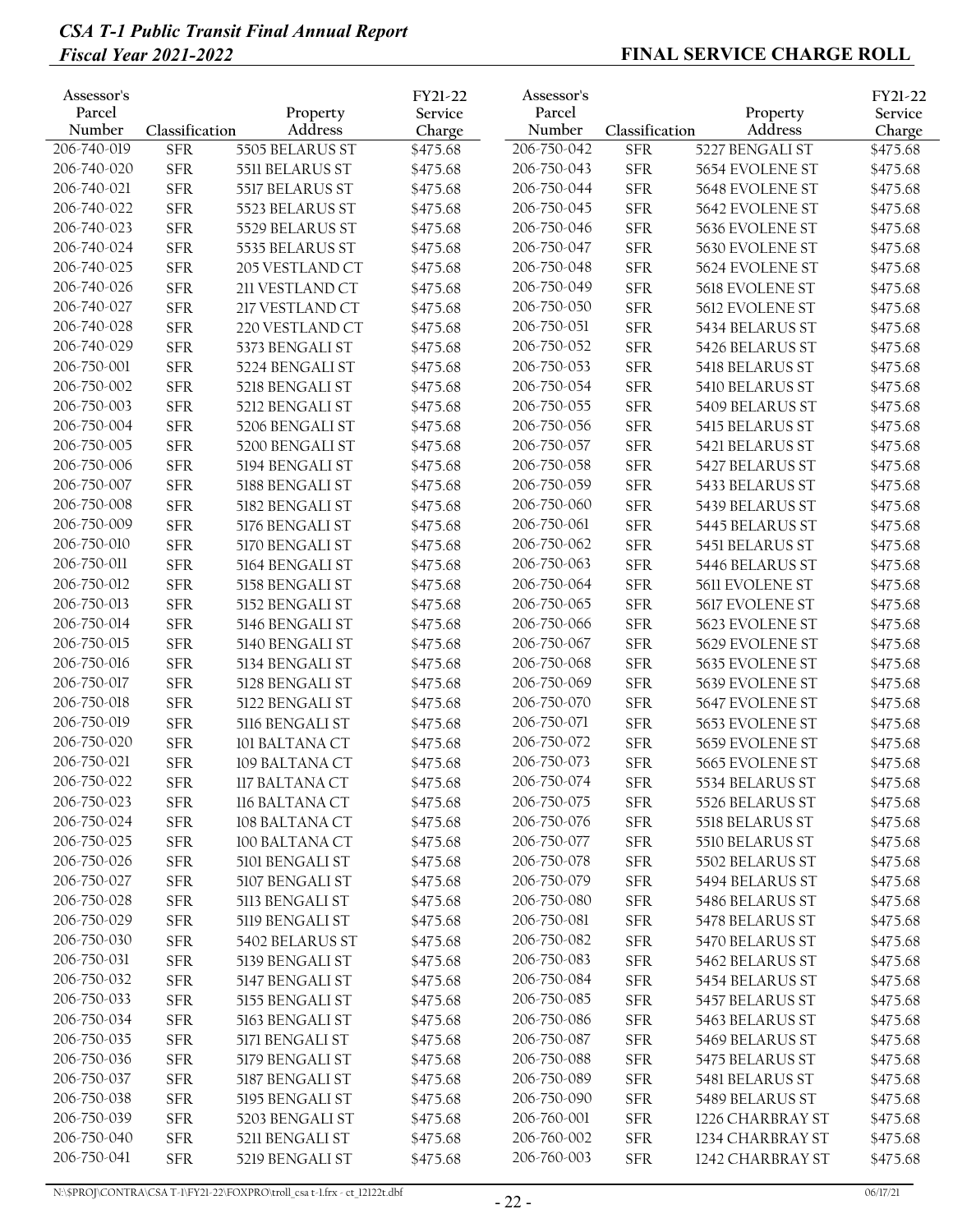| Assessor's<br>Parcel<br>Number | Classification | Property<br>Address | FY21-22<br>Service<br>Charge | Assessor's<br>Parcel<br>Number | Classification | Property<br><b>Address</b>   | FY21-22<br>Service<br>Charge |
|--------------------------------|----------------|---------------------|------------------------------|--------------------------------|----------------|------------------------------|------------------------------|
| 206-760-004                    | <b>SFR</b>     | 1250 CHARBRAY ST    | \$475.68                     | 206-780-008                    | <b>SFR</b>     | 300 PERCHERON CT             | \$475.68                     |
| 206-760-005                    | <b>SFR</b>     | 1258 CHARBRAY ST    | \$475.68                     | 206-780-009                    | <b>SFR</b>     | 6249 MASSARA ST              | \$475.68                     |
| 206-760-006                    | <b>SFR</b>     | 1266 CHARBRAY ST    | \$475.68                     | 206-780-010                    | <b>SFR</b>     | 6257 MASSARA ST              | \$475.68                     |
| 206-760-007                    | <b>SFR</b>     | 1274 CHARBRAY ST    | \$475.68                     | 206-780-011                    | <b>SFR</b>     | 6265 PERCHERON CT            | \$475.68                     |
| 206-760-008                    | <b>SFR</b>     | 1282 CHARBRAY ST    | \$475.68                     | 206-780-012                    | <b>SFR</b>     | 6246 PERCHERON CT            | \$475.68                     |
| 206-760-009                    | <b>SFR</b>     | 1290 CHARBRAY ST    | \$475.68                     | 206-780-013                    | <b>SFR</b>     | 6238 PERCHERON CT            | \$475.68                     |
| 206-760-010                    | <b>SFR</b>     | 1298 CHARBRAY ST    | \$475.68                     | 206-780-014                    | <b>SFR</b>     | 6230 MASSARA ST              | \$475.68                     |
| 206-760-011                    | ${\rm SFR}$    | 1239 CHARBRAY ST    | \$475.68                     | 206-780-015                    | <b>SFR</b>     | 6222 MASSARA ST              | \$475.68                     |
| 206-760-012                    | ${\rm SFR}$    | 1245 CHARBRAY ST    | \$475.68                     | 206-780-016                    | <b>SFR</b>     | 6218 MASSARA ST              | \$475.68                     |
| 206-760-013                    | <b>SFR</b>     | 1251 CHARBRAY ST    | \$475.68                     | 206-780-017                    | <b>SFR</b>     | 6206 MASSARA ST              | \$475.68                     |
| 206-760-014                    | <b>SFR</b>     | 1257 CHARBRAY ST    | \$475.68                     | 206-780-018                    | <b>SFR</b>     | 6198 MASSARA ST              | \$475.68                     |
| 206-760-015                    | <b>SFR</b>     | 1263 CHARBRAY ST    | \$475.68                     | 206-790-001                    | <b>SFR</b>     | 6190 MASSARA ST              | \$475.68                     |
| 206-760-016                    | ${\rm SFR}$    | 1269 CHARBRAY ST    | \$475.68                     | 206-790-002                    | <b>SFR</b>     | 6182 MASSARA ST              | \$475.68                     |
| 206-760-017                    | <b>SFR</b>     | 1275 CHARBRAY ST    | \$475.68                     | 206-790-003                    | <b>SFR</b>     | 6174 MASSARA ST              | \$475.68                     |
| 206-760-018                    | ${\rm SFR}$    | 1281 CHARBRAY ST    | \$475.68                     | 206-790-004                    | <b>SFR</b>     | 6166 MASSARA ST              | \$475.68                     |
| 206-760-019                    | <b>SFR</b>     | 1287 CHARBRAY ST    | \$475.68                     | 206-790-005                    | <b>SFR</b>     | 6158 MASSARA ST              | \$475.68                     |
| 206-760-020                    | ${\rm SFR}$    | 1293 CHARBRAY ST    | \$475.68                     | 206-790-006                    | <b>SFR</b>     | 6150 MASSARA ST              | \$475.68                     |
| 206-760-021                    | ${\rm SFR}$    | 1299 CHARBRAY ST    | \$475.68                     | 206-790-007                    | <b>SFR</b>     | 6142 MASSARA ST              | \$475.68                     |
| 206-770-001                    | <b>SFR</b>     | 1306 CHARBRAY ST    | \$475.68                     | 206-790-008                    | <b>SFR</b>     | 6153 MASSARA ST              | \$475.68                     |
| 206-770-002                    | <b>SFR</b>     | 1314 CHARBRAY ST    | \$475.68                     | 206-790-009                    | <b>SFR</b>     | 6161 MASSARA ST              | \$475.68                     |
| 206-770-003                    | <b>SFR</b>     | 1322 CHARBRAY ST    | \$475.68                     | 206-790-010                    | <b>SFR</b>     | 6169 MASSARA ST              | \$475.68                     |
| 206-770-004                    | <b>SFR</b>     | 1330 CHARBRAY ST    | \$475.68                     | 206-790-011                    | <b>SFR</b>     | 103 TURANIAN CT              | \$475.68                     |
| 206-770-005                    | <b>SFR</b>     | 1338 CHARBRAY ST    | \$475.68                     | 206-790-012                    | <b>SFR</b>     | 109 TURANIAN CT              | \$475.68                     |
| 206-770-006                    | <b>SFR</b>     | 1346 CHARBRAY ST    | \$475.68                     | 206-790-013                    | <b>SFR</b>     | 115 TURANIAN CT              | \$475.68                     |
| 206-770-007                    | ${\rm SFR}$    | 1354 CHARBRAY ST    | \$475.68                     | 206-790-014                    | <b>SFR</b>     | 121 TURANIAN CT              | \$475.68                     |
| 206-770-008                    | ${\rm SFR}$    | 1362 CHARBRAY ST    | \$475.68                     | 206-790-015                    | <b>SFR</b>     | 127 TURANIAN CT              | \$475.68                     |
| 206-770-009                    | <b>SFR</b>     | 1370 CHARBRAY ST    | \$475.68                     | 206-790-016                    | <b>SFR</b>     | 130 TURANIAN CT              | \$475.68                     |
| 206-770-010                    | <b>SFR</b>     | 900 CONNEMARA CT    | \$475.68                     | 206-790-017                    | <b>SFR</b>     | 124 TURANIAN CT              | \$475.68                     |
| 206-770-011                    | <b>SFR</b>     | 908 CONNEMARA CT    | \$475.68                     | 206-790-018                    | <b>SFR</b>     | 118 TURANIAN CT              | \$475.68                     |
| 206-770-012                    | <b>SFR</b>     | 916 CONNEMARA CT    | \$475.68                     | 206-790-019                    | <b>SFR</b>     | 112 TURANIAN CT              | \$475.68                     |
| 206-770-013                    | ${\rm SFR}$    | 924 CONNEMARA CT    | \$475.68                     | 206-790-020                    | <b>SFR</b>     | 106 TURANIAN CT              | \$475.68                     |
| 206-770-014                    | <b>SFR</b>     | 932 CONNEMARA CT    | \$475.68                     | 206-790-021                    | <b>SFR</b>     | 100 TURANIAN CT              | \$475.68                     |
| 206-770-015                    | ${\rm SFR}$    | 940 CONNEMARA CT    | \$475.68                     | 206-790-022                    | <b>SFR</b>     | 201 ROBERT DUCHI WAY\$475.68 |                              |
| 206-770-016                    | <b>SFR</b>     | 1307 CHARBRAY ST    | \$475.68                     | 206-790-023                    | <b>SFR</b>     | 209 ROBERT DUCHI WA\\$475.68 |                              |
| 206-770-017                    | ${\rm SFR}$    | 1315 CHARBRAY ST    | \$475.68                     | 206-790-024                    | <b>SFR</b>     | 217 ROBERT DUCHI WAY\$475.68 |                              |
| 206-770-018                    | ${\rm SFR}$    | 1323 CHARBRAY ST    | \$475.68                     | 206-790-025                    | <b>SFR</b>     | 225 ROBERT DUCHI WAY\$475.68 |                              |
| 206-770-019                    | ${\rm SFR}$    | 1331 CHARBRAY ST    | \$475.68                     | 206-790-026                    | <b>SFR</b>     | 233 ROBERT DUCHI WAY\$475.68 |                              |
| 206-770-020                    | ${\rm SFR}$    | 1339 CHARBRAY ST    | \$475.68                     | 206-790-027                    | <b>SFR</b>     | 241 ROBERT DUCHI WAY\$475.68 |                              |
| 206-770-021                    | ${\rm SFR}$    | 1347 CHARBRAY ST    | \$475.68                     | 206-790-028                    | <b>SFR</b>     | 249 ROBERT DUCHI WA\\$475.68 |                              |
| 206-770-022                    | ${\rm SFR}$    | 901 CONNEMARA CT    | \$475.68                     | 206-790-029                    | <b>SFR</b>     | 257 ROBERT DUCHI WAY\$475.68 |                              |
| 206-770-023                    | ${\rm SFR}$    | 909 CONNEMARA CT    | \$475.68                     | 206-800-001                    | <b>SFR</b>     | 3000 GRITSTONE ST            | \$475.68                     |
| 206-770-024                    | ${\rm SFR}$    | 919 CONNEMARA CT    | \$475.68                     | 206-800-002                    | <b>SFR</b>     | 3004 GRITSTONE ST            | \$475.68                     |
| 206-770-025                    | <b>SFR</b>     | 927 CONNEMARA CT    | \$475.68                     | 206-800-003                    | <b>SFR</b>     | 3008 GRITSTONE ST            | \$475.68                     |
| 206-770-026                    | ${\rm SFR}$    | 935 CONNEMARA CT    | \$475.68                     | 206-800-004                    | <b>SFR</b>     | 3012 GRITSTONE ST            | \$475.68                     |
| 206-770-027                    | ${\rm SFR}$    | 943 CONNEMARA CT    | \$475.68                     | 206-800-005                    | <b>SFR</b>     | 3016 GRITSTONE ST            | \$475.68                     |
| 206-780-001                    | <b>SFR</b>     | 6201 MASSARA ST     | \$475.68                     | 206-800-006                    | <b>SFR</b>     | 3020 GRITSTONE ST            | \$475.68                     |
| 206-780-002                    | ${\rm SFR}$    | 6209 MASSARA ST     | \$475.68                     | 206-800-007                    | <b>SFR</b>     | 3024 GRITSTONE ST            | \$475.68                     |
| 206-780-003                    | ${\rm SFR}$    | 6217 MASSARA ST     | \$475.68                     | 206-800-008                    | <b>SFR</b>     | 3028 GRITSTONE ST            | \$475.68                     |
| 206-780-004                    | ${\rm SFR}$    | 305 PERCHERON CT    | \$475.68                     | 206-800-009                    | <b>SFR</b>     | 3032 GRITSTONE ST            | \$475.68                     |
| 206-780-005                    | ${\rm SFR}$    | 311 PERCHERON CT    | \$475.68                     | 206-800-010                    | <b>SFR</b>     | 3036 GRITSTONE ST            | \$475.68                     |
| 206-780-006                    | ${\rm SFR}$    | 316 PERCHERON CT    | \$475.68                     | 206-800-011                    | <b>SFR</b>     | 3044 GRITSTONE ST            | \$475.68                     |
| 206-780-007                    | ${\rm SFR}$    | 308 PERCHERON CT    | \$475.68                     | 206-800-012                    | <b>SFR</b>     | 3048 GRITSTONE ST            | \$475.68                     |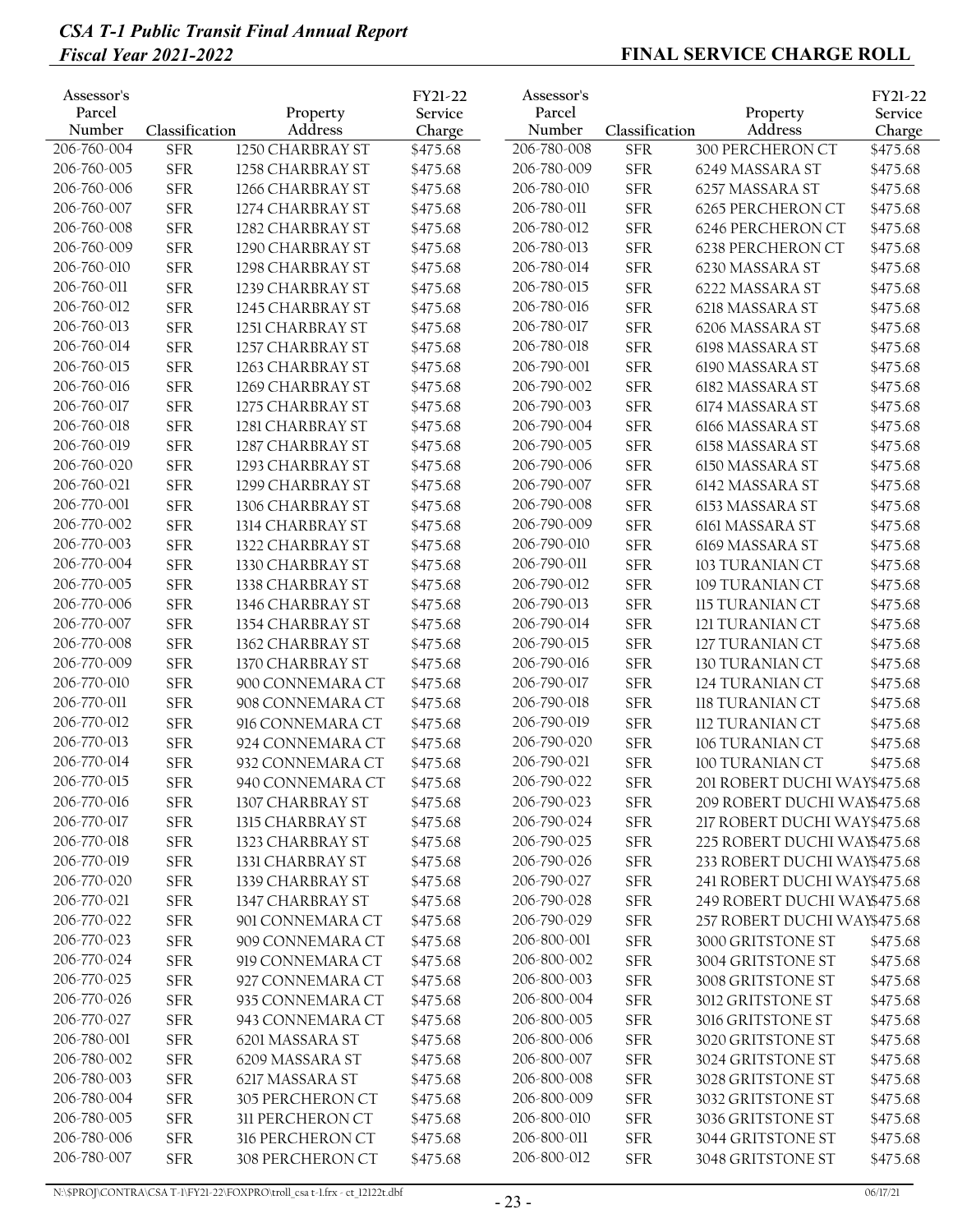| Assessor's<br>Parcel<br>Number | Classification | Property<br>Address  | FY21-22<br>Service<br>Charge | Assessor's<br>Parcel<br>Number | Classification | Property<br>Address | FY21-22<br>Service<br>Charge |
|--------------------------------|----------------|----------------------|------------------------------|--------------------------------|----------------|---------------------|------------------------------|
| 206-800-013                    | <b>SFR</b>     | 3052 GRITSTONE ST    | \$475.68                     | 206-800-065                    | <b>SFR</b>     | 313 OBERLAND CT     | \$475.68                     |
| 206-800-014                    | <b>SFR</b>     | <b>II BALTANA PL</b> | \$475.68                     | 206-800-066                    | <b>SFR</b>     | 307 OBERLAND CT     | \$475.68                     |
| 206-800-015                    | <b>SFR</b>     | 15 BALTANA PL        | \$475.68                     | 206-800-067                    | <b>SFR</b>     | 301 OBERLAND CT     | \$475.68                     |
| 206-800-016                    | <b>SFR</b>     | 19 BALTANA PL        | \$475.68                     | 206-810-001                    | <b>SFR</b>     | 2068 DRYSDALE ST    | \$475.68                     |
| 206-800-017                    | ${\rm SFR}$    | 23 BALTANA PL        | \$475.68                     | 206-810-002                    | <b>SFR</b>     | 2064 DRYSDALE ST    | \$475.68                     |
| 206-800-018                    | ${\rm SFR}$    | 27 BALTANA PL        | \$475.68                     | 206-810-003                    | <b>SFR</b>     | 2060 DRYSDALE ST    | \$475.68                     |
| 206-800-019                    | ${\rm SFR}$    | 31 BALTANA PL        | \$475.68                     | 206-810-004                    | <b>SFR</b>     | 2056 DRYSDALE ST    | \$475.68                     |
| 206-800-020                    | ${\rm SFR}$    | 35 BALTANA PL        | \$475.68                     | 206-810-005                    | <b>SFR</b>     | 2052 DRYSDALE ST    | \$475.68                     |
| 206-800-021                    | ${\rm SFR}$    | 39 BALTANA PL        | \$475.68                     | 206-810-006                    | <b>SFR</b>     | 2048 DRYSDALE ST    | \$475.68                     |
| 206-800-022                    | ${\rm SFR}$    | 43 BALTANA PL        | \$475.68                     | 206-810-007                    | <b>SFR</b>     | 2044 DRYSDALE ST    | \$475.68                     |
| 206-800-023                    | ${\rm SFR}$    | 51 BALTANA PL        | \$475.68                     | 206-810-008                    | <b>SFR</b>     | 2040 DRYSDALE ST    | \$475.68                     |
| 206-800-024                    | ${\rm SFR}$    | <b>46 BALTANA PL</b> | \$475.68                     | 206-810-009                    | <b>SFR</b>     | 2036 DRYSDALE ST    | \$475.68                     |
| 206-800-025                    | ${\rm SFR}$    | 42 BALTANA PL        | \$475.68                     | 206-810-010                    | <b>SFR</b>     | 2032 DRYSDALE ST    | \$475.68                     |
| 206-800-026                    | ${\rm SFR}$    | 38 BALTANA PL        | \$475.68                     | 206-810-011                    | <b>SFR</b>     | 2026 DRYSDALE ST    | \$475.68                     |
| 206-800-027                    | ${\rm SFR}$    | 34 BALTANA PL        | \$475.68                     | 206-810-012                    | <b>SFR</b>     | 2016 DRYSDALE ST    | \$475.68                     |
| 206-800-028                    | ${\rm SFR}$    | <b>30 BALTANA PL</b> | \$475.68                     | 206-810-013                    | <b>SFR</b>     | 2010 DRYSDALE ST    | \$475.68                     |
| 206-800-029                    | <b>SFR</b>     | 26 BALTANA PL        | \$475.68                     | 206-810-014                    | <b>SFR</b>     | 2004 DRYSDALE ST    | \$475.68                     |
| 206-800-030                    | ${\rm SFR}$    | <b>18 BALTANA PL</b> | \$475.68                     | 206-810-015                    | <b>SFR</b>     | 2000 DRYSDALE ST    | \$475.68                     |
| 206-800-031                    | <b>SFR</b>     | 14 BALTANA PL        | \$475.68                     | 206-810-016                    | <b>SFR</b>     | 2001 DRYSDALE ST    | \$475.68                     |
| 206-800-032                    | <b>SFR</b>     | 10 BALTANA PL        | \$475.68                     | 206-810-017                    | <b>SFR</b>     | 2005 DRYSDALE ST    | \$475.68                     |
| 206-800-033                    | ${\rm SFR}$    | 201 FONTHILL CT      | \$475.68                     | 206-810-018                    | <b>SFR</b>     | 2009 DRYSDALE ST    | \$475.68                     |
| 206-800-034                    | ${\rm SFR}$    | 207 FONTHILL CT      | \$475.68                     | 206-810-019                    | <b>SFR</b>     | 2013 DRYSDALE ST    | \$475.68                     |
| 206-800-035                    | ${\rm SFR}$    | 213 FONTHILL CT      | \$475.68                     | 206-810-020                    | <b>SFR</b>     | 2017 DRYSDALE ST    | \$475.68                     |
| 206-800-036                    | ${\rm SFR}$    | 219 FONTHILL CT      | \$475.68                     | 206-810-021                    | <b>SFR</b>     | 2021 DRYSDALE ST    | \$475.68                     |
| 206-800-037                    | ${\rm SFR}$    | 218 FONTHILL CT      | \$475.68                     | 206-810-022                    | <b>SFR</b>     | 2025 DRYSDALE ST    | \$475.68                     |
| 206-800-038                    | ${\rm SFR}$    | 212 FONTHILL CT      | \$475.68                     | 206-810-023                    | <b>SFR</b>     | 2029 DRYSDALE ST    | \$475.68                     |
| 206-800-039                    | <b>SFR</b>     | 206 FONTHILL CT      | \$475.68                     | 206-810-024                    | <b>SFR</b>     | 2033 DRYSDALE ST    | \$475.68                     |
| 206-800-040                    | ${\rm SFR}$    | 200 FONTHILL CT      | \$475.68                     | 206-810-025                    | <b>SFR</b>     | 2037 DRYSDALE ST    | \$475.68                     |
| 206-800-041                    | ${\rm SFR}$    | 3027 GRITSTONE ST    | \$475.68                     | 206-810-026                    | <b>SFR</b>     | 2041 DRYSDALE ST    | \$475.68                     |
| 206-800-042                    | ${\rm SFR}$    | 107 CAPARI CT        | \$475.68                     | 206-810-027                    | <b>SFR</b>     | 2045 DRYSDALE ST    | \$475.68                     |
| 206-800-043                    | <b>SFR</b>     | 112 CAPARI CT        | \$475.68                     | 206-810-028                    | <b>SFR</b>     | 2049 DRYSDALE ST    | \$475.68                     |
| 206-800-044                    | <b>SFR</b>     | 106 CAPARI CT        | \$475.68                     | 206-810-029                    | <b>SFR</b>     | 2053 DRYSDALE ST    | \$475.68                     |
| 206-800-045                    | <b>SFR</b>     | 100 CAPARI CT        | \$475.68                     | 206-810-030                    | <b>SFR</b>     | 2057 DRYSDALE ST    | \$475.68                     |
| 206-800-046                    | ${\rm SFR}$    | 3005 GRITSTONE ST    | \$475.68                     | 206-810-031                    | <b>SFR</b>     | 2061 DRYSDALE ST    | \$475.68                     |
| 206-800-047                    | <b>SFR</b>     | 3001 GRITSTONE ST    | \$475.68                     | 206-820-001                    | <b>SFR</b>     | 2071 DRYSDALE ST    | \$475.68                     |
| 206-800-048                    | <b>SFR</b>     | 4990 ENDERBY ST      | \$475.68                     | 206-820-002                    | <b>SFR</b>     | 2079 DRYSDALE ST    | \$475.68                     |
| 206-800-049                    | ${\rm SFR}$    | 4984 ENDERBY ST      | \$475.68                     | 206-820-003                    | <b>SFR</b>     | 2087 DRYSDALE ST    | \$475.68                     |
| 206-800-050                    | <b>SFR</b>     | 400 VENDEEN CT       | \$475.68                     | 206-820-004                    | <b>SFR</b>     | 2091 DRYSDALE ST    | \$475.68                     |
| 206-800-051                    | ${\rm SFR}$    | 406 VENDEEN CT       | \$475.68                     | 206-820-005                    | ${\rm SFR}$    | 2095 DRYSDALE ST    | \$475.68                     |
| 206-800-052                    | <b>SFR</b>     | 412 VENDEEN CT       | \$475.68                     | 206-820-006                    | <b>SFR</b>     | 3001 DRYSDALE ST    | \$475.68                     |
| 206-800-053                    | ${\rm SFR}$    | 418 VENDEEN CT       | \$475.68                     | 206-820-007                    | <b>SFR</b>     | 3005 DRYSDALE ST    | \$475.68                     |
| 206-800-054                    | ${\rm SFR}$    | 424 VENDEEN CT       | \$475.68                     | 206-820-008                    | <b>SFR</b>     | 3009 DRYSDALE ST    | \$475.68                     |
| 206-800-055                    | <b>SFR</b>     | 430 VENDEEN CT       | \$475.68                     | 206-820-009                    | ${\rm SFR}$    | 506 DAMARA CT       | \$475.68                     |
| 206-800-056                    | ${\rm SFR}$    | 423 VENDEEN CT       | \$475.68                     | 206-820-010                    | <b>SFR</b>     | 512 DAMARA CT       | \$475.68                     |
| 206-800-057                    | ${\rm SFR}$    | 415 VENDEEN CT       | \$475.68                     | 206-820-011                    | <b>SFR</b>     | 513 DAMARA CT       | \$475.68                     |
| 206-800-058                    | <b>SFR</b>     | 405 VENDEEN CT       | \$475.68                     | 206-820-012                    | <b>SFR</b>     | 507 DAMARA CT       | \$475.68                     |
| 206-800-059                    | ${\rm SFR}$    | 304 OBERLAND CT      | \$475.68                     | 206-820-013                    | <b>SFR</b>     | 3013 DRYSDALE ST    | \$475.68                     |
| 206-800-060                    | <b>SFR</b>     | 310 OBERLAND CT      | \$475.68                     | 206-820-014                    | <b>SFR</b>     | 3017 DRYSDALE ST    | \$475.68                     |
| 206-800-061                    | ${\rm SFR}$    | 316 OBERLAND CT      | \$475.68                     | 206-820-015                    | <b>SFR</b>     | 3020 DRYSDALE ST    | \$475.68                     |
| 206-800-062                    | ${\rm SFR}$    | 322 OBERLAND CT      | \$475.68                     | 206-820-016                    | <b>SFR</b>     | 3016 DRYSDALE ST    | \$475.68                     |
| 206-800-063                    | <b>SFR</b>     | 325 OBERLAND CT      | \$475.68                     | 206-820-017                    | <b>SFR</b>     | 3012 DRYSDALE ST    | \$475.68                     |
| 206-800-064                    | <b>SFR</b>     | 319 OBERLAND CT      | \$475.68                     | 206-820-018                    | <b>SFR</b>     | 3008 DRYSDALE ST    | \$475.68                     |